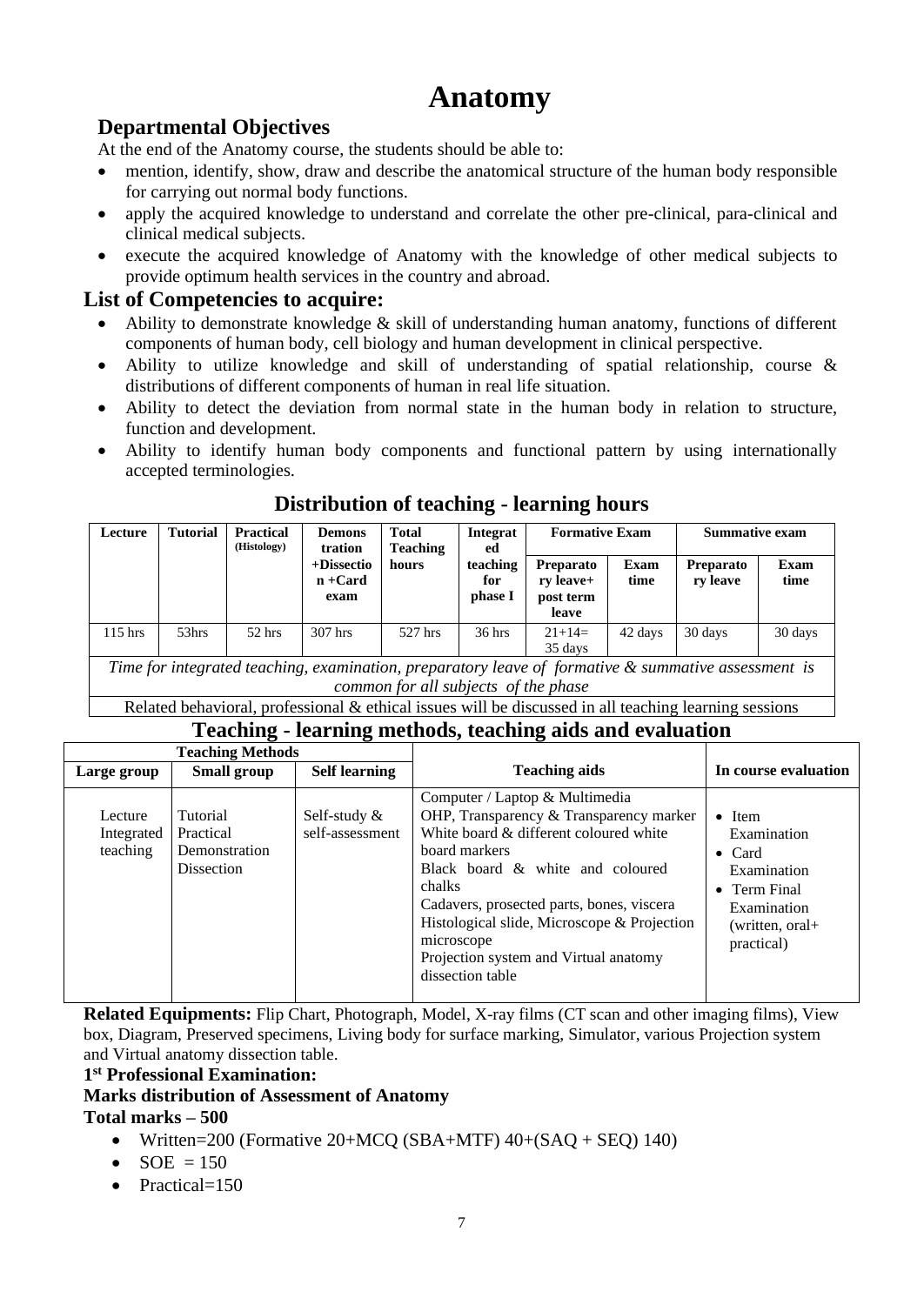| <b>Learning Objectives</b>                                                                             | <b>Contents</b>                                                                                                                                                            | <b>Teaching hours</b><br>Total: 12 hrs |
|--------------------------------------------------------------------------------------------------------|----------------------------------------------------------------------------------------------------------------------------------------------------------------------------|----------------------------------------|
|                                                                                                        |                                                                                                                                                                            | <b>TERMI</b>                           |
| <b>General Anatomy</b>                                                                                 | <b>CORE:</b>                                                                                                                                                               |                                        |
| Student will be able to                                                                                | Definition, subdivisions of anatomy and its importance in the                                                                                                              | 01 <sub>hr</sub>                       |
| define anatomy and explain the subdivisions of anatomy.                                                | study of medicine.                                                                                                                                                         |                                        |
| describe the anatomical terminology, planes $\&$ positions.                                            | Anatomical terminologies, anatomical planes & positions.<br>$\bullet$                                                                                                      | $01$ hr                                |
| define and classify bone. Describe the composition, blood supply,<br>$\bullet$                         | Skeletal system: Bones - classification, composition, functions,<br>parts of a developing long bone, blood supply, periosteum &                                            | $03$ hrs                               |
| functions, ossification of bones with clinical correlation.                                            | endosteum. Ossification - definition, centres, processes. Factors<br>affecting growth of bone.                                                                             |                                        |
| describe the composition, characteristics, location and functions<br>of different types of cartilages. | Cartilages: composition, types, characters, locations and<br>functions                                                                                                     | 01 <sub>hr</sub>                       |
| define $\&$ classify joints. Describe the characters, stability $\&$                                   | Joint: classification, characteristics of each type & movements,<br>stability of the joints. Clinical conditions associated with joints.                                   | $02$ hrs                               |
| movements of joints with clinical correlation.                                                         | General plan of blood supply & nerve supply of joints.<br>Muscular system: different ways of classification, characteristics                                               | $01$ hr                                |
| classify muscles. Describe their properties and functions.                                             | and functions different types.<br>Skeletal muscle - classification; Principle applied to innervation                                                                       |                                        |
| define & classify blood vessels.                                                                       | & contraction.<br>Blood vascular system: component parts, general plan, structure,                                                                                         | $02$ hrs                               |
| describe the different types of circulation.                                                           | classification.<br>Differences between different types of vessel. Nutrition &                                                                                              |                                        |
| describe different types of vascular anastomosis with their<br>functional & clinical implications.     | innervations of vessels.<br>Circulation – systemic, portal $\&$ pulmonary circulation and<br>characteristic features of each type.                                         |                                        |
| describe components, functions $\&$ the general plan of lymphatic<br>drainage of the whole body.       | Vascular anastomosis: types , sites, characteristics , functional and<br>clinical importance<br>Lymph vascular system: components, characteristic features of<br>$\bullet$ | 01 <sub>hr</sub>                       |
| classify lymphoid organs. Describe the functions of lymphoid<br>organs with clinical significance.     | lymph capillaries. Comparison with blood capillary.<br>Lymphoid organs: classification, distribution & functions,                                                          |                                        |

# **Learning Objectives and Course Contents in Anatomy**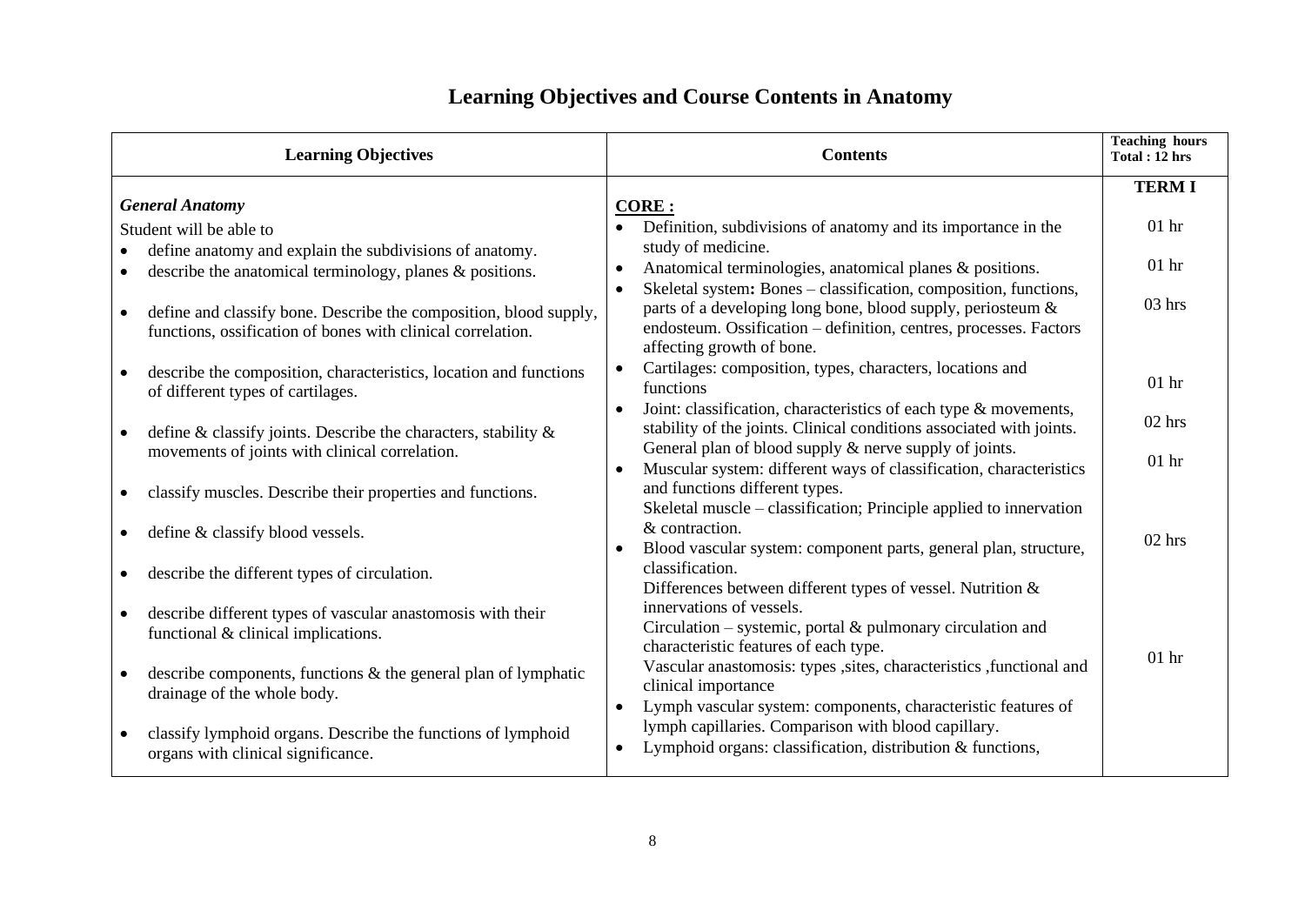| <b>Learning Objectives</b>                                                                                                                                                                                                | <b>Contents</b>                                                                                                                                                                                                                                                                                                                                                                                                                                                          | <b>Teaching hours</b><br>Total: 08 hrs                                               |
|---------------------------------------------------------------------------------------------------------------------------------------------------------------------------------------------------------------------------|--------------------------------------------------------------------------------------------------------------------------------------------------------------------------------------------------------------------------------------------------------------------------------------------------------------------------------------------------------------------------------------------------------------------------------------------------------------------------|--------------------------------------------------------------------------------------|
| <b>Cell Biology</b><br>Student will be able to:<br>define and describe the human cell $\&$ its constituents, structure $\&$<br>functions of all components of cell.<br>describe the features of different types of cells. | <b>CORE:</b><br>Human Cell – Basic organization, types of constituents, cell<br>membrane<br>Nucleus – structure $\&$ functions<br>$\bullet$<br>Cytoplasm, organelles and inclusions – structure $\&$ functions<br>٠<br>Functional correlation of different types of cell (protein<br>$\bullet$<br>secreting, ion transporting, steroid secreting, mucus secreting,<br>antibody producing cell) in respect of their nuclear,<br>cytoplasmic, membrane and surface feature | Total:06 hrs.<br><b>TERMI</b><br>$02$ hrs<br>$01$ hr<br>$02$ hrs<br>01 <sub>hr</sub> |
| <b>Human Genetics</b><br>Students will be able to:<br>describe the different basic features of chromosomes.<br>define terms related to human genetics.                                                                    | <b>CORE:</b><br>Chromosomes: Basic structure<br>Terms & definitions: Gene, Gene locus, genome, genotype,<br>$\bullet$<br>phenotype, genetic trait etc.                                                                                                                                                                                                                                                                                                                   | Total: 02 hrs<br><b>TERMI</b><br>01 <sub>hr</sub><br>$01$ hrs                        |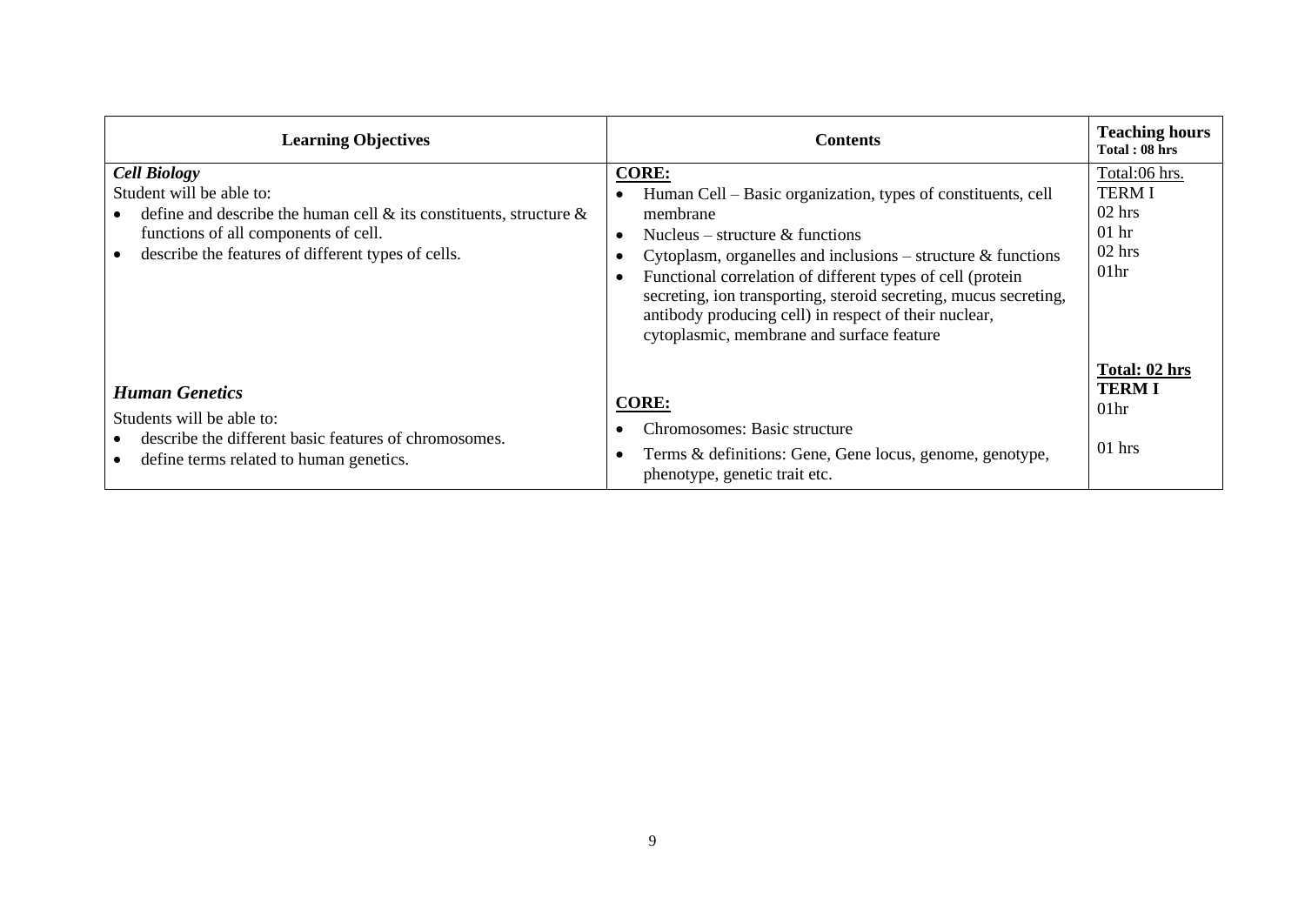| <b>Learning Objectives</b>                                                                                                                                                                                                                                                                                          | <b>Contents</b>                                                                                                                                                                                                                                                                                                                                  | <b>Teaching hours</b><br><b>Total: 14 hours</b>           |
|---------------------------------------------------------------------------------------------------------------------------------------------------------------------------------------------------------------------------------------------------------------------------------------------------------------------|--------------------------------------------------------------------------------------------------------------------------------------------------------------------------------------------------------------------------------------------------------------------------------------------------------------------------------------------------|-----------------------------------------------------------|
| <b>General Histology</b><br>Student will be able to:<br>define and classify the basic tissues in the body<br>identify under microscope different types of:<br>Epithelial tissue<br>Connective tissue<br>Muscular tissue<br>describe microscopic components and differentiate different<br>components of:            | <b>General Histology</b><br><b>Basic tissues:</b><br>Definition, classification, components, characters, distribution<br>$\bullet$<br>and functions of<br>Epithelial tissue and its subtypes<br>Connective tissue and its subtypes<br>Muscular tissue and its subtypes<br>Structure and functions of<br>$\bullet$<br>Cell surface specialization | <b>TERMI</b><br>05hrs<br>$05$ hrs                         |
| Epithelial tissue<br>Connective tissue<br>Muscular tissue<br>describe the histological structures of different types of muscle<br>$\bullet$<br>tissue.<br>describe the composition & functions of components of nervous<br>tissue<br>correlate inter-relationship between structure and functions of each<br>tissue | Inter cellular junction<br>Histological structure of<br>$\bullet$<br>Smooth muscle tissue<br>Cardiac muscle tissue<br>Skeletal muscle tissue<br>Mechanism of muscle contraction<br>$\bullet$<br>Structure and function of Nervous tissue<br>$\bullet$<br><b>Neurons</b><br>Neuroglia                                                             | <b>TERM II</b><br>$02$ hrs<br><b>TERM III</b><br>$02$ hrs |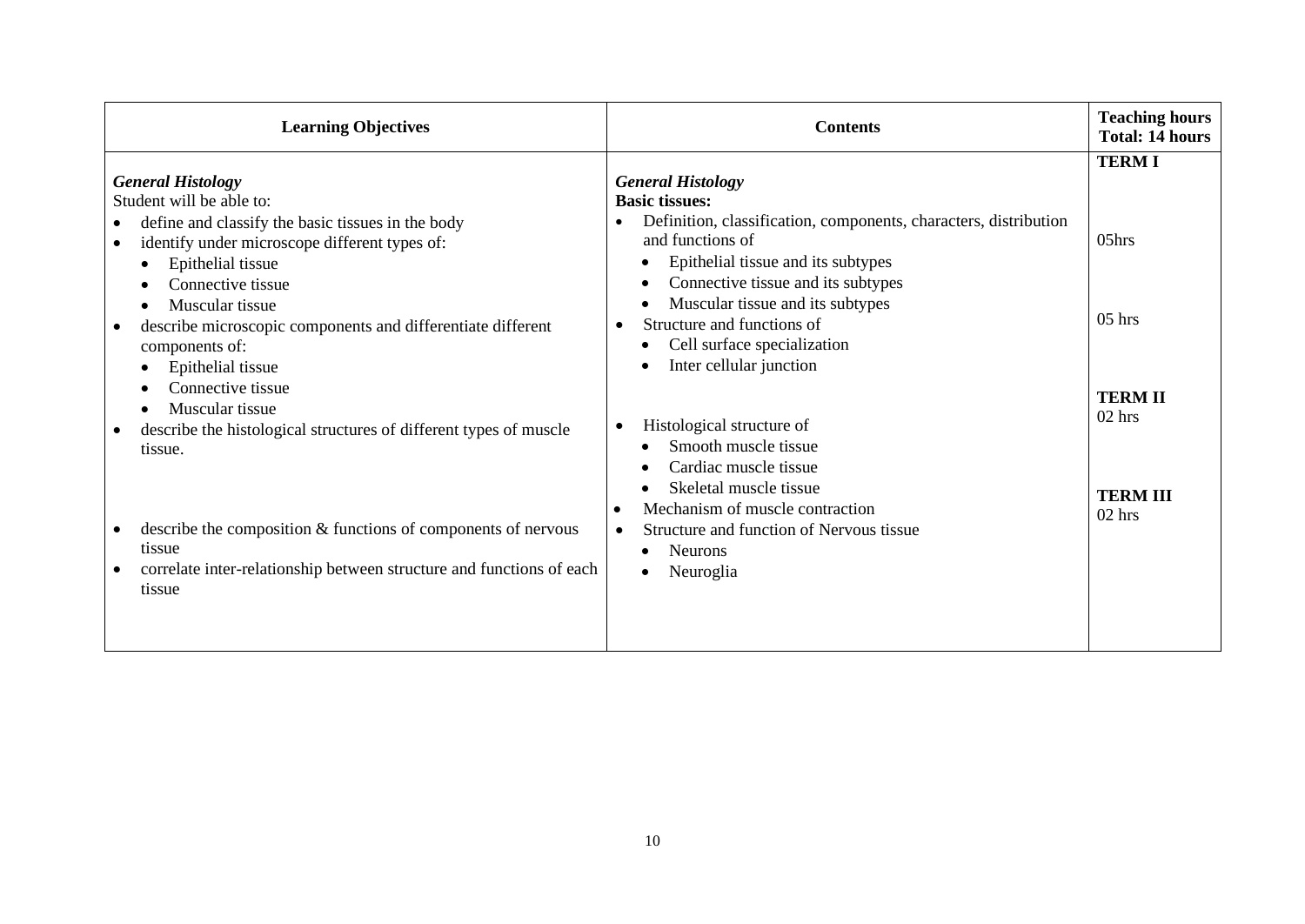| <b>Learning Objectives</b>                                                                                                              | <b>Contents</b>                                                                                                                                                                                                                                                                                                                                                                                                                                                                                                                                                                                                                                                                                             | <b>Teaching hours</b><br><b>Total: 18 hours</b>                                                                                                                                               |
|-----------------------------------------------------------------------------------------------------------------------------------------|-------------------------------------------------------------------------------------------------------------------------------------------------------------------------------------------------------------------------------------------------------------------------------------------------------------------------------------------------------------------------------------------------------------------------------------------------------------------------------------------------------------------------------------------------------------------------------------------------------------------------------------------------------------------------------------------------------------|-----------------------------------------------------------------------------------------------------------------------------------------------------------------------------------------------|
| <b>Systemic Histology:</b> Students will be able to describe the histological<br>structures of organs of different systems of the body. | Systemic Histology: histological structures of<br>Respiratory system : Respiratory tract & Lung<br>Vascular system : Different types of artery, capillary $\&$<br>vein<br>Lymphoid organs: Thymus, spleen, lymph node $&$ tonsil<br>Digestive system & associated Glands : tongue,<br>oesophagus, stomach, intestine, Liver, gall bladder,<br>pancreas<br>Exocrine glands : salivary glands<br>Urinary system : kidney, ureter, urinary bladder<br>Male reproductive system : testis, epididymis, vas deferens,<br>seminal vesicle<br>Female reproductive system: ovary, uterus, uterine tube,<br>vagina<br>Endocrine glands: pituitary, thyroid, parathyroid, adrenal<br>glands<br>Skin and its appendages | <b>TERM I</b><br>01 <sub>hr</sub><br>$01$ hr<br><b>TERM II</b><br>$02$ hrs<br>$04$ hrs<br>01 <sub>hr</sub><br>03 <sub>hr</sub><br>02 hrs<br>$02$ hrs<br><b>TERM III</b><br>$01$ hr<br>$01$ hr |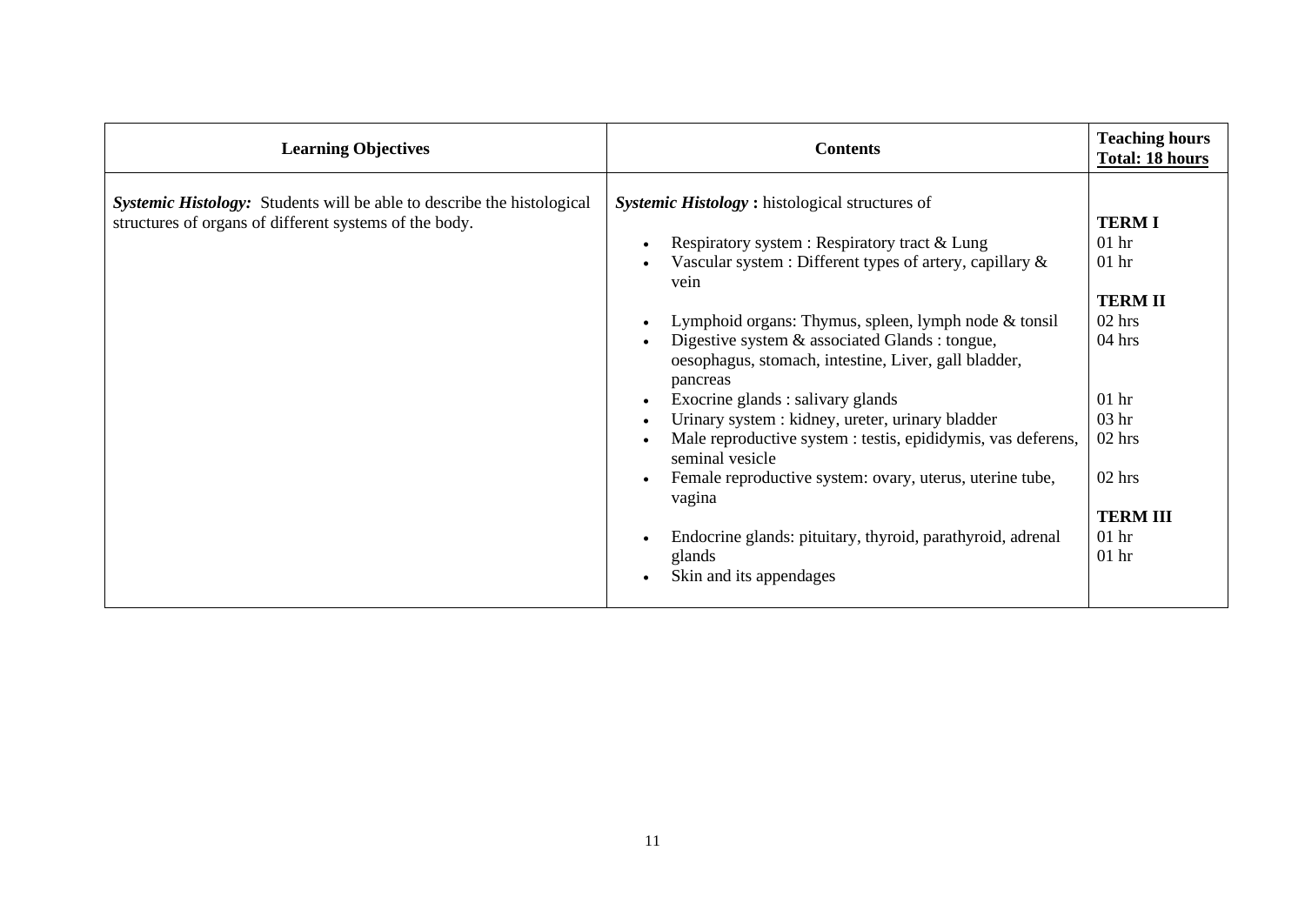| <b>Learning Objectives</b>                                                                               | <b>Contents</b>                                                                                                                                                                    | <b>Teaching hours</b><br><b>Total 18hrs</b> |
|----------------------------------------------------------------------------------------------------------|------------------------------------------------------------------------------------------------------------------------------------------------------------------------------------|---------------------------------------------|
| <b>General Embryology</b>                                                                                | <b>CORE:</b>                                                                                                                                                                       | <b>TERMI</b>                                |
| Students will be able to:                                                                                |                                                                                                                                                                                    |                                             |
| define terms related to embryology                                                                       | Introduction: terms and definition; Significance of study of<br>$\bullet$                                                                                                          | $01$ hr                                     |
| explain the significance of study of embryology                                                          | embryology.                                                                                                                                                                        |                                             |
| explain basic process of development                                                                     | Basic process of development: proliferation, growth,                                                                                                                               | 01 <sub>hr</sub>                            |
|                                                                                                          | differentiation, inductors, evocators and organizer                                                                                                                                |                                             |
| describe different processes of cell division                                                            | Cell division: Types<br>$\bullet$                                                                                                                                                  | 02 hrs                                      |
|                                                                                                          | chromosomal changes during cell division with anomalies<br>$\bullet$                                                                                                               |                                             |
| describe oogenesis and spermatogenesis                                                                   | Gametogenesis and maturation of Germ cells.<br>$\bullet$                                                                                                                           | $02$ hrs                                    |
| describe the process of fertilization                                                                    | Fertilization: Events, factors influencing the fertilization;<br>$\bullet$                                                                                                         | $02$ hrs                                    |
| describe the events of $1st$ week of development.<br>$\bullet$                                           | Progress in $1st$ week of development                                                                                                                                              | 02 <sub>hr</sub>                            |
| describe the events $2nd$ week of development.                                                           | Progress in $2nd$ week of development.<br>$\bullet$                                                                                                                                | $02$ hrs                                    |
| describe the events $3rd$ week of development.                                                           | Progress in $3rd$ week of development.<br>$\bullet$                                                                                                                                | $01$ hr                                     |
| describe the development & derivatives of ectoderm, mesoderm &<br>endoderm.                              | Derivatives of germ layers: ectoderm, mesoderm & endoderm.<br>$\bullet$                                                                                                            |                                             |
| explain the development of foetal membranes                                                              | Foetal membranes : Placenta, chorion, amnion, umbilical cord,<br>$\bullet$                                                                                                         | <b>TERM II</b>                              |
|                                                                                                          | yolk sac etc.                                                                                                                                                                      | $03$ hrs                                    |
| explain the development of twins & their types.                                                          | Twins<br>$\bullet$                                                                                                                                                                 | $01$ hrs                                    |
| describe the causes $\&$ types of congenital anomalies                                                   | Teratology<br>$\bullet$                                                                                                                                                            | $01$ hrs                                    |
| explain the process of human evocation<br>describe the Molecular regulation $\&$ cell signaling pathways | <b>Additional:</b><br><b>Human Evolution</b><br>٠<br>Concepts of medical biotechnology in relation to embryology<br>$\bullet$<br>Molecular regulation &cell signaling<br>$\bullet$ |                                             |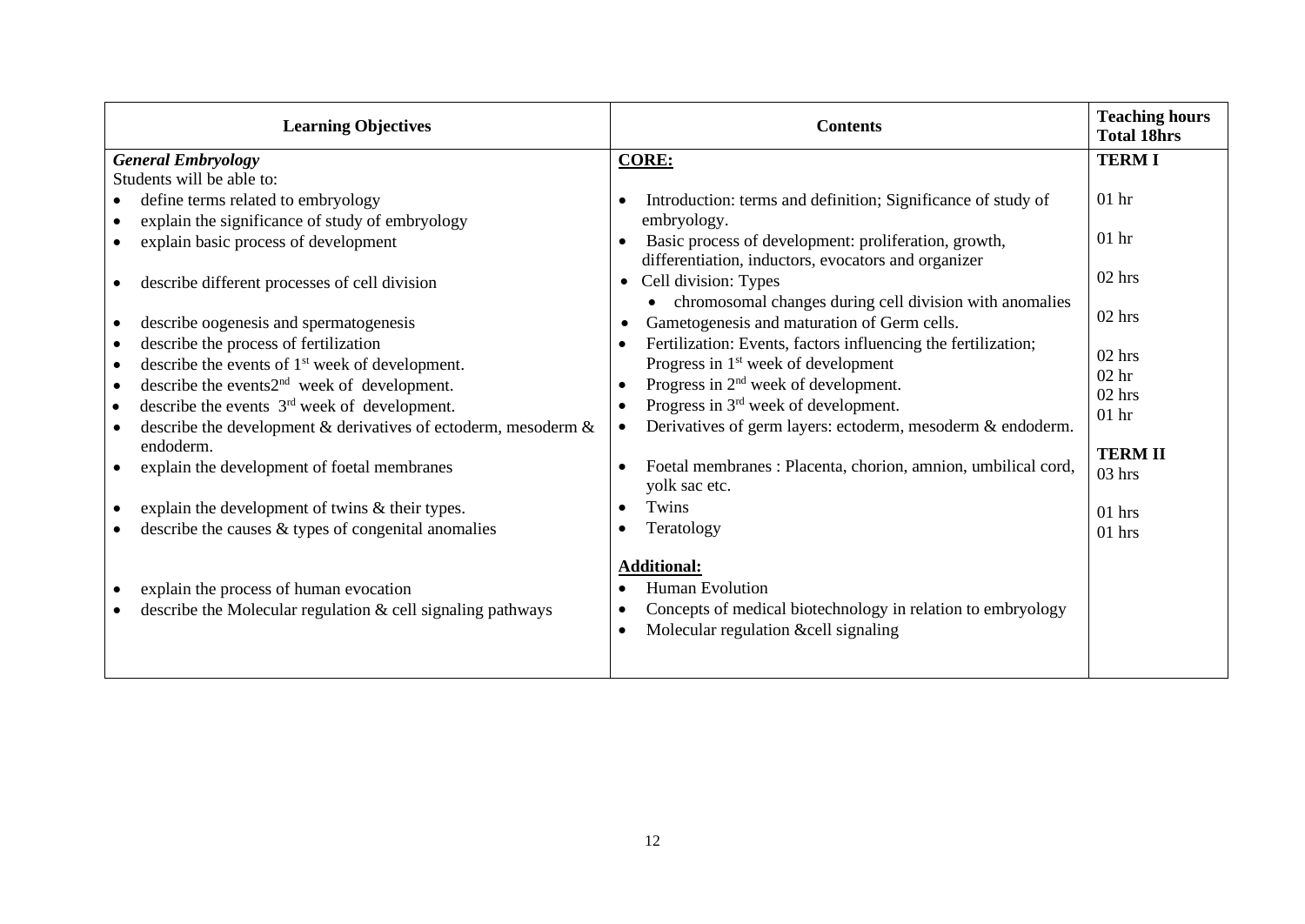| <b>Learning Objectives</b>                                                                                                                                                                                                             | <b>Contents</b>                                                                                                                                                                                                                                                                                                                                                                                                                                                                                                                                                             | <b>Teaching hours</b><br><b>Total: 24 hours</b>                                                                                                                                                           |
|----------------------------------------------------------------------------------------------------------------------------------------------------------------------------------------------------------------------------------------|-----------------------------------------------------------------------------------------------------------------------------------------------------------------------------------------------------------------------------------------------------------------------------------------------------------------------------------------------------------------------------------------------------------------------------------------------------------------------------------------------------------------------------------------------------------------------------|-----------------------------------------------------------------------------------------------------------------------------------------------------------------------------------------------------------|
| <b>Systemic Developmental Anatomy</b><br>Student will be able to:<br>describe the process of development of different systems of the<br>body<br>describe the developmental anomalies of the organs of different<br>systems of the body | <b>CORE:</b><br>Development and their Anomalies of<br>Skeletal system & vertebral column<br>Muscular system<br>Upper and lower limb<br>$\bullet$<br>Digestive system with associated glands<br>$\bullet$<br>Respiratory system<br>٠<br>Cardiovascular System & aortic arches<br>٠<br>Coelomic cavity & the diaphragm<br>٠<br>Skin & mammary gland<br>٠<br>Urinary system<br>$\bullet$<br>Male and female Reproduction system<br>٠<br>Pituitary & suprarenal gland<br>٠<br>Face $\&$ neck $\&$ their associated organs<br>٠<br>Nervous System<br>٠<br>Eye & Ear<br>$\bullet$ | <b>TERM II</b><br>$02$ hrs<br>01 <sub>hr</sub><br>$03$ hrs<br>$01$ hr<br>$03$ hrs<br>$01$ hr<br>$01$ hr<br>$02$ hrs<br>$03$ hrs<br><b>TERM III</b><br>01 <sub>hr</sub><br>$03$ hrs<br>$02$ hrs<br>$01$ hr |
| mention general outline of development of: Thoracic duct,<br>Cisterna chyli, Inferior Vena Cava, Superior Vena Cava, Portal<br>Vein, Brachiocephalic veins & Renal veins.                                                              | <b>Additional:</b><br>Development of<br>Lymphatic System<br>$\bullet$<br>Vascular System<br>$\bullet$                                                                                                                                                                                                                                                                                                                                                                                                                                                                       |                                                                                                                                                                                                           |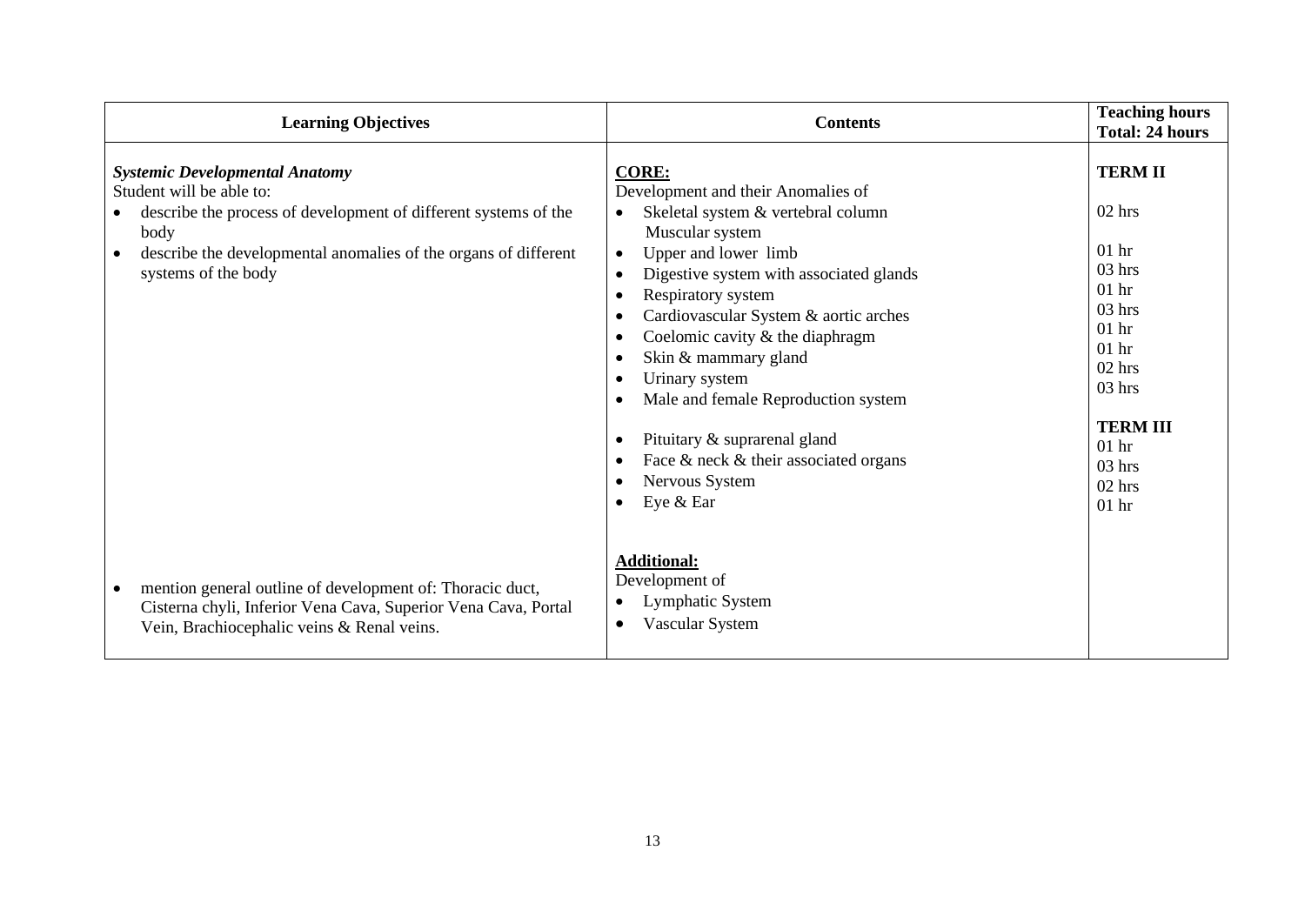| <b>Learning Objectives</b>                                                                                                                                                                                                                                                                                                                                                             | <b>Contents</b>                                                                                                                                                                                                                                                                                                                                                                                                                                                                                                                                                                                                                                                                                                                                                                                                                     | <b>Teaching hours</b><br><b>Total: 21 hours</b>                                                                                                                              |
|----------------------------------------------------------------------------------------------------------------------------------------------------------------------------------------------------------------------------------------------------------------------------------------------------------------------------------------------------------------------------------------|-------------------------------------------------------------------------------------------------------------------------------------------------------------------------------------------------------------------------------------------------------------------------------------------------------------------------------------------------------------------------------------------------------------------------------------------------------------------------------------------------------------------------------------------------------------------------------------------------------------------------------------------------------------------------------------------------------------------------------------------------------------------------------------------------------------------------------------|------------------------------------------------------------------------------------------------------------------------------------------------------------------------------|
| <b>Neuroanatomy</b><br>Students will be able to:<br>classify nervous system and describe each type.<br>mention different parts of nervous system<br>describe composition of nervous system<br>describe autonomic nervous system,<br>describe the coverings of central nervous system<br>describe the ventricular system of CNS<br>$\bullet$<br>explain blood brain & blood CSF barrier | <b>CORE:</b><br>Introduction to Nervous system,<br>Composition of grey matter and white matter<br>Nerve fibers: structure classifications & functions,<br>myelination, degeneration, regeneration<br>Receptors: definition, structure classifications location &<br>$\bullet$<br>functions<br>Synapse: definition, structure classifications & functions<br>Autonomic nervous system: parts, autonomic nerve plexuses<br>& ganglia<br>Coverings of brain and spinal cord : Pia, arachnoid and dura<br>mater, their extension, folds, spaces, nerve supply<br>& blood supply<br>Ventricular system and Cerebrospinal fluid (CSF) : Location<br>$\bullet$<br>of different ventricles of brain the formation, composition,<br>circulation, absorption & functions of CSF<br>Blood-brain and Blood-CSF barriers: Composition & function | <b>TERM I</b><br>01 <sub>hr</sub><br><b>TERM III</b><br>01 <sub>hr</sub><br>$01$ hrs<br><b>TERM I &amp; II</b><br>$02$ hrs<br><b>TERM III</b><br>$01$ hr<br>02 <sub>hr</sub> |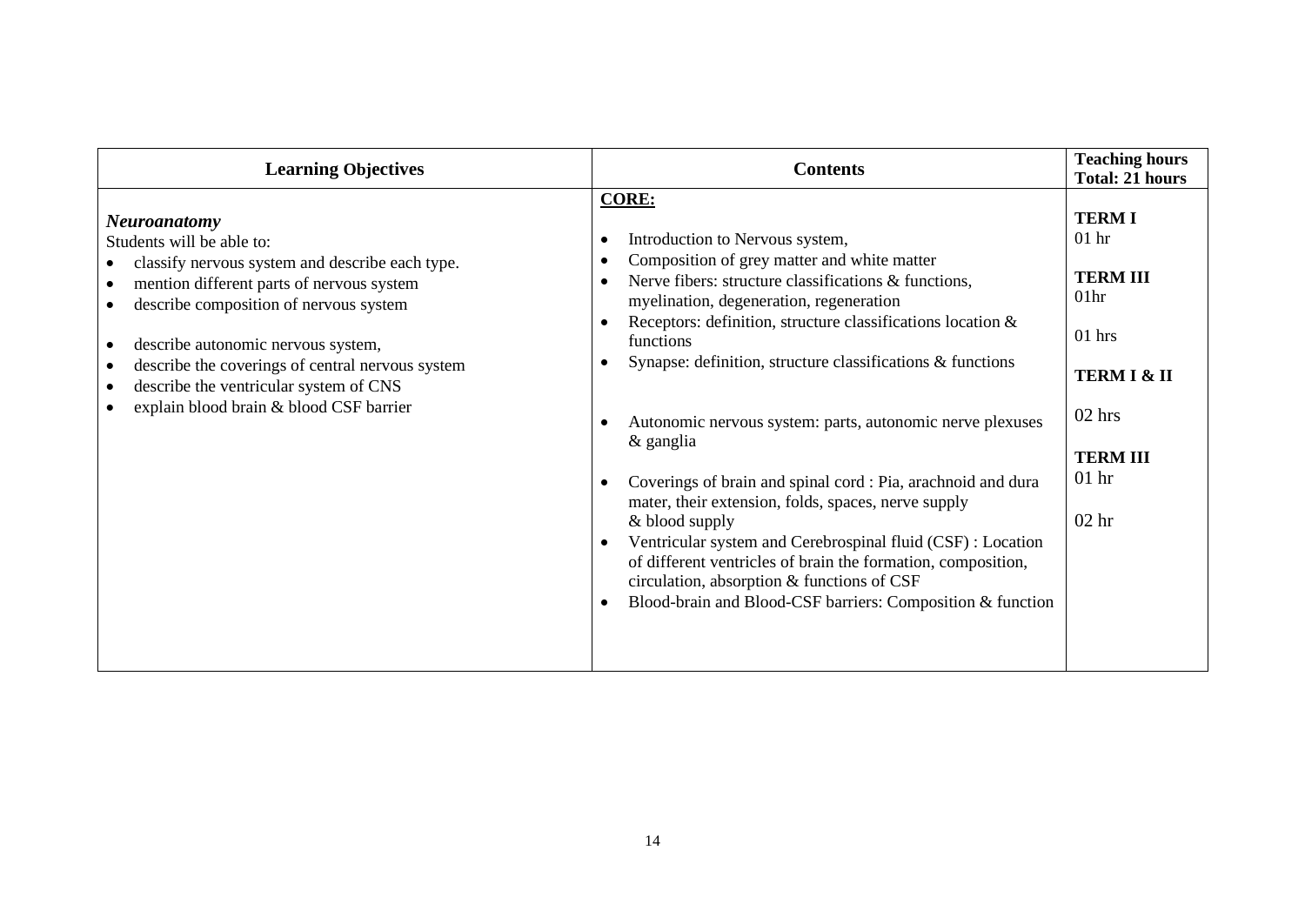| <b>Learning Objectives</b>                                                                                                                                   | <b>Contents</b>                                                                                                                                                                                                                                                                                                                                                                                                                                                                                                                                                                                                          | <b>Teaching hours</b>                                                                       |
|--------------------------------------------------------------------------------------------------------------------------------------------------------------|--------------------------------------------------------------------------------------------------------------------------------------------------------------------------------------------------------------------------------------------------------------------------------------------------------------------------------------------------------------------------------------------------------------------------------------------------------------------------------------------------------------------------------------------------------------------------------------------------------------------------|---------------------------------------------------------------------------------------------|
| <b>Neuroanatomy</b>                                                                                                                                          | <b>CORE:</b>                                                                                                                                                                                                                                                                                                                                                                                                                                                                                                                                                                                                             | <b>TERM III</b>                                                                             |
| Students will be able to:<br>describe the anatomical aspects of motor and sensory parts of<br>nervous system with their functional and clinical significance | <b>Motor system</b><br>Cerebrum (motor areas): Gyri, sulci and important functional<br>$\bullet$<br>areas with effects of lesion; mode of blood supply<br>Pyramidal & extrapyramidal system & effects of their lesion<br>$\bullet$<br>Cerebellum: parts, functional lobes, nuclei, peduncles &<br>$\bullet$<br>functions, blood supply, clinical conditions<br>Basal nuclei: locations, parts, functions artery supply &<br>$\bullet$<br>clinical conditions<br>Motor and mixed Cranial Nerves: Classification, functional<br>components, cranial nerve nuclei and course of cranial nerves                              | $02$ hrs<br>01 <sub>hr</sub><br>$01$ hr<br>02 <sub>hr</sub>                                 |
|                                                                                                                                                              | <b>Sensory system</b><br>Dermatome & axial line<br>$\bullet$<br>Cerebrum (sensory areas): Gyri, sulci and important<br>$\bullet$<br>functional areas with effects of lesion; mode of blood supply<br>Ascending tracts of spinal cord with effects of lesions<br>$\bullet$<br>Diencephalon: parts & functions<br>٠<br>Sensory cranial nerves & Smell, visual & auditory pathway<br>Spinal Cord: Length, extension, enlargement, blood supply,<br>$\bullet$<br>cross-sections at different level<br>Brain stem: blood supply, cross sections at different levels<br>$\bullet$<br>Reticular formation<br>٠<br>Limbic system | 01 <sub>hr</sub><br>$01$ hr<br>$01$ hr<br>$01$ hr<br>$01$ hr<br>$01$ hr<br>01 <sub>hr</sub> |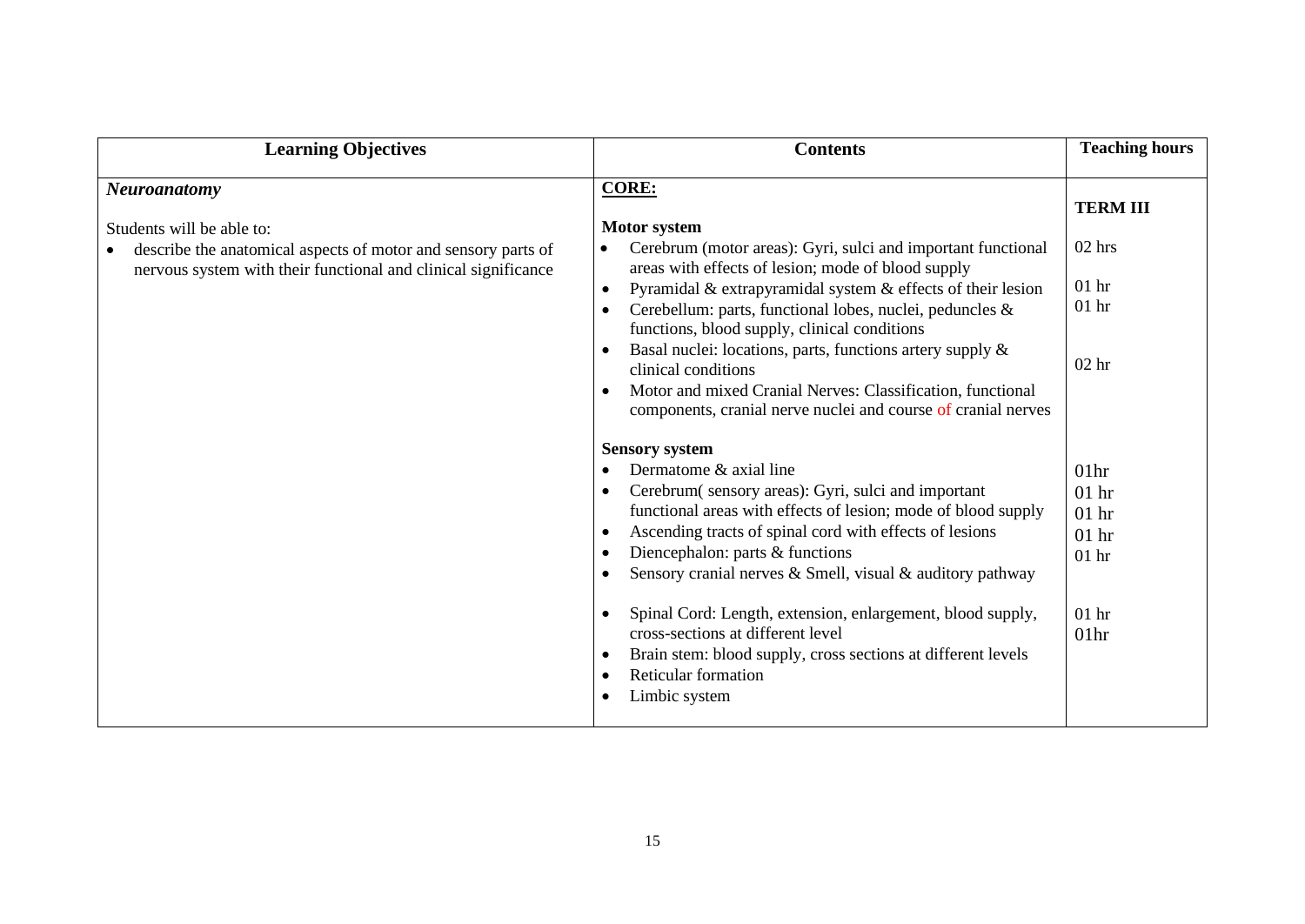| <b>Learning Objectives</b>                                                                                                                                                                                                        | <b>Contents</b>                                                                                                                                                                                                                                                                                                                                            | <b>Teaching hours</b><br>(Total 24 hrs) |
|-----------------------------------------------------------------------------------------------------------------------------------------------------------------------------------------------------------------------------------|------------------------------------------------------------------------------------------------------------------------------------------------------------------------------------------------------------------------------------------------------------------------------------------------------------------------------------------------------------|-----------------------------------------|
| <b>Living (surface) Anatomy</b><br>Students will be able to:<br>locate and count ribs & costal cartilages<br>draw and demonstrate important anatomical points and structures<br>$\bullet$<br>of Thorax on the surface of the body | <b>Thorax</b><br><b>CORE:</b><br>Counting of ribs and costal cartilages<br>Heart- apex and borders<br>$\bullet$<br>Lung-borders and apex,<br>٠<br>Trachea & Bronchi<br>Esophagus<br>Triangle of auscultation<br>Jugular notch<br>Sternal angle<br>Area of Superficial Cardiac dullness<br>Common carotid and subclavian artery<br>Internal thoracic artery | <b>For Tutorial</b><br>$06$ hrs.        |
| Students will be able to:<br>draw and demonstrate important anatomical points and structures<br>$\bullet$<br>of Superior extremity on the surface of the body                                                                     | <b>Superior extremity</b><br><b>CORE</b><br>Nerves: Radial, Ulnar, Median nerve, Axillary nerve<br>$\bullet$<br>Arteries: Brachial, Radial, Ulnar artery, Superficial and deep<br>$\bullet$<br>palmar arch<br>Veins: cephalic, basilic & median cubital vein<br>Flexor retinaculum<br>Anatomical snuff box<br>Medial humeral epicondyle                    | 04 hrs.                                 |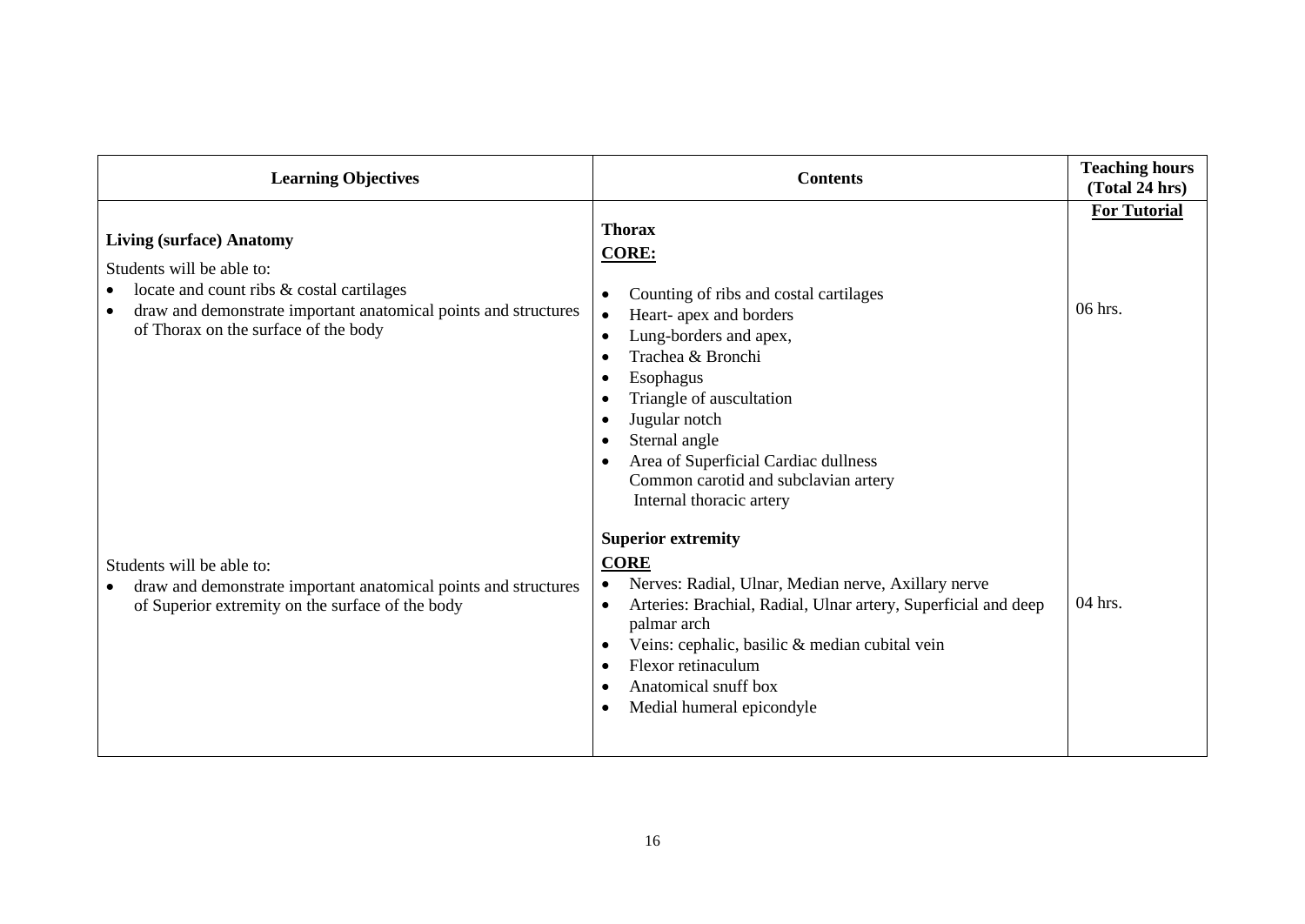| <b>Learning Objectives</b>                                                                                                                                                                                                                                                                                                                                                                                                                    | <b>Contents</b>                                                                                                                                                                                                                                                                                                                                                                                                                                                                                                                 | <b>Teaching hours</b> |
|-----------------------------------------------------------------------------------------------------------------------------------------------------------------------------------------------------------------------------------------------------------------------------------------------------------------------------------------------------------------------------------------------------------------------------------------------|---------------------------------------------------------------------------------------------------------------------------------------------------------------------------------------------------------------------------------------------------------------------------------------------------------------------------------------------------------------------------------------------------------------------------------------------------------------------------------------------------------------------------------|-----------------------|
| <b>Living (surface) Anatomy</b>                                                                                                                                                                                                                                                                                                                                                                                                               | <b>CORE:</b>                                                                                                                                                                                                                                                                                                                                                                                                                                                                                                                    | <b>For Tutorial</b>   |
| Students will be able to:<br>locate, demonstrate the different anatomical planes and land<br>marks on the surface of the body<br>draw, demonstrate the nine regions of the abdomen on the surface<br>$\bullet$<br>of the body<br>draw and indicate inguinal canal on the surface of the body<br>$\bullet$<br>draw and demonstrate important anatomical points, borders and<br>parts of important organs of abdomen on the surface of the body | <b>Abdomen</b><br>Trans-pyloric plane, Trans tubercular plane, Subcostal plane,<br>$\bullet$<br>mid clavicular line<br>Regions of abdomen<br>$\bullet$<br>Superficial & deep inguinal ring, Inguinal canal<br>$\bullet$<br>Abdominal aorta & inferior vena cava<br>$\bullet$<br>Stomach, Duodenum, Pancreas, Liver, Gall bladder, Bile duct,<br>$\bullet$<br>spleen, Kidney from back & Mac Burney's point<br>Transverse colon, ureter from front and back, celiac trunk,<br>$\bullet$<br>splenic artery, Root of the mesentery | 6 hrs.                |
| Students will be able to:<br>locate and demonstrate important points and structures of inferior<br>extremity on the surface of the body                                                                                                                                                                                                                                                                                                       | <b>Inferior extremity</b><br>Common peroneal nerve, Tibial nerve<br>$\bullet$<br>Popliteal artery<br>$\bullet$<br>Anterior & posterior tibial artery<br>$\bullet$<br>Arteria dorsalis pedis<br>$\bullet$<br>Great Saphenous vein<br>$\bullet$<br>Small Saphenous vein<br>Adductor tubercle<br><b>Lateral and Medial Malleolus</b><br>Greater trochanter of femur<br>Anterior superior iliac spine<br><b>Additional</b><br>Femoral nerve, sural nerve, Medial and lateral plantar artery,<br>plantar arch.                       | 4 hrs.                |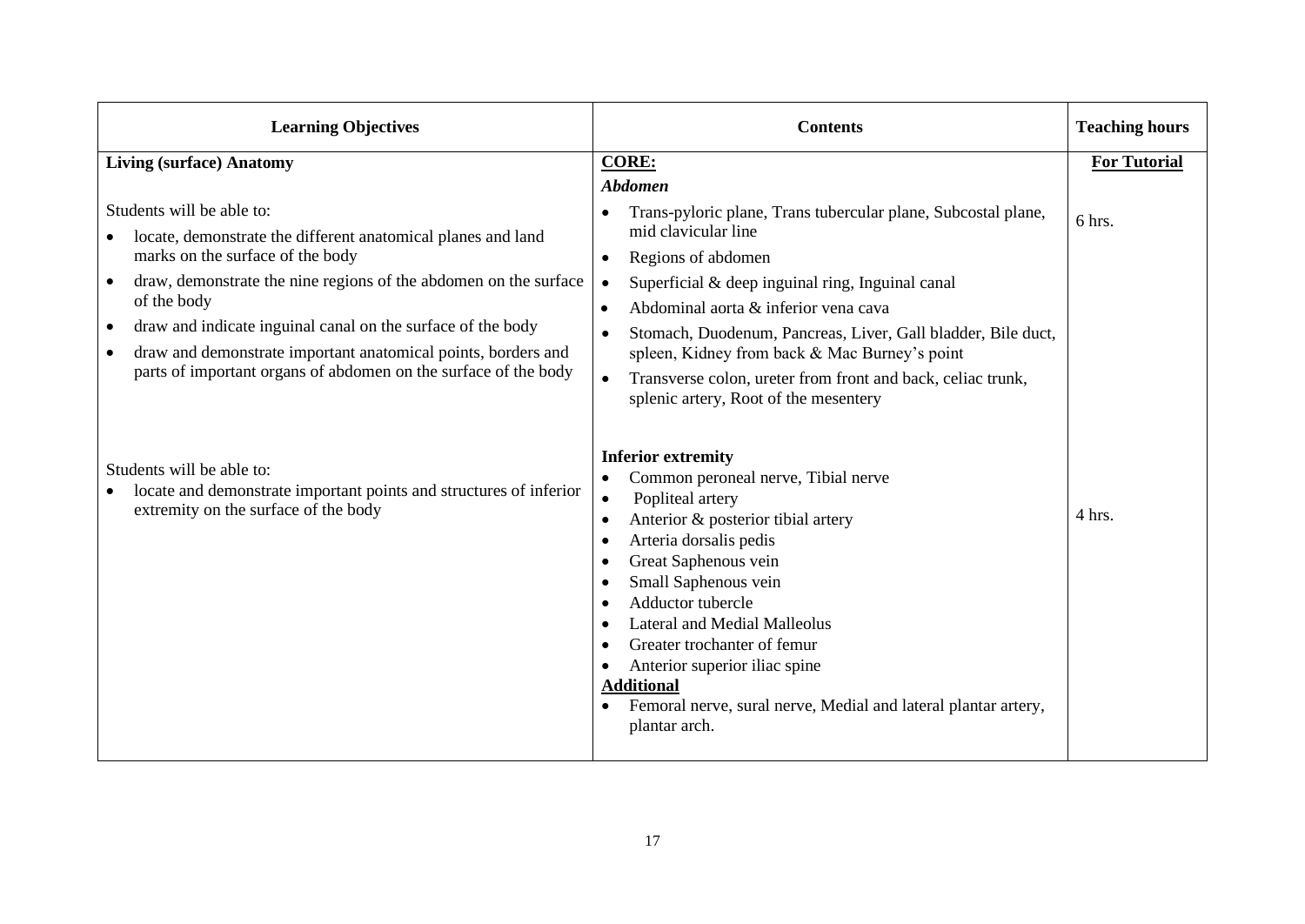| <b>Learning Objectives</b>                                                                                                                  | <b>Contents</b>                                                                                                                                                                                                                                                                                                                                                                                                                                                                                                                                                                                         | <b>Teaching hours</b>            |
|---------------------------------------------------------------------------------------------------------------------------------------------|---------------------------------------------------------------------------------------------------------------------------------------------------------------------------------------------------------------------------------------------------------------------------------------------------------------------------------------------------------------------------------------------------------------------------------------------------------------------------------------------------------------------------------------------------------------------------------------------------------|----------------------------------|
| Students will be able to:<br>draw and demonstrate important anatomical points and structures<br>of Head and Neck on the surface of the body | <b>Head and neck</b><br>Facial artery, Facial vein<br>$\bullet$<br>Internal jugular vein, External jugular vein<br>$\bullet$<br>Common Carotid artery & its bifurcation<br>$\bullet$<br>Facial Nerve & their branches<br>$\bullet$<br>vagus nerve in the neck<br>Parotid gland and its duct<br>$\bullet$<br>Frontal and maxillary air sinuses<br>$\bullet$<br>Thyroid gland<br>$\bullet$<br>Tip of the coracoid process<br>$\bullet$<br>Inferior angle of scapula<br>$\bullet$<br>Tip of the $7th$ cervical spine<br>$\bullet$<br><b>Additional:</b><br>Pterion, lambda<br>Middle meningeal artery<br>٠ | <b>For Tutorial</b><br>$04$ hrs. |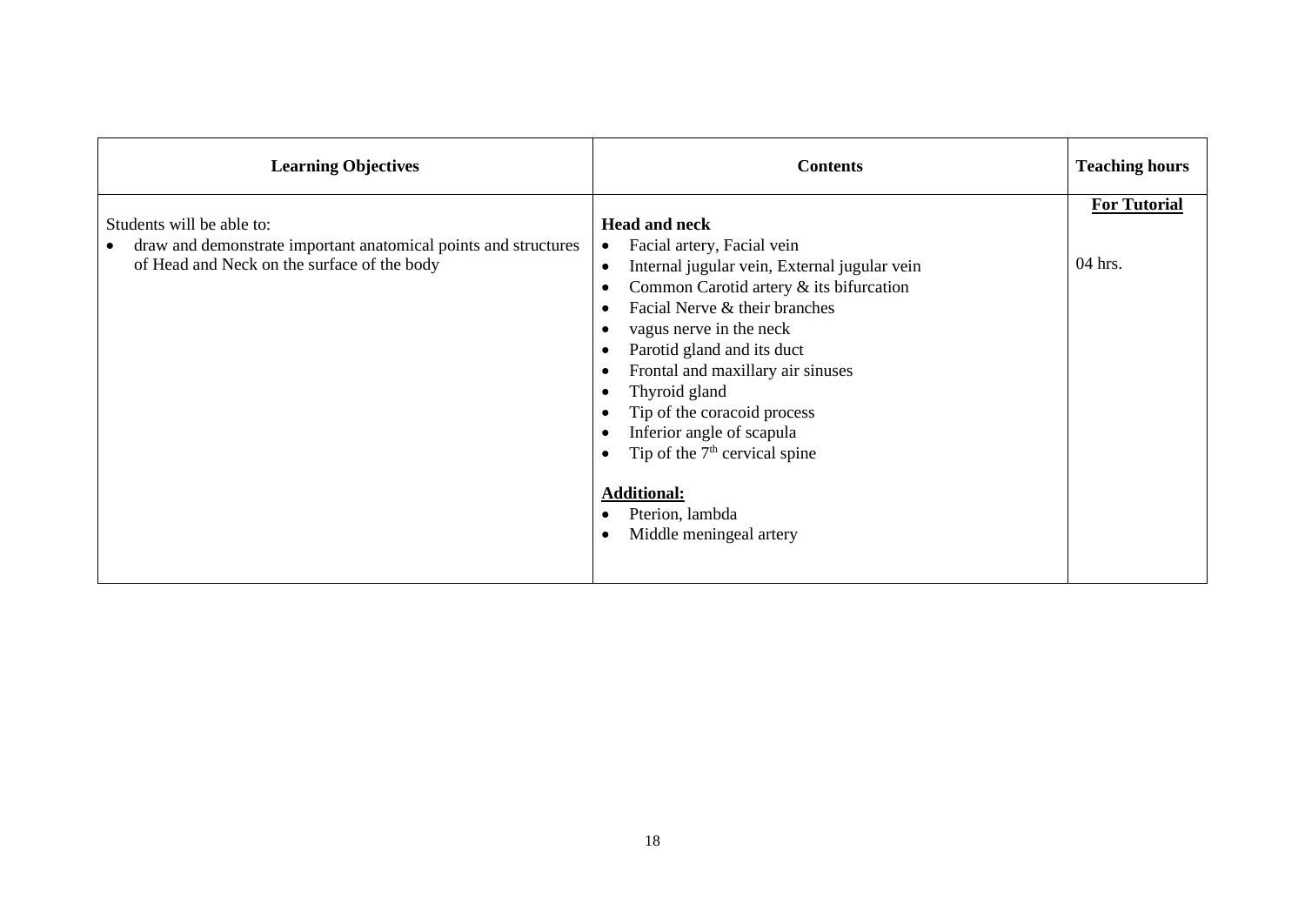| <b>Learning Objectives</b>                                                                                                                                                            | <b>Contents</b>                                                                                                                                                                                                                                                                                                                                                                                                                                                                                                                                                                                                                                                                                                                                                                        | <b>Teaching hours</b><br>(Total 09 hrs) |
|---------------------------------------------------------------------------------------------------------------------------------------------------------------------------------------|----------------------------------------------------------------------------------------------------------------------------------------------------------------------------------------------------------------------------------------------------------------------------------------------------------------------------------------------------------------------------------------------------------------------------------------------------------------------------------------------------------------------------------------------------------------------------------------------------------------------------------------------------------------------------------------------------------------------------------------------------------------------------------------|-----------------------------------------|
| <b>Anatomy of Radiology &amp; Images</b><br>Students will be able to:<br>describe radio-opaque and radio-lucent structures<br>identify and locate the normal structures in radiograph | <b>CORE</b><br>Radio opaque structures<br>Radio-lucent structures<br>Plain X-ray of the<br>-chest PA view<br>-abdomen AP view<br>-pelvis AP view<br>-arm including proximal & distal<br>joints AP & lateral view<br>-forearm including proximal & distal<br>joints AP & lateral view<br>-hand including proximal & distal<br>joints<br>-thigh including proximal & distal<br>joints AP & lateral view<br>-leg including proximal & distal<br>joints AP & lateral view<br>-foot including proximal & distal<br>joints AP & lateral view<br>-head $\&$ neck (cervical spine) AP $\&$<br>lateral view<br>-Paranasal sinuses OM view<br><b>Additional:</b><br>Common normal Ultrasonographs, Isotope scan,<br>$\bullet$<br>Magnetic Resonance Images (MRI), CT Scan<br>Coronary Angiograph | <b>For Tutorial</b><br>$09$ hrs         |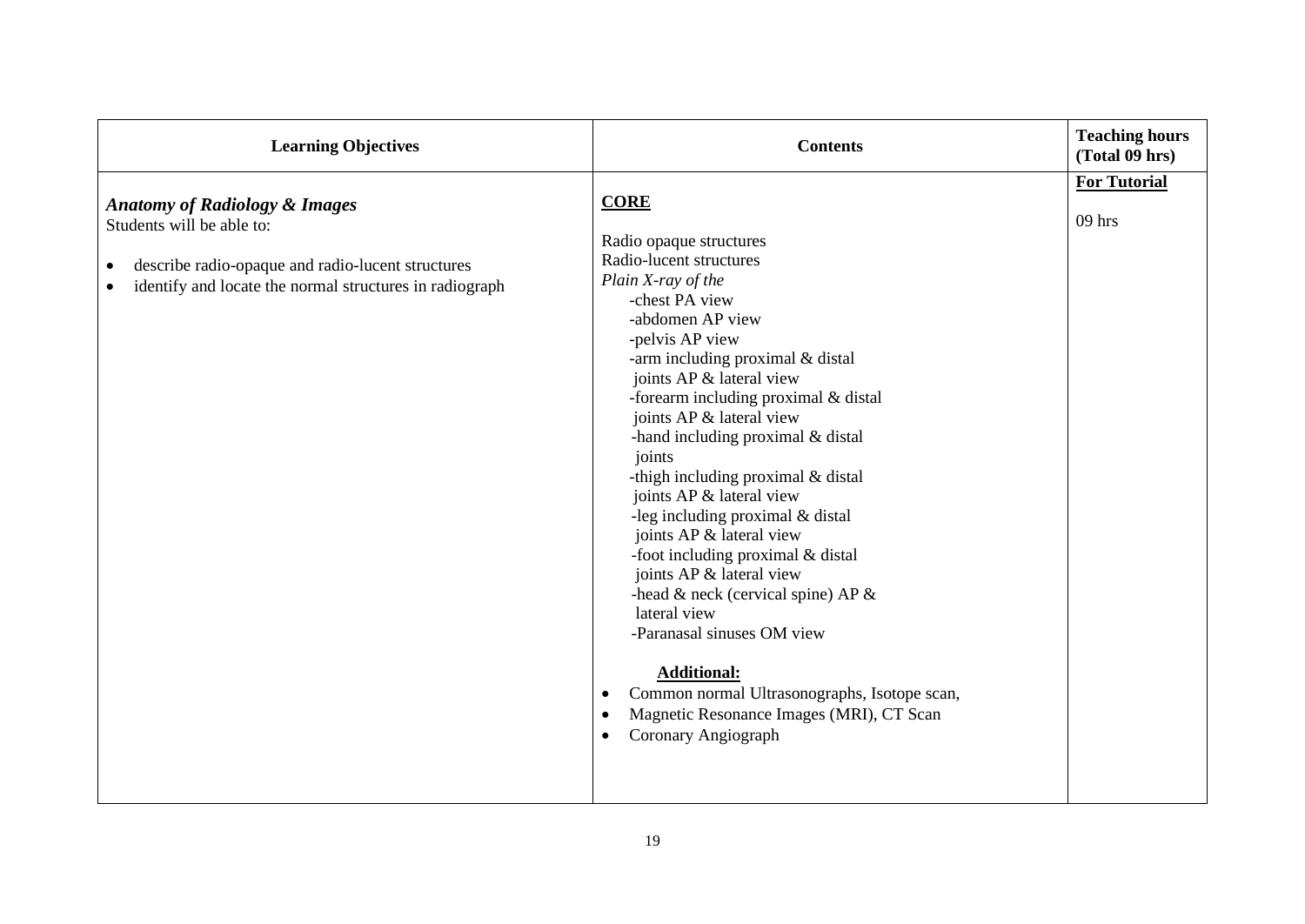| <b>Learning Objectives</b>                                                                                                                                              | <b>Contents</b>                                                                                                                                                                                                                                                                                                                                                                                                                                                                                                                                                                                                                                                                                                                                                                                                                                                                                                  | <b>Teaching hours</b><br>(Total 20 hrs)     |
|-------------------------------------------------------------------------------------------------------------------------------------------------------------------------|------------------------------------------------------------------------------------------------------------------------------------------------------------------------------------------------------------------------------------------------------------------------------------------------------------------------------------------------------------------------------------------------------------------------------------------------------------------------------------------------------------------------------------------------------------------------------------------------------------------------------------------------------------------------------------------------------------------------------------------------------------------------------------------------------------------------------------------------------------------------------------------------------------------|---------------------------------------------|
| <b>Clinical Anatomy</b><br>Students will be able to:<br>describe the anatomical basis of clinical disorder of structures of the<br>$\bullet$<br>thorax and the abdomen. | <b>Thorax</b><br>Pleurisy / Pleural effusion<br>$\bullet$<br>Pneumothorax<br>$\bullet$<br>Coronary artery disease<br>$\bullet$<br>Pericarditis/ pericardial effusion<br>$\bullet$<br>Flail chest<br>$\bullet$<br>Paralysis of the diaphragm<br>$\bullet$<br><b>Abdomen</b><br>Portal vein obstruction<br>$\bullet$<br>Hydrocele<br>Hernia<br>Peritonitis, ascites<br>$\bullet$<br>Gastric ulcer<br>$\bullet$<br>Duodenal ulcer<br>$\bullet$<br>Gall stone/cholecystitis<br>$\bullet$<br>appendicitis<br>$\bullet$<br>Benign hyperplasia of prostate, Prostatic cancer<br>$\bullet$<br>Cystocele<br>$\bullet$<br>Stress incontinence<br>$\bullet$<br>Rupture urethra<br>$\bullet$<br>Salpingitis<br>$\bullet$<br>Ectopic pregnancy<br>$\bullet$<br>Prolapse of uterus / vagina<br>$\bullet$<br>Haemorrhoids<br>$\bullet$<br>Undescended testis<br>Psoas abscess<br>$\bullet$<br>Ischiorectal abscess<br>$\bullet$ | <b>For Tutorial</b><br>$03$ hrs<br>$06$ hrs |
|                                                                                                                                                                         |                                                                                                                                                                                                                                                                                                                                                                                                                                                                                                                                                                                                                                                                                                                                                                                                                                                                                                                  |                                             |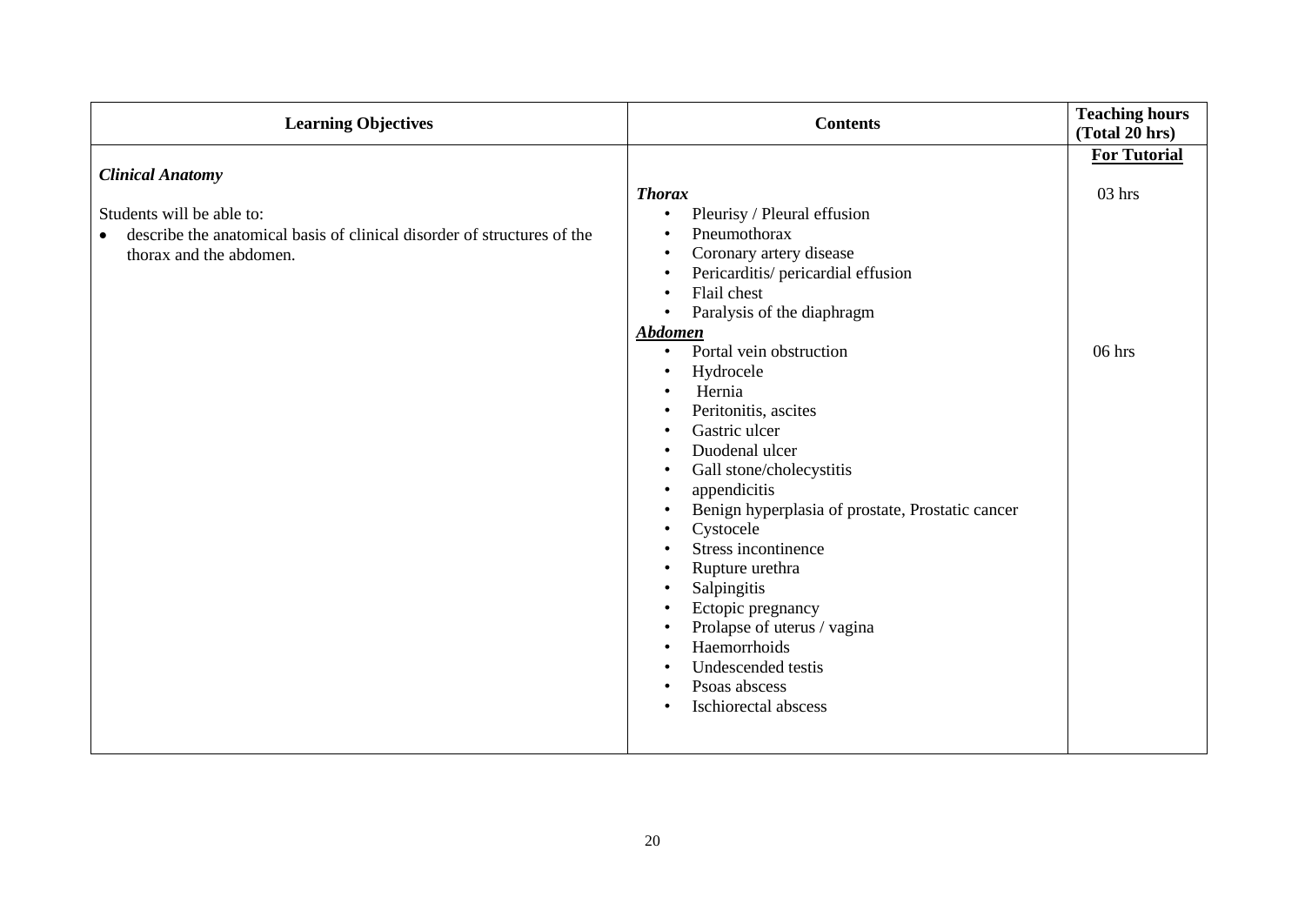| <b>Learning Objectives</b>                                                                                                                                     | <b>Contents</b>                                                                                                                                                                                                                                                                                                                                                                                                                                                                                                                                                                                                           | <b>Teaching</b><br>hours                                 |
|----------------------------------------------------------------------------------------------------------------------------------------------------------------|---------------------------------------------------------------------------------------------------------------------------------------------------------------------------------------------------------------------------------------------------------------------------------------------------------------------------------------------------------------------------------------------------------------------------------------------------------------------------------------------------------------------------------------------------------------------------------------------------------------------------|----------------------------------------------------------|
| <b>Clinical Anatomy</b>                                                                                                                                        |                                                                                                                                                                                                                                                                                                                                                                                                                                                                                                                                                                                                                           | <b>For Tutorial</b>                                      |
| Students will be able to:<br>describe the anatomical basis of clinical disorder of the structures<br>$\bullet$<br>of head & neck, nervous system & extremities | <b>Head &amp; Neck</b><br>Fracture of the skull bones<br>$\bullet$<br>Scalp injury<br>$\bullet$<br>Piriform fossa and foreign body<br>Otitis media<br><b>Sinusitis</b><br>Epistaxis<br>Tonsilitis<br>Swelling of thyroid gland<br><b>Mumps</b><br>Cavernous vein thrombosis<br>Cervical rib<br>CNS & Eyeball<br>Injury to brain /eye ball / spinal cord/cranial nerves<br>$\bullet$<br>Meningitis<br>Hydrocephalus<br>Cerebral ischaemia, intracranial haemorrhage<br>(extradural, subarachnoid, cerebral)<br>Papilledema<br>Horner's syndrome<br><b>Superior extremity</b><br>Dislocation of shoulder joint<br>$\bullet$ | 03 <sub>hr</sub><br>03 <sub>hr</sub><br>03 <sub>hr</sub> |
|                                                                                                                                                                | Brachial plexus & injury to its nerves<br>Carpal tunnel syndrome<br>Colle's fracture<br>Breast abscess & breast cancer<br><b>Inferior extremity</b><br>Varicose vein<br>$\bullet$<br>Deep vein thrombosis<br>$\bullet$<br>Nerve injury<br>Dislocation of hip joint<br>Rupture of menisci & cruciate ligament, Bursitis<br>Deformities of foot<br>$\bullet$                                                                                                                                                                                                                                                                | 02 <sub>hr</sub>                                         |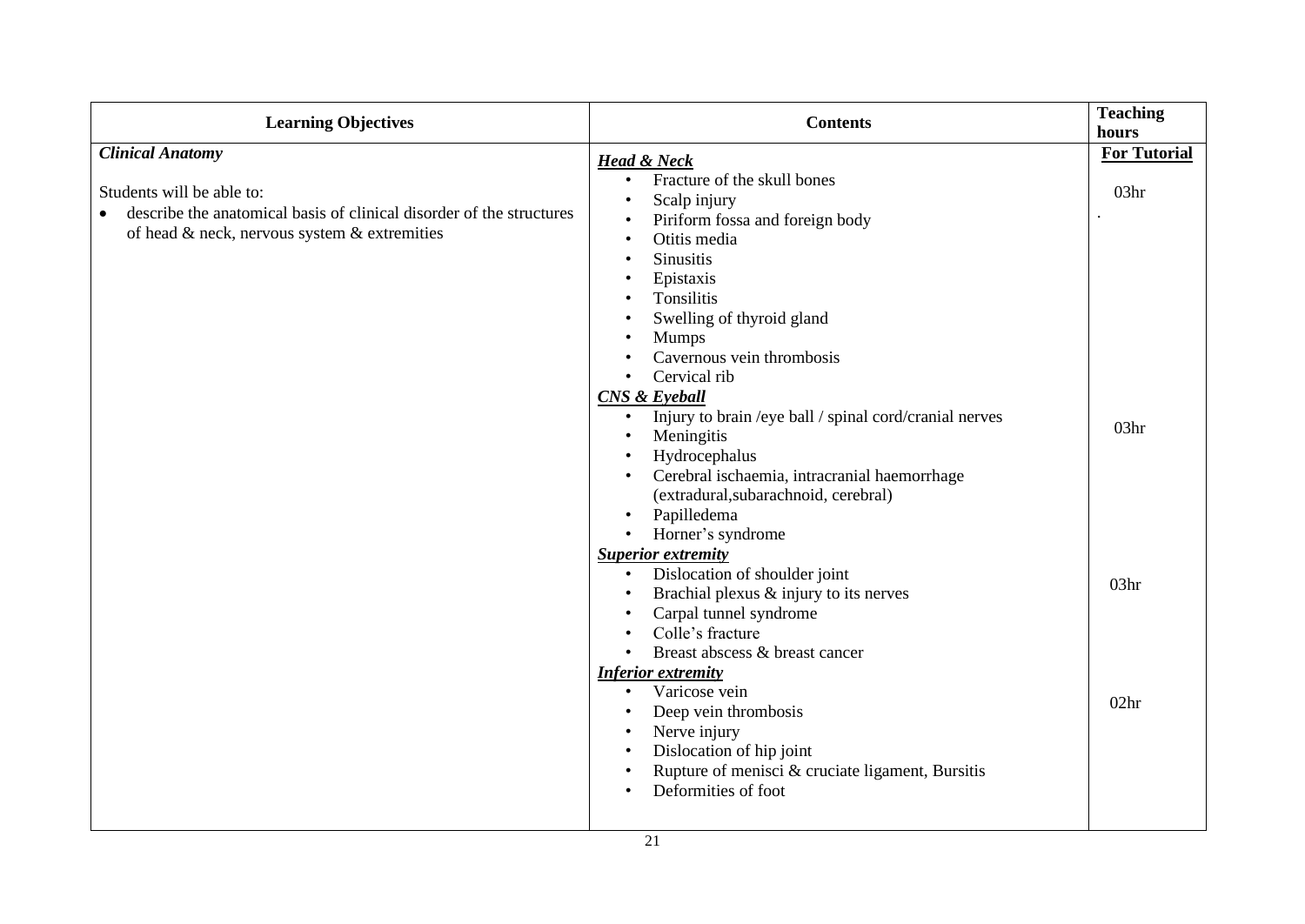| <b>Learning Objectives</b>                                                                                                                                                                                                            | <b>Contents</b>                                                                                                                                                                                                                                                                                                                                                                                                                                                                                                      | <b>Teaching</b><br>hours |
|---------------------------------------------------------------------------------------------------------------------------------------------------------------------------------------------------------------------------------------|----------------------------------------------------------------------------------------------------------------------------------------------------------------------------------------------------------------------------------------------------------------------------------------------------------------------------------------------------------------------------------------------------------------------------------------------------------------------------------------------------------------------|--------------------------|
| <b>Clinical Anatomy</b><br>Students will be able to:<br>describe the anatomical basis for selection of arteries, veins &<br>$\bullet$<br>muscles of clinical importance.<br>demonstrate the different auscultatory areas<br>$\bullet$ | Arterial pulsation<br>$\bullet$<br>Intravenous injections<br>Intramuscular injection<br>$\bullet$<br>Apex beat, mitral, tricuspid, aortic & pulmonary areas<br>$\bullet$                                                                                                                                                                                                                                                                                                                                             |                          |
| describe the anatomical basis for clinical procedure of Thorax,<br>Abdomen, Head & Neck, CNS & Eyeball.                                                                                                                               | Sternal puncture<br>$\bullet$<br>Pleural effusion<br>Pericardial effusion<br>$\bullet$<br>Coronary angiogram<br>Bronchoscopy<br>$\bullet$<br>Laryngoscopy<br>Paracentesis /peritoneal dialysis<br>$\bullet$<br>Ryle's tube<br>$\bullet$<br>Endoscopy<br>Liver abscess<br>Vasectomy<br>Tubal ligation<br>Nasogastric intubation<br>$\bullet$<br>Palpation of Cervical lymph node<br>$\bullet$<br>Lumbar puncture<br>$\bullet$<br>Epidural/spinal anesthesia<br>Pudendal block<br>$\bullet$<br>Fundoscopy<br>$\bullet$ |                          |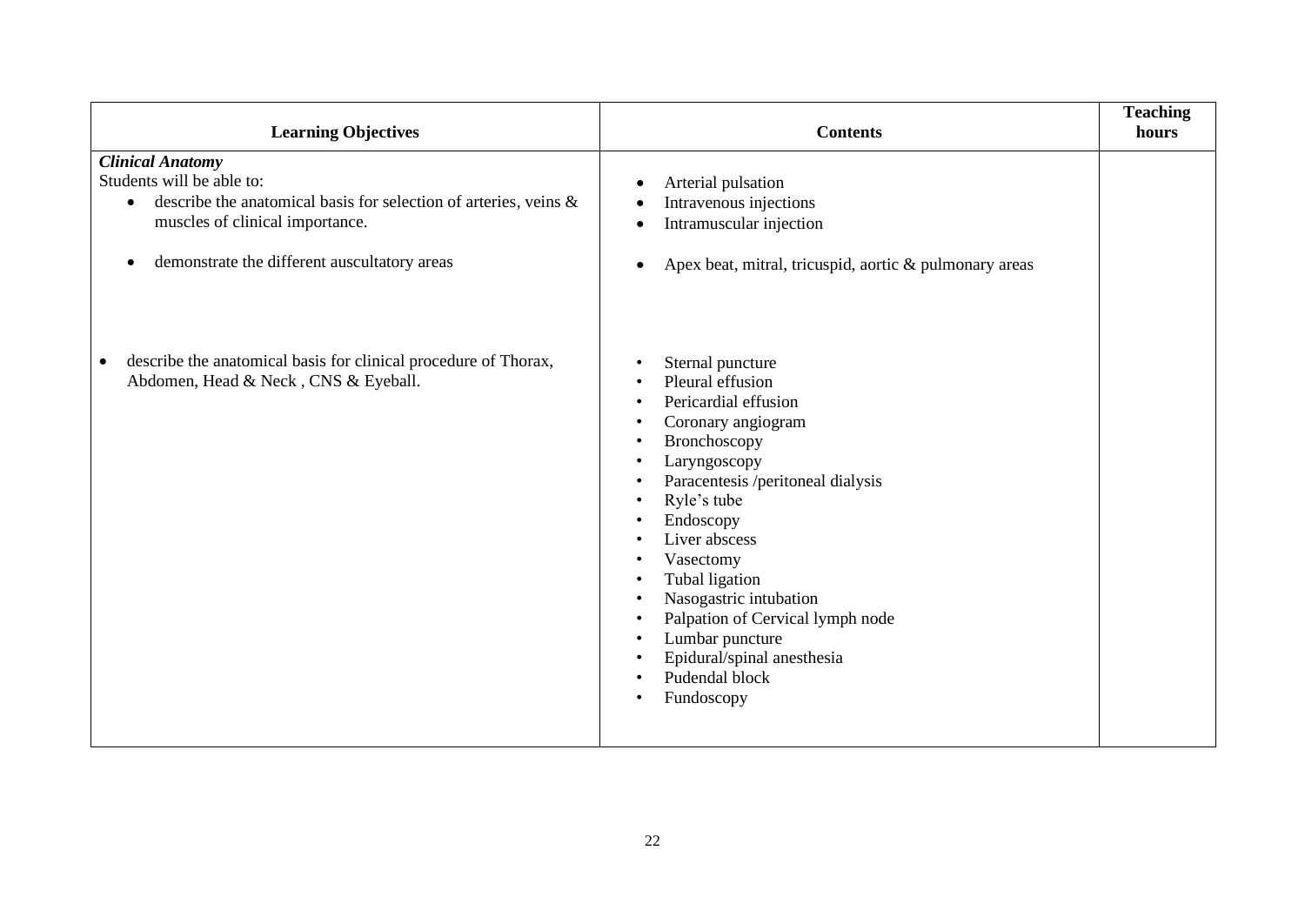# **Regional Anatomy : THORAX CARD (DISSECTION, DEMONSTRATION &** *TUTORIAL***)**

|                                                                                                      | <b>Learning Objectives</b>                                                                                                                                                                                                                                                                                                                                                                                                                                                                                                                                                                                                                                                                                                                                                                                |                        | <b>Contents</b>                                                                                                                                                                  | <b>Teaching</b><br>hours |
|------------------------------------------------------------------------------------------------------|-----------------------------------------------------------------------------------------------------------------------------------------------------------------------------------------------------------------------------------------------------------------------------------------------------------------------------------------------------------------------------------------------------------------------------------------------------------------------------------------------------------------------------------------------------------------------------------------------------------------------------------------------------------------------------------------------------------------------------------------------------------------------------------------------------------|------------------------|----------------------------------------------------------------------------------------------------------------------------------------------------------------------------------|--------------------------|
|                                                                                                      | Students will be able to:                                                                                                                                                                                                                                                                                                                                                                                                                                                                                                                                                                                                                                                                                                                                                                                 |                        |                                                                                                                                                                                  |                          |
| $\bullet$<br>$\bullet$<br>$\bullet$                                                                  | demonstrate the boundary $\&$ identify the contents of thoracic wall, thoracic cavity,<br>mediastinum & intercostal space<br>identify $\&$ demonstrate the gross features of bones $\&$ joints of thorax<br>describe the formation, course, branches & distribution of spinal nerve / intercostal nerve<br>identify & demonstrate the surfaces, borders, parts, chambers- including structures within<br>the chambers of the heart<br>explain blood supply & nerve supply of heart<br>identify & demonstrate the layers of pericardium                                                                                                                                                                                                                                                                    | $\bullet$<br>$\bullet$ | Thoracic wall formation, thoracic cavity,<br>intercostal space and mediastinum.<br>Bones and joints of the thorax<br>Spinal nerve / intercostal nerve<br>Heart with pericardium. | 45 hrs.                  |
| $\bullet$<br>$\bullet$<br>$\bullet$<br>$\bullet$<br>$\bullet$<br>$\bullet$<br>$\bullet$<br>$\bullet$ | identify $\&$ demonstrate the surfaces, borders, fissures, lobes, hilus $\&$ bronchopulmonary<br>units of the lung<br>identify & demonstrate the layers & parts of pleura.<br>explain the blood supply, lymphatic drainage $\&$ nerve supply of lung $\&$ pleura.<br>identify & demonstrate the trachea, bronchus & bronchial tree.<br>explain blood supply $\&$ nerve supply of trachea $\&$ bronchial tree.<br>explain the blood supply, nerve supply & lymphatic drainage of thoracic wall.<br>identify & demonstrate the surfaces, parts openings, attachments of the diaphragm.<br>explain the blood supply $\&$ nerve supply of the diaphragm.<br>explain the significance of the orifices of the diaphragm.<br>explain & demonstrate the extension, parts, relations & constrictions of oesophagus | $\bullet$              | Lung with pleura, trachea and bronchus.<br>Blood vessels, nerves and lymphatics of the<br>thorax.<br>The diaphragm.                                                              |                          |
|                                                                                                      | explain the blood supply, lymphatic drainage $\&$ nerve supply of the oesophagus.<br>correlate clinical conditions associated with structures of thorax (Heart with its vessels,<br>lung, trachea, bronchus, bronchial tree $\&$ the diaphragm)                                                                                                                                                                                                                                                                                                                                                                                                                                                                                                                                                           | $\bullet$              | Oesophagus<br><b>Clinical Anatomy</b>                                                                                                                                            |                          |

*NB: Previously mentioned 53 hours in pages 10-16 for Tutorial also have shown in this part* **(DISSECTION, DEMONSTRATION &** *TUTORIAL***)**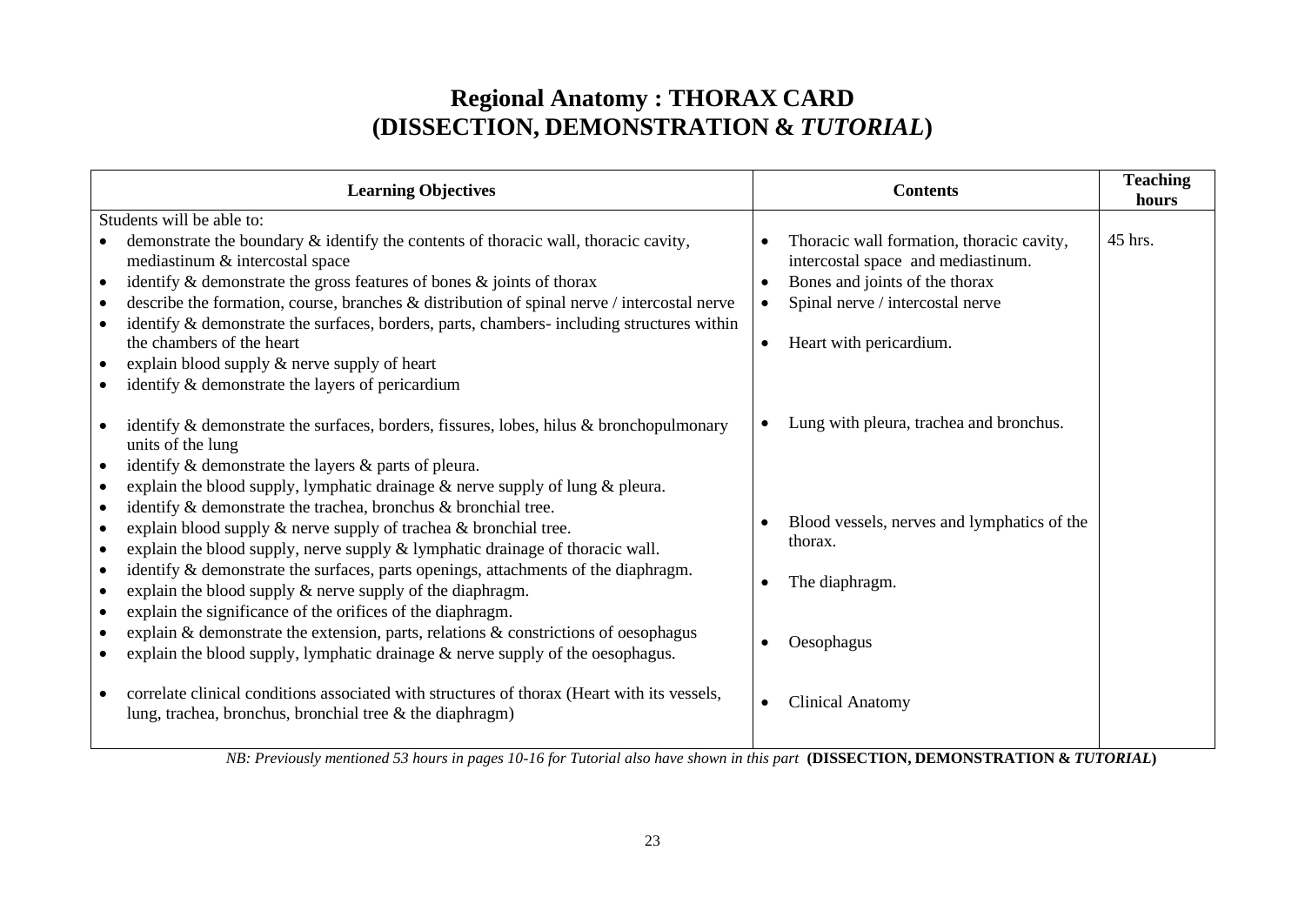# **Regional Anatomy: SUPERIOR EXTREMITY CARD (DISSECTION, DEMONSTRATION &** *TUTORIAL***)**

|           | <b>Learning Objectives</b>                                                                                                                                                                                                        |           | <b>Contents</b>                                                                                                                                                   | <b>Teaching</b><br>hours |
|-----------|-----------------------------------------------------------------------------------------------------------------------------------------------------------------------------------------------------------------------------------|-----------|-------------------------------------------------------------------------------------------------------------------------------------------------------------------|--------------------------|
|           | Students will be able to:<br>identify $\&$ demonstrate muscles, vessels, nerves of pectoral region including attachment<br>of muscles<br>describe the parts of mammary gland $\&$ its blood supply, lymphatic drainage $\&$ nerve | $\bullet$ | Pectoral region with mammary gland                                                                                                                                | 43 hrs.                  |
| $\bullet$ | supply<br>demonstrate the boundary $\&$ identify the contents of axilla, quadrangular $\&$ triangular<br>spaces, & cubital fossa<br>demonstrate the attachments of muscles, and identify vessels, nerves, lymphatics & lymph      |           | Axilla<br>Superficial dissection of the upper limb,                                                                                                               |                          |
|           | nodes of different parts of superior extremity                                                                                                                                                                                    |           | back and scapular region including<br>quadrangular & triangular space<br>Front of the arm, forearm and palm<br>Back of the arm, forearm and dorsum of the<br>hand |                          |
|           |                                                                                                                                                                                                                                   |           | Blood supply, lymphatic drainage,<br>cutaneous innervation & dermatome of<br>superior extremity                                                                   |                          |
|           | demonstrate the gross features of bones $\&$ joints of superior extremity and muscles acting<br>on joints                                                                                                                         |           | Bones $\&$ joints of the upper limb                                                                                                                               |                          |
|           | correlate clinical conditions associated with structures (nerves, vessels, bones, joints) of<br>superior extremity                                                                                                                | $\bullet$ | <b>Clinical Anatomy</b>                                                                                                                                           |                          |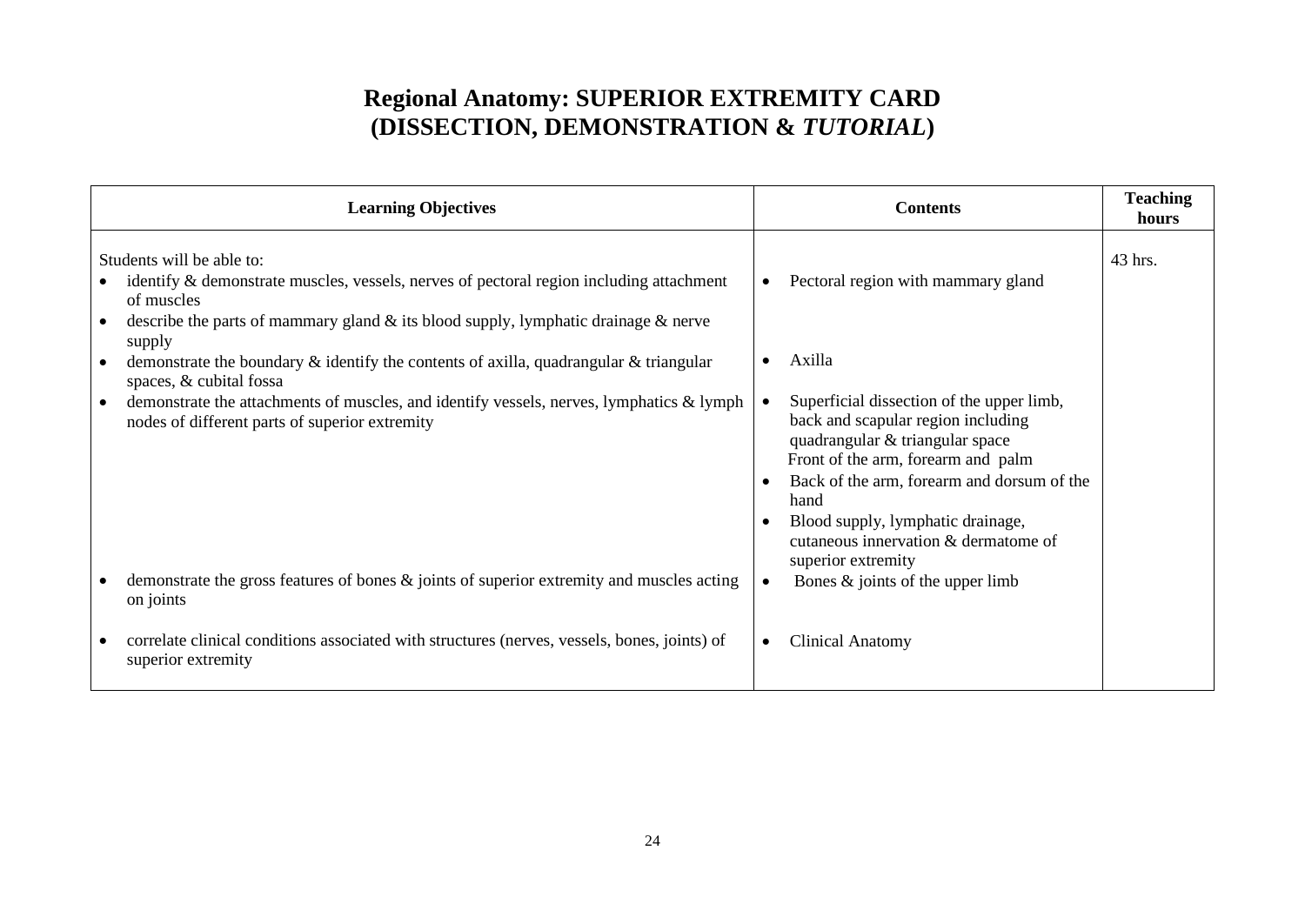# **Regional Anatomy: ABDOMEN CARD (DISSECTION, DEMONSTRATION &** *TUTORIAL***)**

| <b>Learning Objectives</b>                                                                                                  | <b>Contents</b>                                                              | <b>Teaching</b><br>hours |
|-----------------------------------------------------------------------------------------------------------------------------|------------------------------------------------------------------------------|--------------------------|
| Students will be able to:                                                                                                   |                                                                              |                          |
| demonstrate the different layers of anterior abdominal wall & hernial region                                                | Anterior wall of the abdomen with hernial                                    |                          |
| explain clinical types of hernia<br>$\bullet$                                                                               | region.                                                                      | 103 hrs.                 |
| demonstrate the different parts of GI Tract & its peritoneum                                                                | Stomach, abdominal part of the oesophagus                                    |                          |
| explain the mode of blood supply, lymphatic drainage $\&$ nerve supply of different organs                                  | Duodenum, pancreas and spleen.                                               |                          |
|                                                                                                                             | The mesentery and mesenteric vessels,                                        |                          |
|                                                                                                                             | jejunum and ileum.                                                           |                          |
|                                                                                                                             | Large intestine. rectum & anal canal                                         |                          |
| demonstrate the features of liver, pancreas, supra renal gland & different parts of biliary                                 | Liver with the biliary apparatus including                                   |                          |
| system                                                                                                                      | gall bladder; portal vein.                                                   |                          |
| explain blood supply, lymphatic drainage $\&$ nerve supply of them.                                                         |                                                                              |                          |
| demonstrate the features of kidney, suprarenal gland, ureter, urinary bladder, & urethra<br>$\bullet$                       | Kidney, suprarenal gland, ureter, urinary                                    |                          |
| explain their blood supply, lymphatic drainage & nerve supply<br>$\bullet$                                                  | bladder & urethra.                                                           |                          |
| demonstrate the features of different parts of male & female reproductive system.                                           | Ovary, uterus, uterine tube, female external                                 |                          |
| explain their blood supply, lymphatic drainage & nerve supply.                                                              | organs and perineum.                                                         |                          |
|                                                                                                                             | Vas deferens, seminal vesicle, prostate and<br>male external genital organs. |                          |
| demonstrate the muscles and identify the vessels, nerves $\&$ lymphatics of posterior                                       | Muscles, blood vessels, lymphatics and                                       |                          |
| abdominal wall                                                                                                              | nerves of the posterior abdominal wall.                                      |                          |
| demonstrate the parts and identify the contents of the pelvis                                                               | Muscles, blood vessels lymphatics, nerves                                    |                          |
| differentiate between male & female pelvis<br>$\bullet$                                                                     | of the pelvis.                                                               |                          |
| demonstrate the gross features $\&$ joints of lumbar vertebra $\&$ bony pelvis and muscles<br>$\bullet$<br>acting on joints | Lumbar vertebra, bony pelvis & joints                                        |                          |
| correlate clinical conditions associated with different organs of the abdomen                                               | <b>Clinical Anatomy</b>                                                      |                          |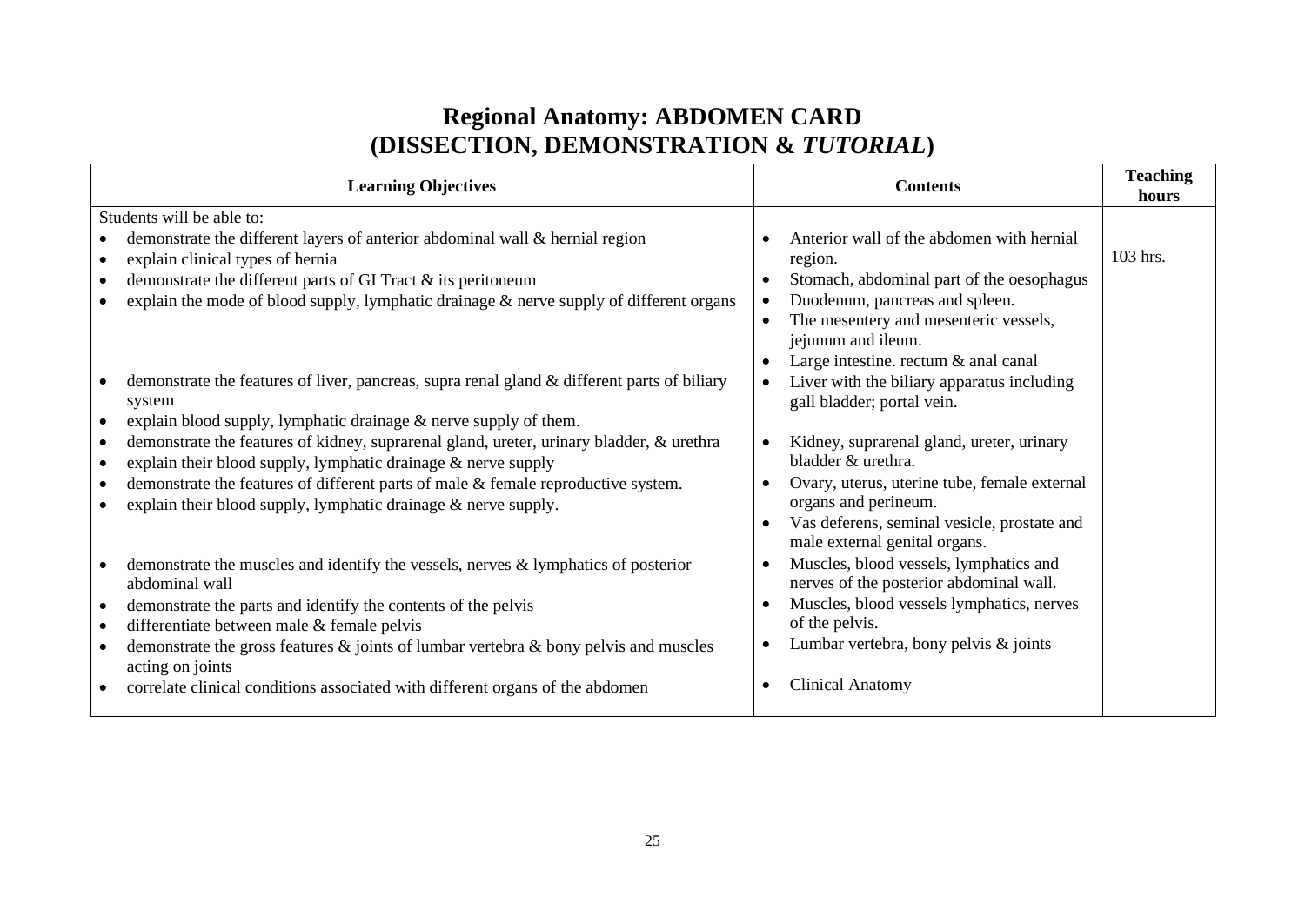# **Regional Anatomy: INFERIOR EXTREMITY CARD (DISSECTION, DEMONSTRATION &** *TUTORIAL***)**

| <b>Learning Objectives</b>                                                                                                                                                                                                                                                                                                                                                                                                                                                                                                                                          | <b>Contents</b>                                                                                                                                                                                                                                                                                                                                                                                              | <b>Teaching</b><br>hours |
|---------------------------------------------------------------------------------------------------------------------------------------------------------------------------------------------------------------------------------------------------------------------------------------------------------------------------------------------------------------------------------------------------------------------------------------------------------------------------------------------------------------------------------------------------------------------|--------------------------------------------------------------------------------------------------------------------------------------------------------------------------------------------------------------------------------------------------------------------------------------------------------------------------------------------------------------------------------------------------------------|--------------------------|
| Students will be able to:<br>demonstrate muscles attachments and identify vessels & nerves of different parts of<br>inferior extremity<br>demonstrate the boundary and identify the contents of femoral triangle, adductor canal,<br>popliteal fossa & sole of the foot<br>demonstrate the features of bones, joints, & muscles acting on joints<br>explain the venous drainage, lymphatic drainage, $\&$ dermatome of inferior extremity<br>correlate the clinical conditions associated with structures (nerves, vessels, bones, joints)<br>of inferior extremity | Front and medial side of the thigh<br>Gluteal region and back of the thigh<br>Front of the leg and dorsum of the foot<br>Lateral side, medial side and back of the leg<br>including the popliteal fossa sole of the foot<br>Bones & joints of lower limb<br>Arches of the foot<br>Blood supply, lymphatic drainage,<br>cutaneous innervation & dermatome of<br>inferior extremity<br><b>Clinical Anatomy</b> | 42 hrs.                  |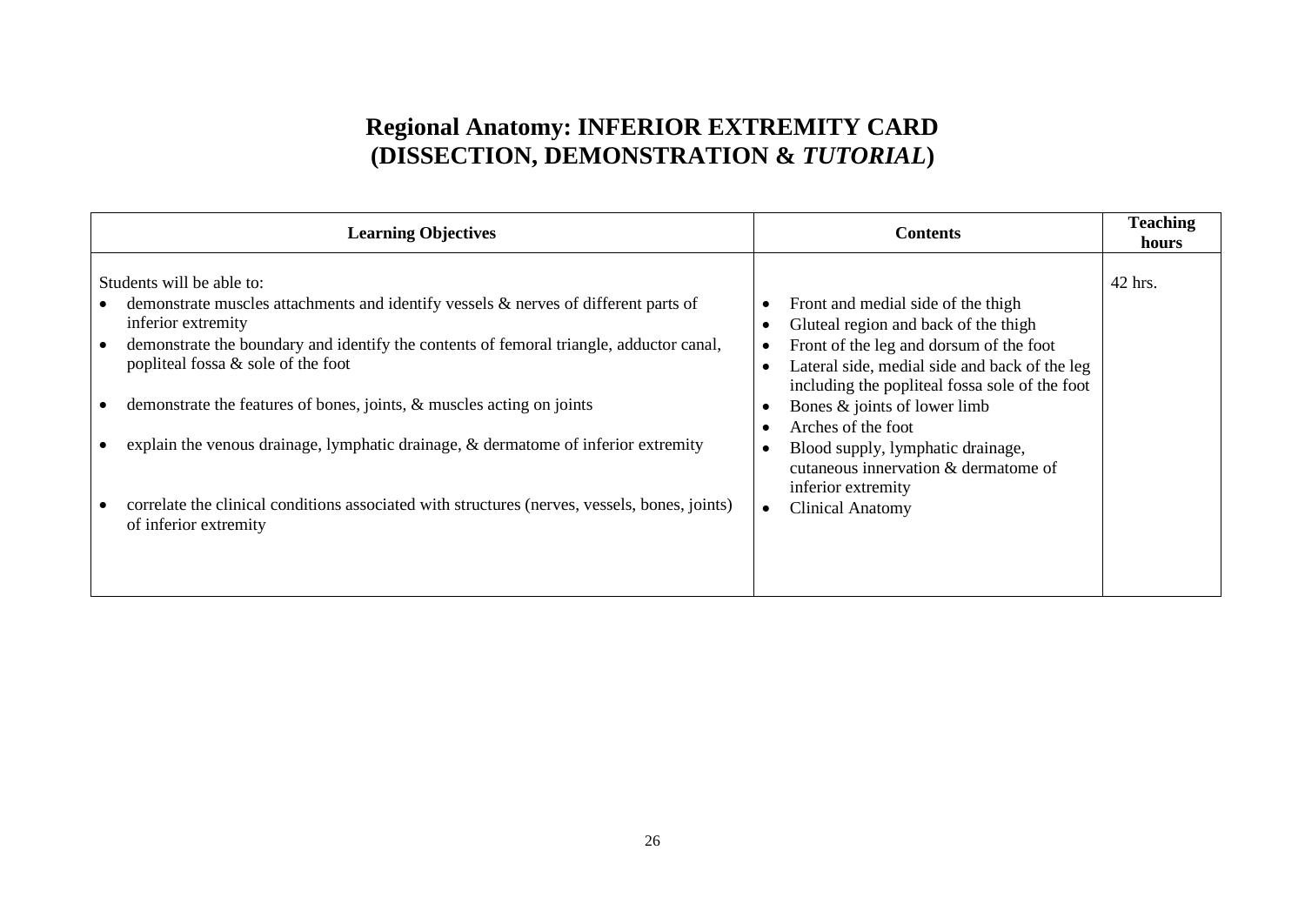# **Regional Anatomy: HEAD & NECK CARD (DISSECTION, DEMONSTRATION &** *TUTORIAL***)**

|           | <b>Learning Objectives</b>                                                                                                                                                          |           | <b>Contents</b>                             | <b>Teaching</b><br>hours |
|-----------|-------------------------------------------------------------------------------------------------------------------------------------------------------------------------------------|-----------|---------------------------------------------|--------------------------|
|           | Students will be able to:                                                                                                                                                           |           |                                             |                          |
|           | identify and demonstrate the different parts of bones of head & neck, joints, & muscles<br>acting on joints                                                                         | $\bullet$ | Bones & joints of head and neck             | 87 hrs.                  |
| $\bullet$ | state the gross features & attachments of skull bones including base of skull & cervical<br>vertebrae.                                                                              | $\bullet$ | Scalp and temporal region                   |                          |
| $\bullet$ | demonstrate movements of joints of head & neck                                                                                                                                      | $\bullet$ | Face and orbit                              |                          |
| $\bullet$ | demonstrate the layers of scalp identify the contents of temporal region                                                                                                            |           | Anterior triangle and its subdivisions,     |                          |
| $\bullet$ | demonstrate the boundary of face and identify muscles and sensory supply of face                                                                                                    |           | submandibular region including thyroid      |                          |
| $\bullet$ | identify parotid gland & duct & explain the structures within the parotid gland                                                                                                     |           | gland                                       |                          |
|           | demonstrate the boundary and identify contents of different triangles of head & neck<br>region                                                                                      | $\bullet$ | Posterior triangle                          |                          |
| $\bullet$ | demonstrate the boundary and identify contents of mouth cavity<br>demonstrate the gross features & nerve supply of tongue                                                           |           | Mouth and tongue                            |                          |
| $\bullet$ | explain Auditory pathway (VIII – cranial nerve)                                                                                                                                     |           | Pharynx                                     |                          |
|           | demonstrate the different parts of pharynx with their extension & muscles of pharynx, the<br>walls of nose and paranasal air sinuses, the extension, cartilages & muscles of larynx |           | Nose and paranasal sinuses                  |                          |
| $\bullet$ | identify structures present in the internal surface of the larynx                                                                                                                   | $\bullet$ | Larynx                                      |                          |
|           | demonstrate the region of vertebral column and attachments of muscles of the back                                                                                                   |           | Vertebral column and deep dissection of the |                          |
|           |                                                                                                                                                                                     |           | back of the neck                            |                          |
|           | demonstrate the different parts of ear                                                                                                                                              |           | External, middle and internal ear.          |                          |
|           | correlate important clinical conditions associated with structures in Head & Neck<br>(Thyroid gland, parathyroid gland, air sinuses, larynx, scalp, ear, face etc.)                 |           | <b>Clinical Anatomy</b>                     |                          |
|           |                                                                                                                                                                                     |           |                                             |                          |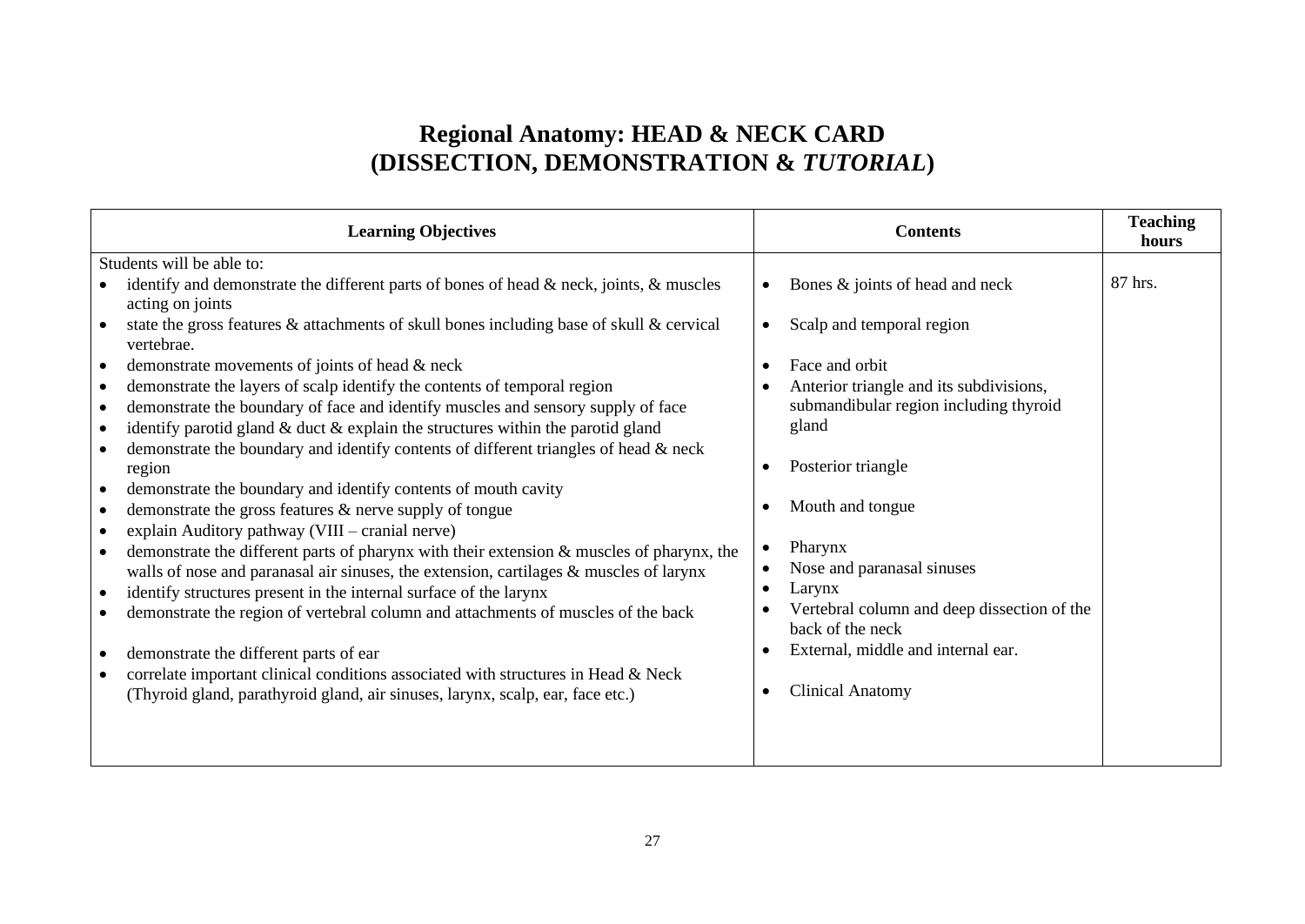# **Regional Anatomy: CENTRAL NERVOUS SYSTEM & EYEBALL CARD (DISSECTION, DEMONSTRATION &** *TUTORIAL***)**

| <b>Learning Objectives</b>                                                                                                                                                                                                                                                                                                                                                                                                                                                                                                                                                                                                                                                                                                                                                                                                                                                                                                                                                                                                                                                                                                                                                                                                                          | <b>Contents</b>                                                                                                                                                                                                                                                                                                                                                                                                                                                                                                                                                                                                                                                | <b>Teaching</b><br>hours |
|-----------------------------------------------------------------------------------------------------------------------------------------------------------------------------------------------------------------------------------------------------------------------------------------------------------------------------------------------------------------------------------------------------------------------------------------------------------------------------------------------------------------------------------------------------------------------------------------------------------------------------------------------------------------------------------------------------------------------------------------------------------------------------------------------------------------------------------------------------------------------------------------------------------------------------------------------------------------------------------------------------------------------------------------------------------------------------------------------------------------------------------------------------------------------------------------------------------------------------------------------------|----------------------------------------------------------------------------------------------------------------------------------------------------------------------------------------------------------------------------------------------------------------------------------------------------------------------------------------------------------------------------------------------------------------------------------------------------------------------------------------------------------------------------------------------------------------------------------------------------------------------------------------------------------------|--------------------------|
| Students will be able to:<br>demonstrate<br>the boundary $\&$ contents of cranial cavity $\&$ orbit<br>◻<br>the different parts of brain & cranial nerves attached to brain<br>◻<br>the layers of meninges- Pia, arachnoid, and dura mater<br>□<br>explain the folds of dura & its contents<br>explain the blood supply $\&$ nerve supply of the meninges<br>demonstrate the boundary of different lobes of cerebrum, sulci, gyri & important<br>functional areas<br>explain the blood supply of cerebrum including the formation of Circle Willis<br>$\bullet$<br>demonstrate the parts $\&$ describe the functions $\&$ connections of<br>diencephalon, pituitary gland, basal nuclei,<br>◻<br>internal capsule, extra pyramidal system &<br>□<br>limbic system, brain stem<br>□<br>locate &describe<br>$\bullet$<br>the nuclei, course, functional components & distribution of cranial nerves<br>the boundary & parts of ventricles circulation of CSF through ventricles<br>gross features of spinal cord and its meninges and spinal nerves attached to it<br>the coats of eyeball $\&$ the course of optic nerve<br>explain refractive media<br>explain the effects of lesion and loss of blood supply to different parts of nervous system. | Introduction to the nervous system, cranial<br>cavity and orbit.<br>General examination of the brain<br>Superficial attachments of cranial<br>nerves<br>meninges of the brain<br>Cerebrum: lobes of cerebrum, sulci, gyri &<br>important functional areas, blood supply,<br>formation of Circle of Willis<br>Diencephalon: thalamus, hypothalamus,<br>metathalamus, epithalmus and pituitary<br>gland<br>Basal nuclei, internal capsule, extra<br>pyramidal system and limbic system<br>Brain stem and reticular formation<br>Cranial nerves<br>Ventricles and cerebrospinal fluid<br>Spinal cord & spinal nerves<br>eyeball<br>Clinical Anatomy.<br>$\bullet$ | $40$ hrs                 |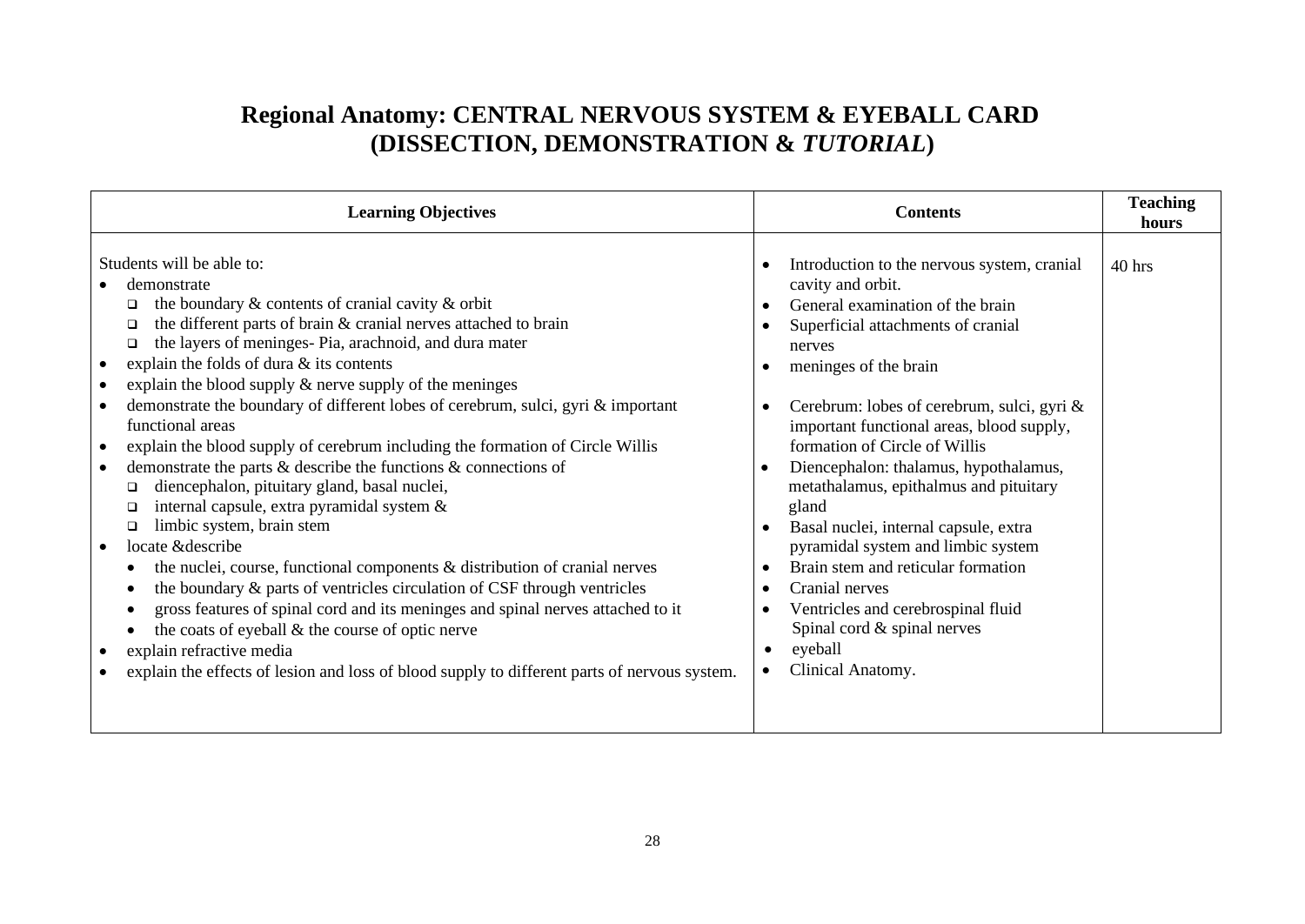# **Cell Biology & Histology Tutorial & Practical (Card I)**

| <b>Learning Objectives</b>                                                                                                                                                                                                       | <b>Contents</b>                                                                                                                                                                                                                                                                                                                                                                                                                  | <b>Teaching</b><br>hours |
|----------------------------------------------------------------------------------------------------------------------------------------------------------------------------------------------------------------------------------|----------------------------------------------------------------------------------------------------------------------------------------------------------------------------------------------------------------------------------------------------------------------------------------------------------------------------------------------------------------------------------------------------------------------------------|--------------------------|
| Students will be able to:<br>demonstrate different parts of microscope & how to handle it<br>state the principles of tissue preparation<br>explain cell division<br>identify different types of tissue on slide under microscope | Microscope: Parts & how to handle<br>Principles of different types of microscopy<br>Principles of tissue preparation and staining:<br>Fixation, embedding, sectioning $\&$ routine staining<br>Cell and cell division<br>Epithelium:<br>Simple squamous, cuboidal, columnar, Pseudo stratified<br>Stratified squamous, cuboidal, Stratified columnar<br>Transitional<br>Connective tissue::<br>General, special, bone, cartilage | 17 hrs.                  |
|                                                                                                                                                                                                                                  | Muscular tissue: smooth, skeletal & cardiac muscle<br>Nervous tissue in general                                                                                                                                                                                                                                                                                                                                                  |                          |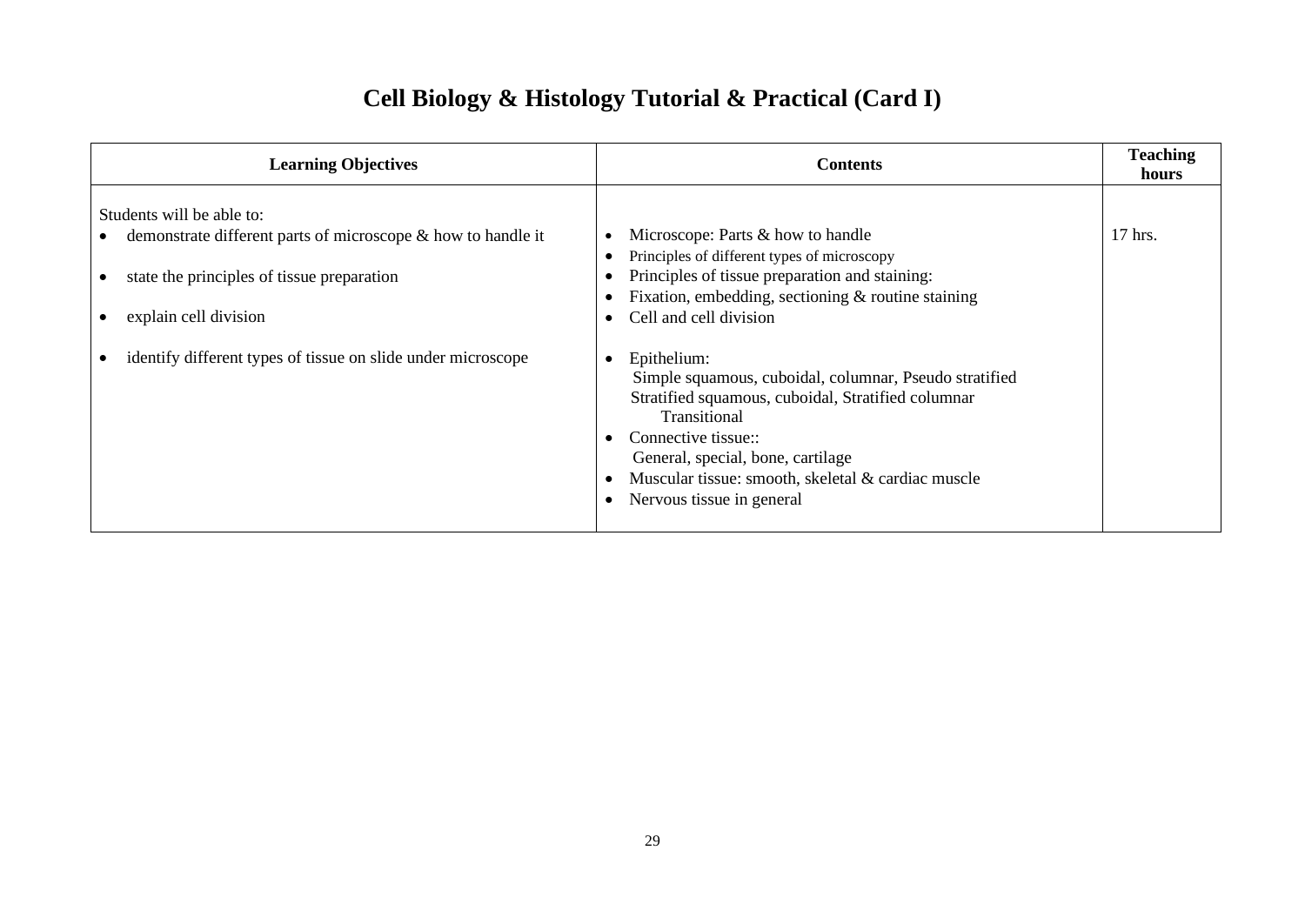# **Cell Biology & Histology Tutorial & Practical (Card II)**

| <b>Learning Objectives</b>                                                                                                                                                                                                                                                                                                                      | <b>Contents</b>                                                                                                                                                                                                                                                                                                                                                                                                                                                                                                                                                                                                                                                            | <b>Teaching</b><br>hours |
|-------------------------------------------------------------------------------------------------------------------------------------------------------------------------------------------------------------------------------------------------------------------------------------------------------------------------------------------------|----------------------------------------------------------------------------------------------------------------------------------------------------------------------------------------------------------------------------------------------------------------------------------------------------------------------------------------------------------------------------------------------------------------------------------------------------------------------------------------------------------------------------------------------------------------------------------------------------------------------------------------------------------------------------|--------------------------|
| Students will be able to identify different structures of the<br>following systems on slides under microscope:<br>Respiratory system.<br>Cardiovascular system<br>Digestive system and $\&$ associated<br>Glands.<br>Urinary system<br>Male reproductive system and<br>associated glands<br>female reproductive system and<br>associated glands | Respiratory system<br>Larynx, trachea, bronchial tree and Lung<br>Large artery, medium sized artery, large vein<br>Digestive system & associated glands<br>$\bullet$<br>Tongue, pharynx, oesophagus, stomach,<br>small intestine & large intestine<br>(including vermiform appendix)<br>Liver and gall bladder, Pancreas<br>Urinary system<br>$\bullet$<br>Kidney, ureter, urinary bladder, urethrae<br>Male reproductive system and associated glands<br>$\bullet$<br>Testis, epididymis, vas deferens,<br>seminal vesicle, prostate<br>Female reproductive system and associated glands<br>Ovary, fallopian tube, uterus, vagina<br>Mammary gland, placenta<br>$\bullet$ | 17hrs.                   |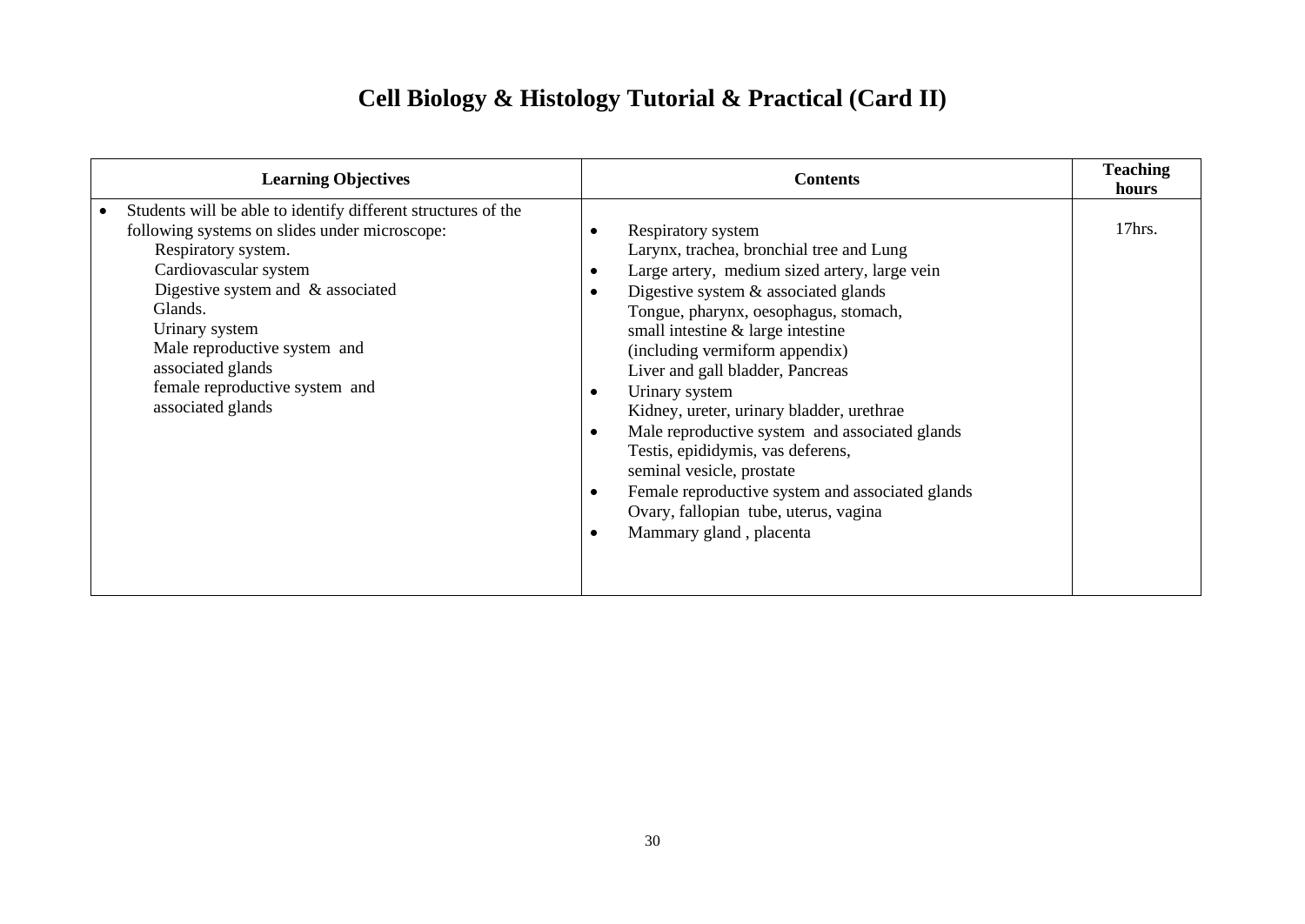| <b>Learning Objectives</b>                                                                                                                                                                         | <b>Contents</b>                                                                                                                                                                                                                                                                                                                                                                          | <b>Teaching</b><br>hours |
|----------------------------------------------------------------------------------------------------------------------------------------------------------------------------------------------------|------------------------------------------------------------------------------------------------------------------------------------------------------------------------------------------------------------------------------------------------------------------------------------------------------------------------------------------------------------------------------------------|--------------------------|
| Students will be able to identify following structures on slides under<br>microscope:<br>Lymphatic system<br>Salivary glands<br>Nervous system<br>Endocrine system<br>Special sense organs<br>Skin | Lymphatic system<br>Lymph node, tonsil, spleen & thymus<br>Exocrine glands (salivary glands)<br>Nervous system<br>spinal cord, cerebrum, cerebellum, peripheral nerve<br>(including the optic nerve)<br>Endocrine gland (Pituitary, Thyroid, Parathyroid, Adrenal<br>and Islet's of Langerhans<br>Special sense organs: Eyeball (cornea, retina), internal ear<br>Thick skin & thin skin | $18$ hrs.                |

# **Cell Biology & Histology Tutorial & Practical (Card III)**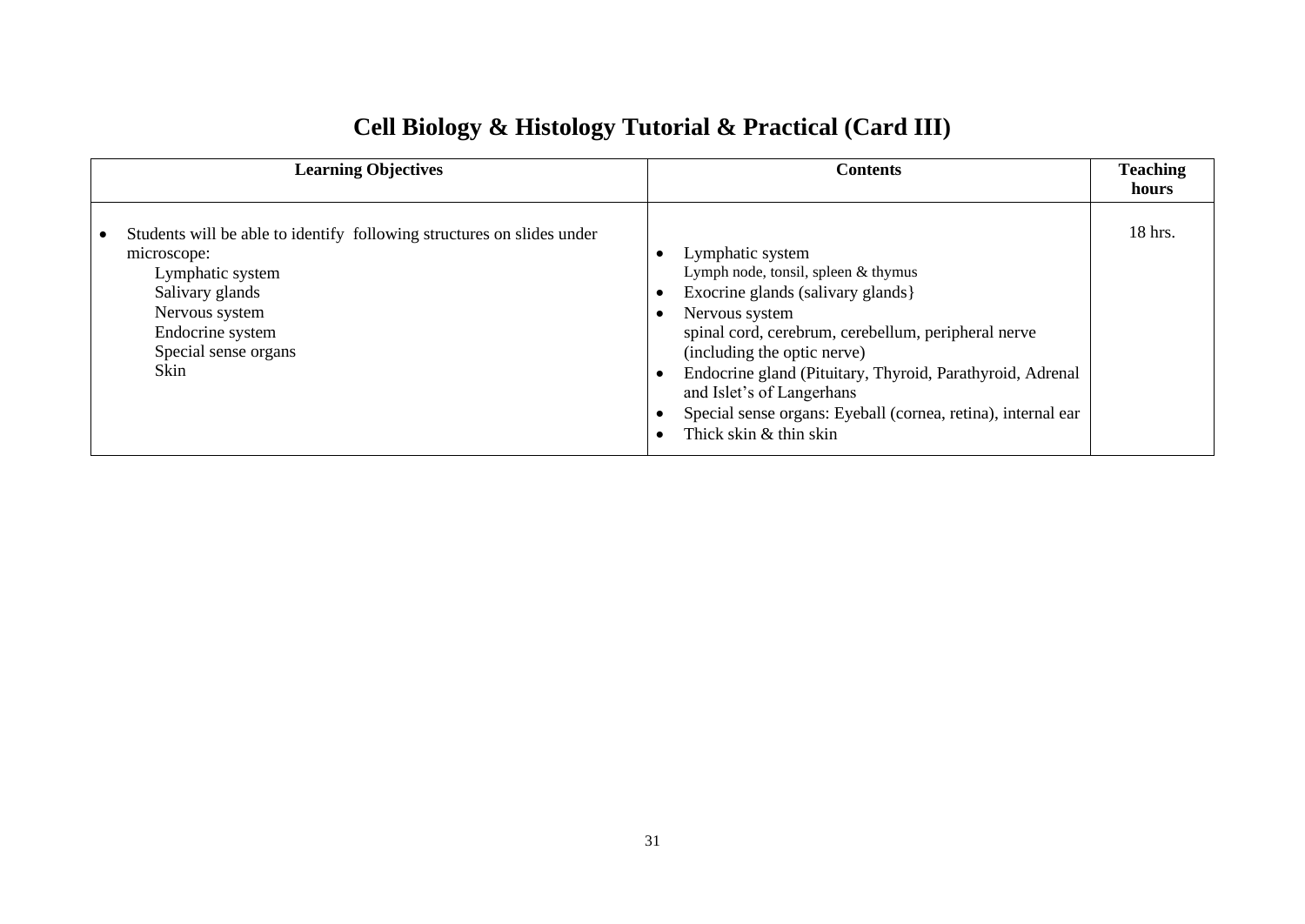|  |  |  | <b>Teaching - Learning &amp; Assessment Methods</b> |  |
|--|--|--|-----------------------------------------------------|--|
|--|--|--|-----------------------------------------------------|--|

| <b>Teaching / Learning</b><br><b>Method</b>          | <b>Teaching Aid</b>                                                                                                                                                                                                                                                                                                                                                                       | <b>In Course Assessment</b>                                                                                          | <b>Summative</b><br><b>Assessment</b> |
|------------------------------------------------------|-------------------------------------------------------------------------------------------------------------------------------------------------------------------------------------------------------------------------------------------------------------------------------------------------------------------------------------------------------------------------------------------|----------------------------------------------------------------------------------------------------------------------|---------------------------------------|
| Lecture                                              | Computer & multimedia<br>Slide projector, overhead projector (OHP), black board white<br>and different colour chalk, white board and different colour<br>white board markers.                                                                                                                                                                                                             | Item Examination:<br>$\bullet$<br>Oral,<br>Practical<br><b>Card Completion</b><br>$\bullet$<br>Examination           | Written<br>٠<br>Oral<br>Practical     |
| <b>Regional Anatomy:</b><br>Demonstration & Tutorial | Cadavers, prosected parts, bones, viscera and other specimens<br>of body parts, models, charts, black board white and different<br>coloured chalk, white board and different coloured white<br>board markers, Illustration sheets/posters, OHP, video, slide<br>projector, computer with CD ROM, radiographs & other<br>images.<br>Projection system and Virtual anatomy dissection table | Term<br>$\bullet$<br>Examinations:<br>Written,<br>Oral,<br>Practical<br>Preparation of<br>$\bullet$<br>exercise book |                                       |
| <b>Regional Anatomy:</b><br><b>Dissection</b>        | Cadavers, prosected parts, specimens and bones, black board<br>white and different coloured chalk, white board and different<br>colour white board markers, Computer & multimedia.<br>Projection system and Virtual anatomy dissection table                                                                                                                                              |                                                                                                                      |                                       |
| Cell Biology & Histology<br>Tutorial & Practical     | Histological slide, Microscope & Projection microscope<br>slide projector, black board white and different colour chalk,<br>white board and different coloured white board markers,<br>OHP, Illustration sheets (including photomicrographs &<br>drawings)/posters, video projector, computer with CD ROM<br>drive.                                                                       |                                                                                                                      |                                       |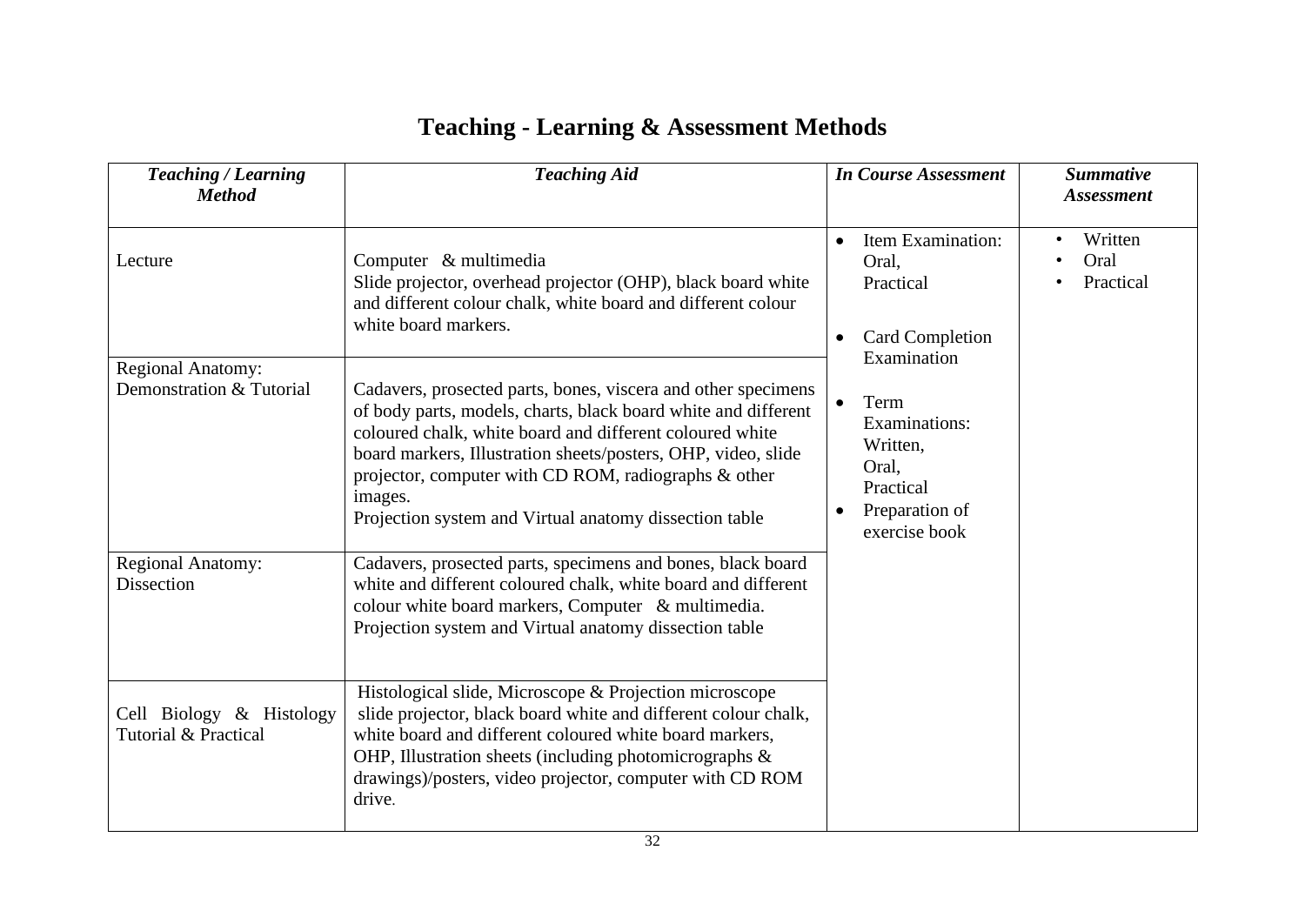# **Assessment in Anatomy**

| <b>Component</b>                           | <b>Marks</b>                      | <b>Total Marks</b>        |
|--------------------------------------------|-----------------------------------|---------------------------|
| <b>Formative assessment</b>                | $10 + 10$                         | 20                        |
| <b>WRITTEN EXAMINATION</b>                 |                                   |                           |
| MCQ (SBA+MTF)<br>paper-I-                  | 20                                |                           |
| $(SAQ + SEQ)$                              | 70                                |                           |
| MCQ (SBA+MTF)<br>paper-II-                 | 20                                | 180                       |
| $(SAQ + SEQ)$                              | 70                                |                           |
| <b>ORAL EXAMINATION (Structured)</b>       |                                   |                           |
| <b>Board I</b>                             | 75                                | 150                       |
| <b>Board II</b>                            | 75                                |                           |
| PRACTICAL EXAMINATION                      |                                   |                           |
|                                            | <b>Board I</b><br><b>Board II</b> |                           |
| Objective structured practical Exam (OSPE) | 30<br>30                          | $75 + 75$                 |
| <b>Dissection</b>                          | 10<br>15                          |                           |
| <b>Anatomy of Radiology and imaging</b>    | <b>10</b><br>10                   |                           |
| <b>Lucky slides</b>                        | 10<br>10                          |                           |
| <b>Living Anatomy</b>                      | 10<br>10                          |                           |
| <b>Practical Khata</b>                     | 05<br>---                         |                           |
|                                            |                                   | <b>Grand Total</b><br>500 |

• *Topics: Board I: CNS & Eyeball, Head & Neck, Thorax (Gross anatomy, Clinical anatomy, Histology, Embryology). Cell biology & Genetics. General Histology: Epithelial Tissue, Nervous Tissue. General Anatomy: Angiology, Neurology. Board II: Abdomen, Inferior & Superior Extremity (Gross anatomy, Clinical anatomy, Histology, Embryology). General Embryology. General Histology: Connective Tissue, Muscle Tissue General Anatomy: Osteology, Arthrology, Myology.*

- *Each student will appear in Board I & Board II in separate date/day for oral and practical examination*
- **Pass marks 60% in each of theoretical, oral and practical examination**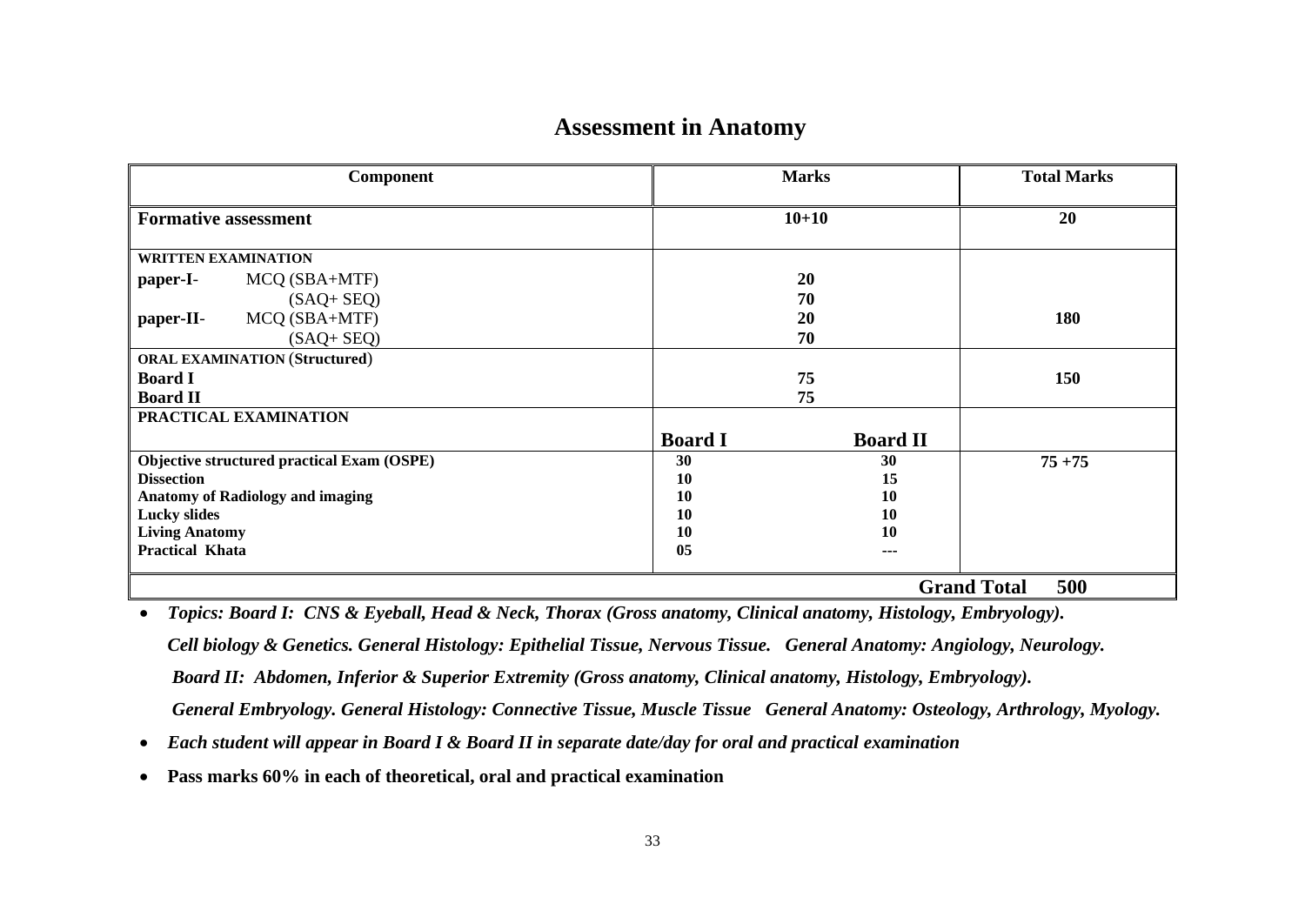# **Time allocation in Anatomy**

# **Lecture & Review - 115 hours**

| Term                                                   | General<br>Anatomy<br><b>Hours</b> | <b>Cell</b><br><b>Biology</b><br><b>Hours</b> | <b>General</b><br><b>Histology</b><br><b>Hours</b> | <b>Systemic</b><br><b>Histology</b><br><b>Hours</b> | <b>General</b><br><b>Embryology</b><br><b>Hours</b> | <b>Systemic</b><br><b>Embryology</b><br><b>Hours</b> | <b>Neuro</b><br>anatomy<br>Hours. | Human<br><b>Genetics</b><br>Hours. | <b>Total</b><br><b>Hours</b> |
|--------------------------------------------------------|------------------------------------|-----------------------------------------------|----------------------------------------------------|-----------------------------------------------------|-----------------------------------------------------|------------------------------------------------------|-----------------------------------|------------------------------------|------------------------------|
| <b>First Term</b>                                      | 12                                 | 06                                            | 10                                                 | 02                                                  | 13                                                  |                                                      | 01                                | 02                                 | 46                           |
| <b>Second Term</b>                                     |                                    |                                               | 02                                                 | 14                                                  | 05                                                  |                                                      | 02                                |                                    | 40                           |
| <b>Third Term</b>                                      |                                    |                                               | 02                                                 | 02                                                  |                                                     | 07                                                   | 18                                |                                    | 29                           |
| Grand Total $\parallel$ 12<br>Hours (Class<br>$+Exam)$ |                                    | 06                                            | 14                                                 | 18                                                  | 18                                                  | 24                                                   | 21                                | 02                                 | 115                          |

# **Cell Biology & Histology - Tutorial & Practical – 52 hours**

| Term                       | <b>Class Hours (Including Item</b> | <b>Card Completion Exam Hours</b> | <b>Total Hours</b> |  |
|----------------------------|------------------------------------|-----------------------------------|--------------------|--|
|                            | Exam hrs)                          |                                   |                    |  |
| <b>First Term (Card I)</b> |                                    |                                   |                    |  |
| Second Term (Card II)      |                                    |                                   |                    |  |
| Third Term (Card III)      |                                    |                                   |                    |  |
| <b>Grand Total Hours</b>   | 46                                 |                                   |                    |  |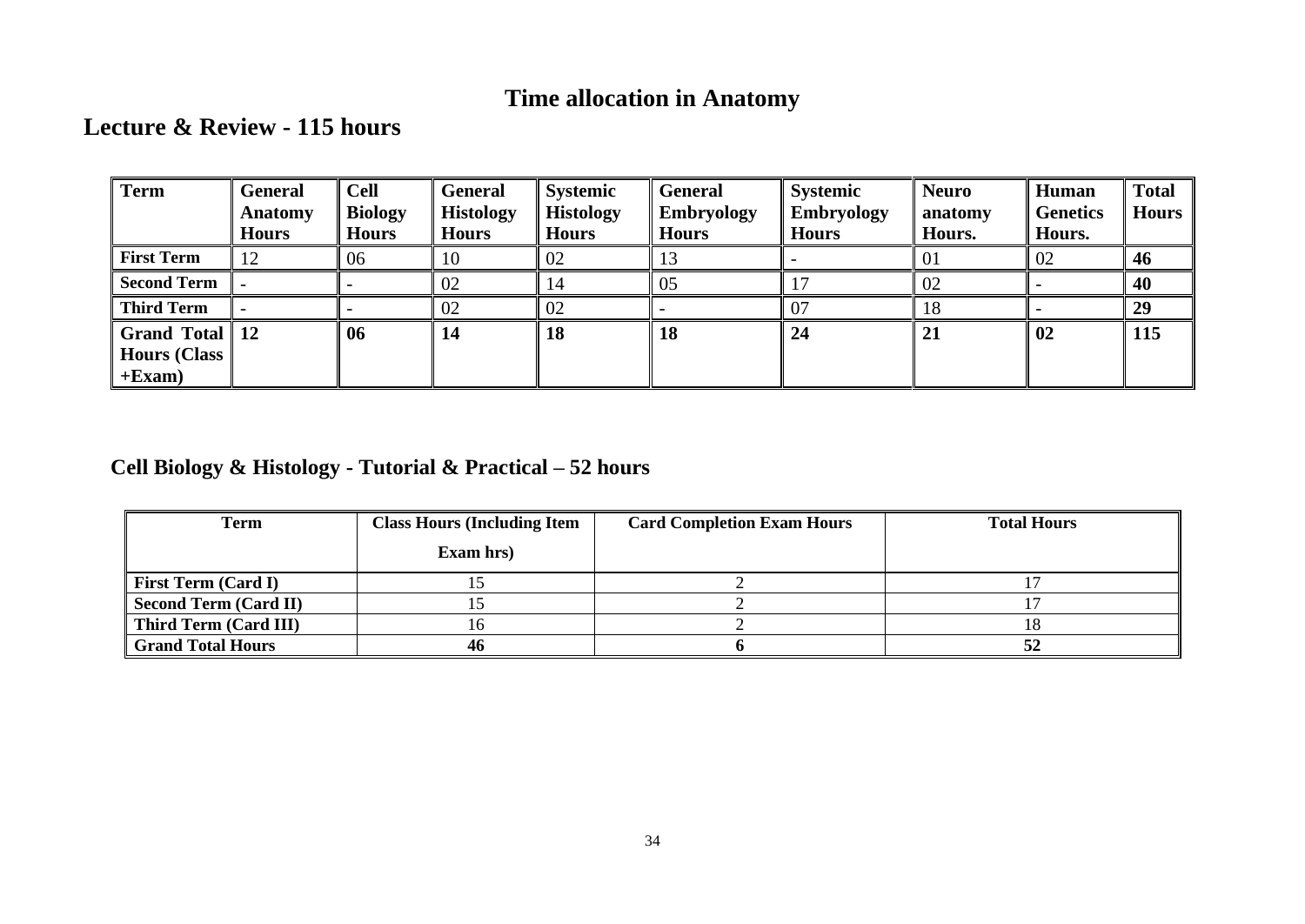| <b>Term</b>                           | Cards                                                      | <b>Dissection</b><br>$\boldsymbol{\&}$ | <b>Tutorial Review</b>             |                                                   |                                   | <b>Part Completion</b><br><b>Examination Hours</b> | <b>Total Hours</b> |
|---------------------------------------|------------------------------------------------------------|----------------------------------------|------------------------------------|---------------------------------------------------|-----------------------------------|----------------------------------------------------|--------------------|
|                                       |                                                            | <b>Demonstration</b>                   | Living (surface)<br><b>Anatomy</b> | <b>Anatomy of</b><br>radiology &<br><b>Images</b> | <b>Clinical</b><br><b>Anatomy</b> |                                                    |                    |
| <b>First Term</b>                     | <b>Thorax</b>                                              | 34                                     | 6                                  |                                                   | 3                                 | 01                                                 | 45                 |
|                                       | <b>Superior</b><br><b>Extremity</b>                        | 33                                     | $\overline{4}$                     | $\overline{2}$                                    | 3                                 | 01                                                 | 43                 |
| <b>Second</b>                         | Abdomen                                                    | 89                                     | 6                                  |                                                   | 6                                 | 01                                                 | 103                |
| <b>Term</b>                           | <b>Inferior</b><br><b>Extremity</b>                        | 33                                     | $\overline{4}$                     | $\overline{2}$                                    | $\overline{2}$                    | 01                                                 | 42                 |
| <b>Third</b><br><b>Term</b>           | <b>Head, Neck</b>                                          | 77                                     | $\overline{4}$                     | $\overline{2}$                                    | 3                                 | 01                                                 | 87                 |
|                                       | <b>Central</b><br><b>Nervous</b><br>system and<br>Eye ball | 35                                     | $00\,$                             |                                                   | $\overline{3}$                    | 01                                                 | 40                 |
| Grand<br><b>Total</b><br><b>Hours</b> |                                                            | 301                                    | 24                                 | 9                                                 | 20                                | 06                                                 | 360                |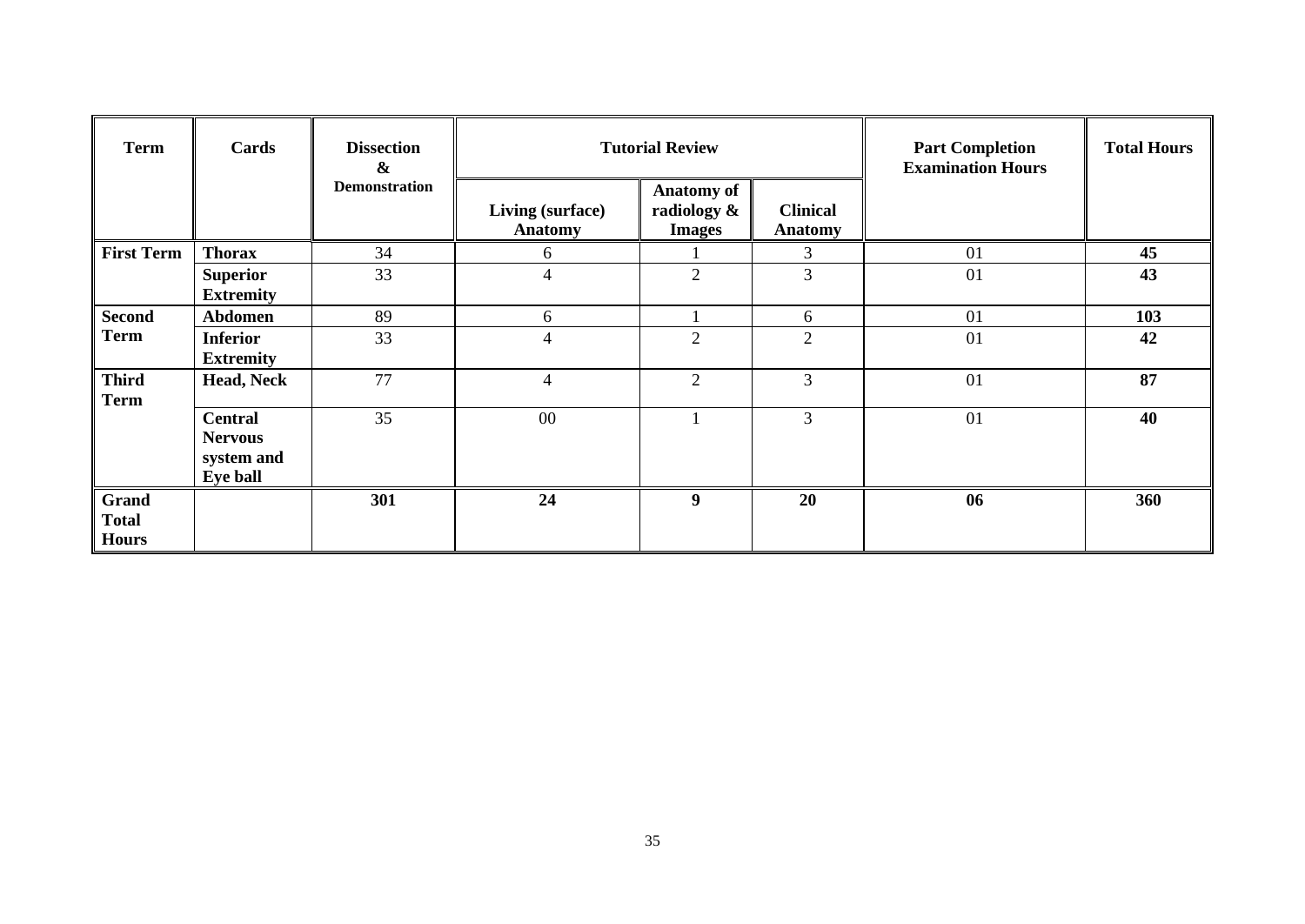|                                                             |                                                       |                                                                                                                                                                                                                  |                                                    | <b>ACADEMIC CALENDAR for ANATOMY</b>                                                                                                          |                                                |                                                                                                                                                                  |                                                                                                     |
|-------------------------------------------------------------|-------------------------------------------------------|------------------------------------------------------------------------------------------------------------------------------------------------------------------------------------------------------------------|----------------------------------------------------|-----------------------------------------------------------------------------------------------------------------------------------------------|------------------------------------------------|------------------------------------------------------------------------------------------------------------------------------------------------------------------|-----------------------------------------------------------------------------------------------------|
| Class/Exam                                                  | <b>Hours</b> (including<br><b>Class exams</b><br>hrs) | <b>First Term</b><br>(14 working weeks)                                                                                                                                                                          |                                                    | <b>Second Term</b><br>(15 working weeks)                                                                                                      |                                                | <b>Third Term</b><br>(14 working weeks)                                                                                                                          | 2.Evaluation &<br>1.Evaluation & pre                                                                |
| Lecture and Review                                          | 115                                                   | General Anatomy-12 hrs<br>$\bullet$<br>Cell Biology -06 hrs<br>Human Genetics - 02 hrs<br>General Histology-10 hr<br>Systemic Histology $-02$<br>hrs<br>General Embryology - 13<br>hrs<br>Neuroanatomy $-01$ hrs | Evaluation<br>S.<br>leave<br>$\mathbf{g}$<br>weeks | General Histology-02 hr<br>Systemic Histology - 14 hrs<br>General Embryology - 05 hrs<br>Systemic Embryology-17 hrs<br>Neuroanatomy $-02$ hrs | Evaluation &<br>leave<br>$\mathbf{p}$<br>weeks | General histology - 02 hr<br>a)<br>Systemic Histology -02 hrs<br>$\mathbf{b}$<br>Systemic Embryology - 07 hrs<br>$\mathbf{c}$<br>Neuroanatomy - 18hrs<br>$\rm d$ | <b>&amp; preparatory leave for first prof–08 weeks</b><br>preparatory leave for third term;03 weeks |
| Tutorial/Review                                             | 53                                                    | Thorax Card $-10$ hrs<br>Sup. Ext. Card $-09$ hrs                                                                                                                                                                |                                                    | Abdomen Card $-13$ hrs<br>Inf. Ext. Card $-08$ hrs                                                                                            |                                                | Head & Neck Card -09 hrs<br>C.N.S & Eyeball $-04$ hrs                                                                                                            |                                                                                                     |
| Dissection                                                  | 301                                                   | Thorax Card - 34hrs<br>Sup Ext Card-3hrs                                                                                                                                                                         |                                                    | Abdomen Card - 89hrs<br>Inf. Ext. Card - 33hrs                                                                                                |                                                | Head & Neck Card $-77$ hrs<br>C.N.S & Eyeball Card - 35 hrs                                                                                                      |                                                                                                     |
| Card<br>Completion<br>Exam                                  | 06                                                    | Thorax Card-01hrs<br>Sup Ext. Card-01hrs                                                                                                                                                                         |                                                    | Abdomen Card-01hrs<br>Inf. Ext. Card - 01hrs                                                                                                  |                                                | Head & Neck Card -01 hrs<br>C.N.S & Eyeball Card - 01 hrs                                                                                                        |                                                                                                     |
| Cell<br>Biology<br>$\&$<br>Histology-Tutorial/<br>Practical | 52                                                    | Card I $-17$ hrs                                                                                                                                                                                                 |                                                    | Card II - 17hrs                                                                                                                               |                                                | Card III $-18$ hrs                                                                                                                                               |                                                                                                     |
| <b>Grand Total</b>                                          | 527                                                   |                                                                                                                                                                                                                  |                                                    |                                                                                                                                               |                                                |                                                                                                                                                                  |                                                                                                     |

N.B.- Card completion examinations will be arranged on discussion with other departments

(Physiology, Biochemistry)

Prerequisite for 1<sup>st</sup> professional examination

1. A Student must pass all term exam before appearing  $1<sup>st</sup>$  professional exam.

2. Class attendance must be 75 %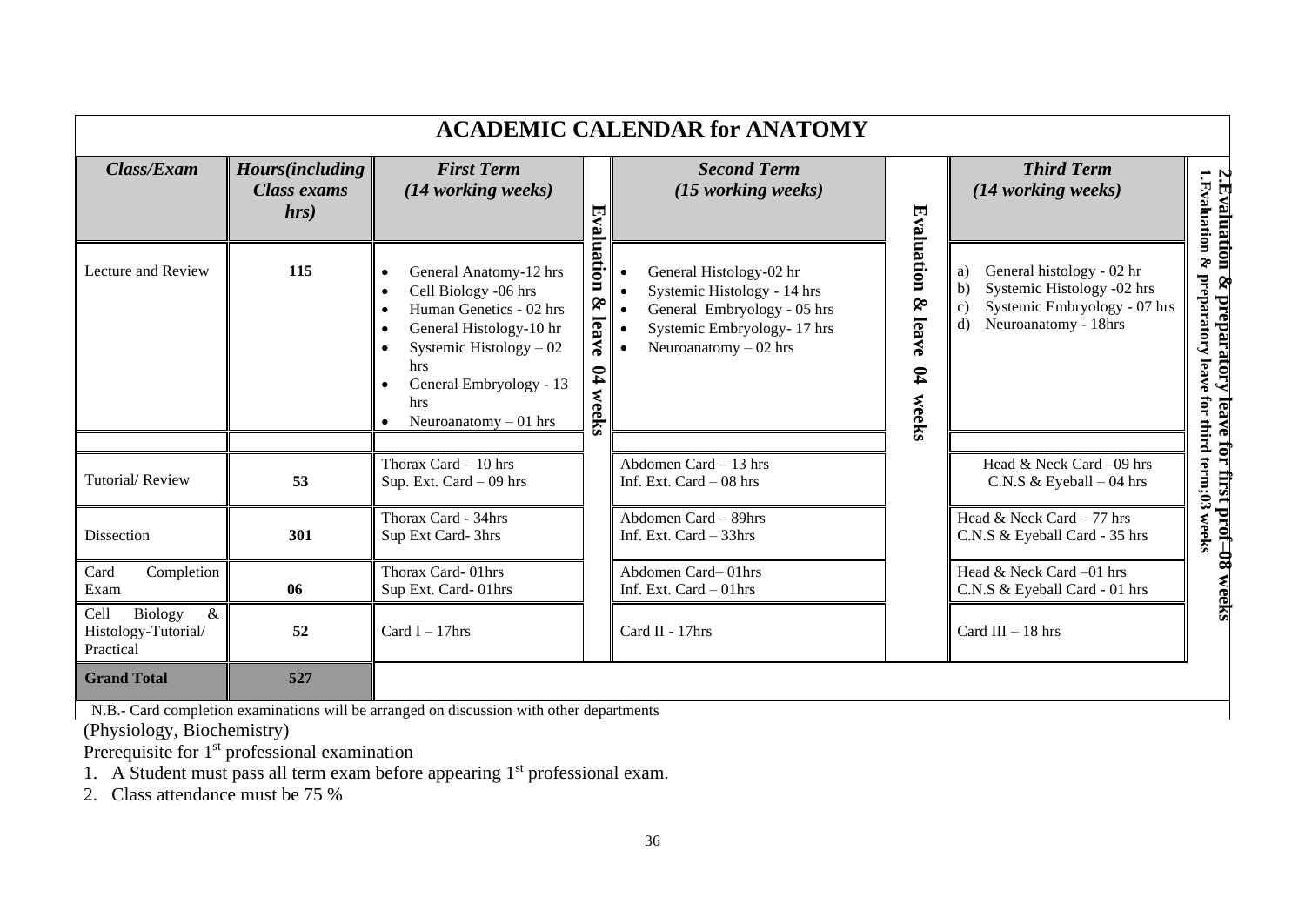### **DEPARTMENT OF ANATOMY**

### **………………………..MEDICAL COLLEGE**

### **THORAX CARD**

### **(ITEM EXAM FOLLOWING DISSECTION, DEMONSTRATION & TUTORIAL)**

| Year           |  | Card no.           |  |
|----------------|--|--------------------|--|
| <b>Session</b> |  | Cadaver no.        |  |
| Roll No.       |  | <b>Total marks</b> |  |
| <b>Batch</b>   |  | Pass marks         |  |

| Name of the student        |              |     |  |
|----------------------------|--------------|-----|--|
| <b>Period of placement</b> | <b>From:</b> | To: |  |

| Part for dissection (item)                                              | Date of<br>beginning | Date of<br>examination | <b>Marks</b><br>obtained | <b>Remarks and</b><br><b>Signature of</b><br>the Lecturer |
|-------------------------------------------------------------------------|----------------------|------------------------|--------------------------|-----------------------------------------------------------|
| 1. Thoracic wall, intercostal space, thoracic<br>cavity and mediastinum |                      |                        |                          |                                                           |
| 2. Bones and joints of the thorax                                       |                      |                        |                          |                                                           |
| 3. Heart with pericardium                                               |                      |                        |                          |                                                           |
| 4. Lung, pleura, trachea and bronchial tree                             |                      |                        |                          |                                                           |
| 5. The Diaphragm & oesophagus                                           |                      |                        |                          |                                                           |
| 6. Blood vessels, nerves and lymphatics<br>of the thorax                |                      |                        |                          |                                                           |
| 7. Living Anatomy                                                       |                      |                        |                          |                                                           |
| 8. Anatomy of Radiology & Images                                        |                      |                        |                          |                                                           |
| *Each item should cover related clinical & functional anatomy           |                      |                        |                          |                                                           |

| No. of attendance in the practical classes | Out of |  |
|--------------------------------------------|--------|--|
| of the card                                |        |  |
| <b>Mark obtained</b>                       |        |  |
| <b>Remarks</b>                             |        |  |
| <b>Signature of the Lecturer</b>           |        |  |
| <b>Signature of Head of the Department</b> |        |  |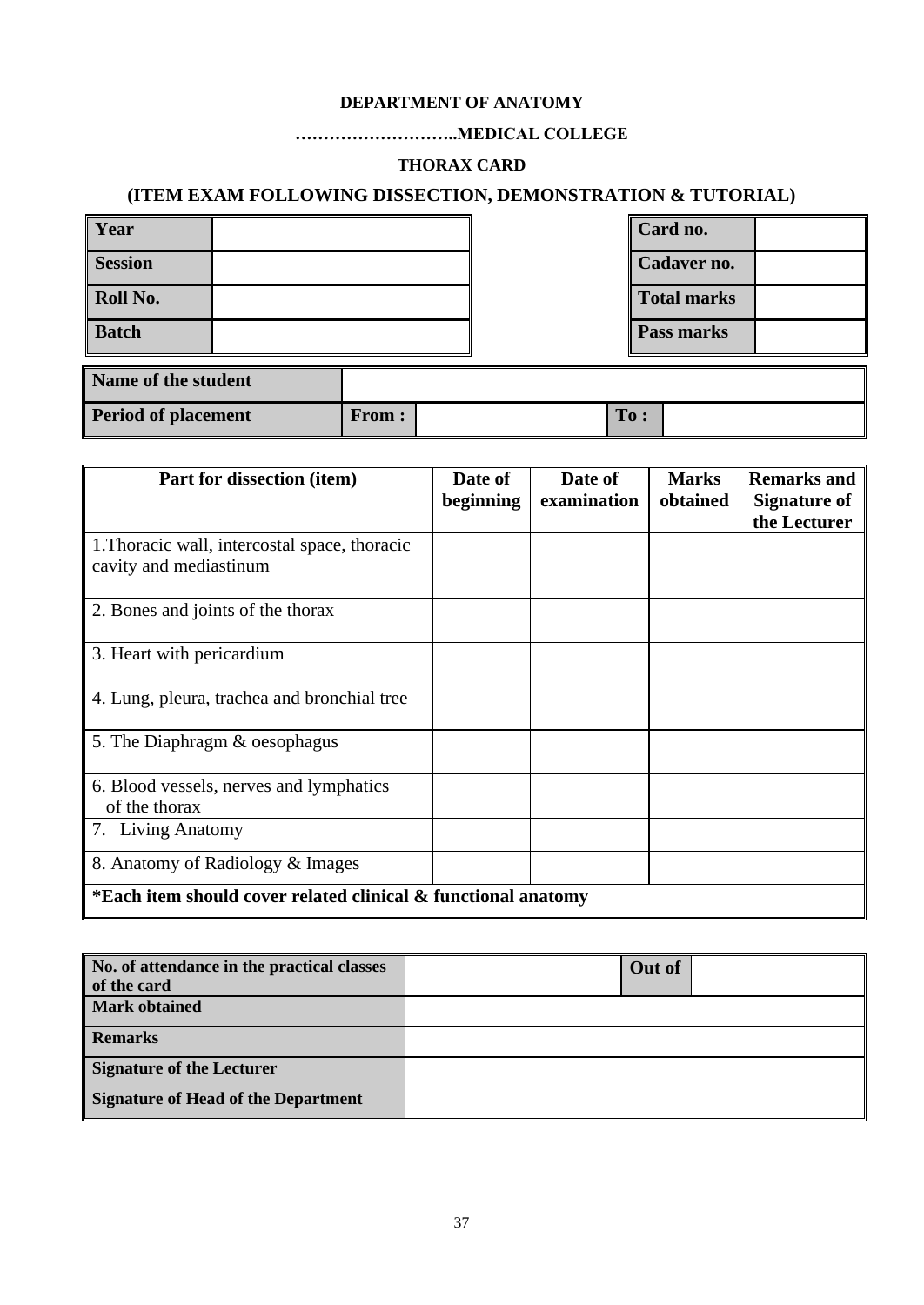### **DEPARTMENT OF ANATOMY ………………………..MEDICAL COLLEGE**

### **SUPERIOR EXTREMITY CARD (ITEM EXAM FOLLOWING DISSECTION, DEMONSTRATION & TUTORIAL)**

| Year                                |  |     | Card no. |                    |            |  |
|-------------------------------------|--|-----|----------|--------------------|------------|--|
| <b>Session</b>                      |  |     |          | Cadaver no.        |            |  |
| Roll No.                            |  |     |          | <b>Total marks</b> |            |  |
| <b>Batch</b>                        |  |     |          |                    | Pass marks |  |
| Name of the student                 |  |     |          |                    |            |  |
| <b>Period of placement</b><br>From: |  | To: |          |                    |            |  |

| Part for dissection (item)                                    | Date of<br>beginning | Date of<br>examination | <b>Marks</b><br>obtained | <b>Remarks and</b><br><b>Signature of</b> |
|---------------------------------------------------------------|----------------------|------------------------|--------------------------|-------------------------------------------|
|                                                               |                      |                        |                          | the Lecturer                              |
| 1. Bones and introduction to the joints of                    |                      |                        |                          |                                           |
| the superior extremity                                        |                      |                        |                          |                                           |
| 2. Pectoral region with mammary gland                         |                      |                        |                          |                                           |
| 3. Axilla                                                     |                      |                        |                          |                                           |
| 4. Superficial dissection of the upper limb,                  |                      |                        |                          |                                           |
| back and scapular region.                                     |                      |                        |                          |                                           |
| 5. Front of the arm, forearm & palm                           |                      |                        |                          |                                           |
| 6. Back of the arm, forearm & dorsum of                       |                      |                        |                          |                                           |
| the hand                                                      |                      |                        |                          |                                           |
| 7. Blood vessels, nerves and lymphatics                       |                      |                        |                          |                                           |
| of the superior extremity                                     |                      |                        |                          |                                           |
| 8. Shoulder joint, acromioclavicular joint,                   |                      |                        |                          |                                           |
| elbow joint, wrist joint, joints of hand                      |                      |                        |                          |                                           |
| 9. Living Anatomy                                             |                      |                        |                          |                                           |
| 10. Anatomy of Radiology & Images                             |                      |                        |                          |                                           |
| *Each item should cover related clinical & functional anatomy |                      |                        |                          |                                           |

| No. of attendance in the practical         | Out of |
|--------------------------------------------|--------|
| classes of the card                        |        |
| <b>Mark obtained</b>                       |        |
| <b>Remarks</b>                             |        |
| <b>Signature of the Lecturer</b>           |        |
| <b>Signature of Head of the Department</b> |        |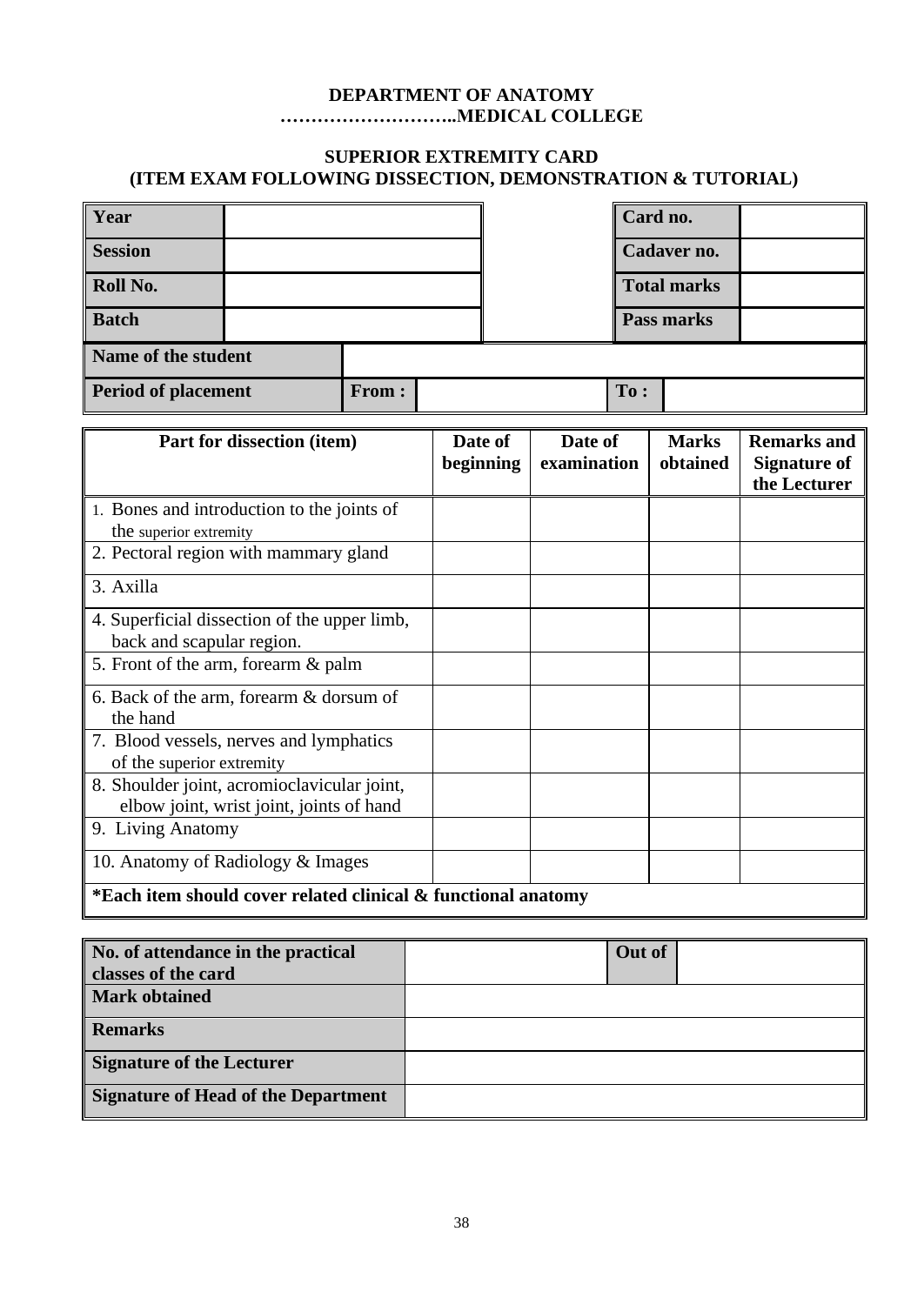#### **DEPARTMENT OF ANATOMY**

#### **………………………..MEDICAL COLLEGE**

#### **ABDOMEN CARD**

| (ITME EXAM FOLLOWING DISSECTION, DEMONSTRATION & TUTORIAL) |  |  |  |  |
|------------------------------------------------------------|--|--|--|--|
|------------------------------------------------------------|--|--|--|--|

| <b>Year</b>    |  |  | Card no.           |  |
|----------------|--|--|--------------------|--|
| <b>Session</b> |  |  | <b>Cadaver no.</b> |  |
| Roll No.       |  |  | Total marks        |  |
| Batch          |  |  | Pass marks         |  |
| .<br>___       |  |  |                    |  |

| Name of the student |       |      |  |
|---------------------|-------|------|--|
| Period of placement | From: | To : |  |

| Part for dissection (item)                                    | Date of   | Date of     | <b>Mark</b> | <b>Remarks and</b>      |
|---------------------------------------------------------------|-----------|-------------|-------------|-------------------------|
|                                                               | beginning | examination | obtained    | <b>Signature of the</b> |
|                                                               |           |             |             | Lecturer                |
| 1. Bones and joints of abdomen & pelvis                       |           |             |             |                         |
| 2. Anterior wall of the abdomen with hernial                  |           |             |             |                         |
| region                                                        |           |             |             |                         |
| 3. Stomach, abdominal part of the oesophagus                  |           |             |             |                         |
| and coeliac trunk                                             |           |             |             |                         |
| 4. Duodenum, pancreas and spleen                              |           |             |             |                         |
| 5. The mesentery and mesenteric vessels,                      |           |             |             |                         |
| jejunum and ileum                                             |           |             |             |                         |
| 6.Large intestine                                             |           |             |             |                         |
| 7. Rectum and anal canal                                      |           |             |             |                         |
| 8. Liver with the biliary apparatus including                 |           |             |             |                         |
| gall bladder; portal vein                                     |           |             |             |                         |
| 9. Kidneys, suprarenal gland, ureters. urinary                |           |             |             |                         |
| bladder, urethrae                                             |           |             |             |                         |
| 10. Muscles, blood vessels, lymphatics and                    |           |             |             |                         |
| nerves of the posterior abdominal wall                        |           |             |             |                         |
| 11. Muscles, blood vessels, lymphatics, nerves                |           |             |             |                         |
| of the pelvis                                                 |           |             |             |                         |
| 12. Ovaries, uterus, uterine tubes, vagina,                   |           |             |             |                         |
| female external genital organs                                |           |             |             |                         |
| 13. Perineum, pelvic diaphragm, urogenital                    |           |             |             |                         |
| diaphragm, perineal pouches, ischiorectal fossa               |           |             |             |                         |
| 14. Vas deferens, seminal vesicles, prostate,                 |           |             |             |                         |
| testes and male external genital organs                       |           |             |             |                         |
| 15. Living Anatomy                                            |           |             |             |                         |
| 16. Anatomy of Radiology & Images                             |           |             |             |                         |
| *Each item should cover related clinical & functional anatomy |           |             |             |                         |

| No. of attendance in the practical classes of the<br>card | Out of |  |
|-----------------------------------------------------------|--------|--|
| <b>Mark obtained</b>                                      |        |  |
| <b>Remarks</b>                                            |        |  |
| <b>Signature of the Lecturer</b>                          |        |  |
| Signature of Head of the Department                       |        |  |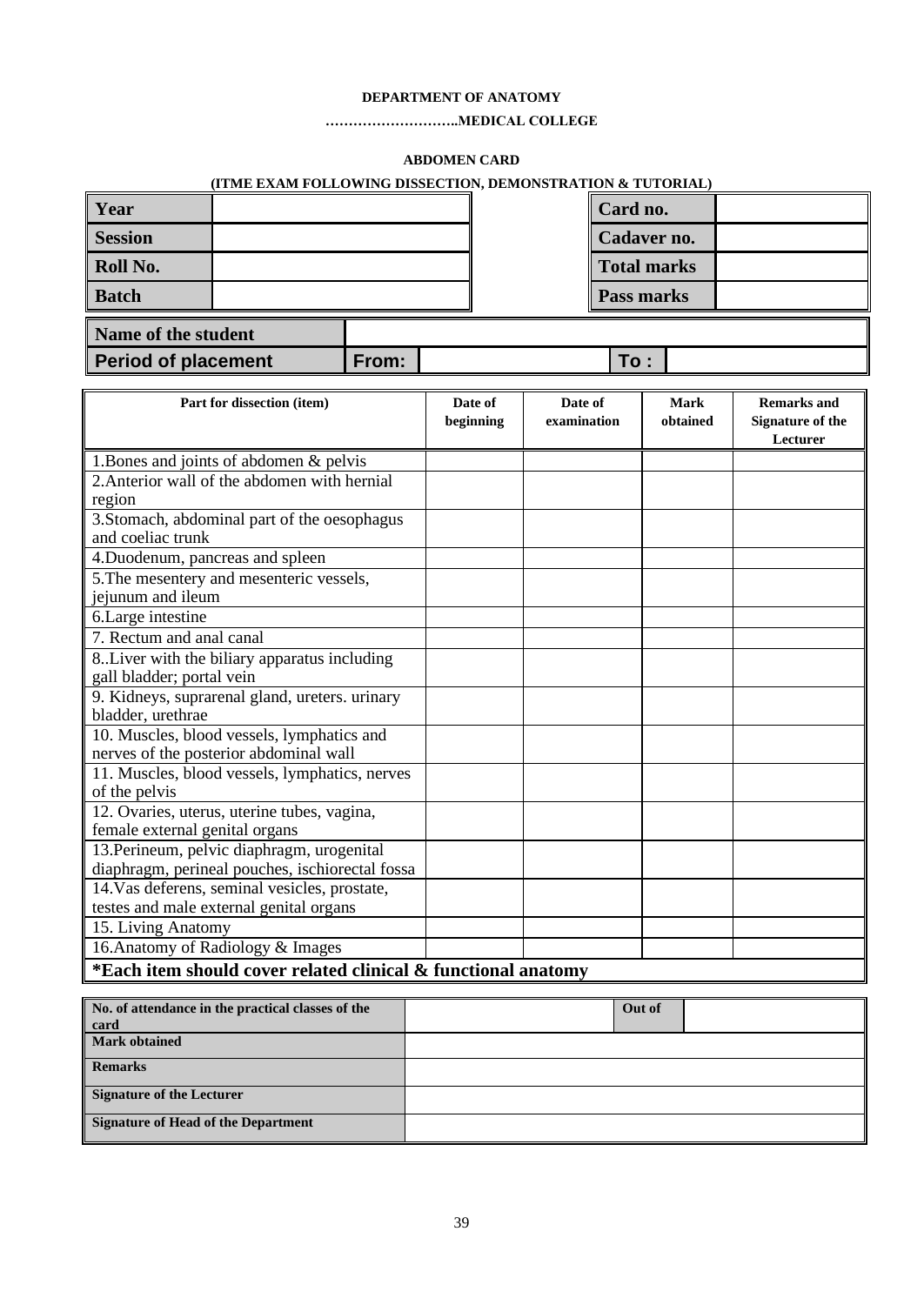#### **DEPARTMENT OF ANATOMY ………………………..MEDICAL COLLEGE**

### **INFERIOR EXTREMITY CARD (ITEM EXAM FOLLOWING DISSECTION, DEMONSTRATION & TUTORIAL)**

| <b>Year</b>    | Card no.           |
|----------------|--------------------|
| <b>Session</b> | Cadaver no.        |
| Roll No.       | <b>Total marks</b> |
| <b>Batch</b>   | Pass marks         |

| Name of the student        |              |     |  |
|----------------------------|--------------|-----|--|
| <b>Period of placement</b> | <b>From:</b> | To: |  |

| Part for dissection (item)                                                                           | Date of<br>beginning | Date of<br>examination | <b>Marks</b><br>obtained | <b>Remarks and</b><br><b>Signature of the</b><br>Lecturer |
|------------------------------------------------------------------------------------------------------|----------------------|------------------------|--------------------------|-----------------------------------------------------------|
| 1. Bones and introduction to the joints of the<br>inferior extremity                                 |                      |                        |                          |                                                           |
| 2. Front and medial side of the thigh                                                                |                      |                        |                          |                                                           |
| 3. Gluteal region and back of the thigh                                                              |                      |                        |                          |                                                           |
| 4. Front of the leg and dorsum of the foot                                                           |                      |                        |                          |                                                           |
| 5. Lateral side, medial side and back of the leg<br>including the popliteal fossa., sole of the foot |                      |                        |                          |                                                           |
| 6. Blood vessels, nerves and lymphatics of the<br>inferior extremity                                 |                      |                        |                          |                                                           |
| 7. Hip joint, knee joint, tibiofibular joints,<br>ankle joint                                        |                      |                        |                          |                                                           |
| 8. Joints and arches of the foot                                                                     |                      |                        |                          |                                                           |
| 9. Living Anatomy                                                                                    |                      |                        |                          |                                                           |
| 10. Anatomy of Radiology & Images                                                                    |                      |                        |                          |                                                           |
| *Each item should cover related clinical & functional anatomy                                        |                      |                        |                          |                                                           |

| No. of attendance in the practical classes of<br>the card | Out of |
|-----------------------------------------------------------|--------|
| <b>Mark obtained</b>                                      |        |
| <b>Remarks</b>                                            |        |
| Signature of the Lecturer                                 |        |
| Signature of Head of the Department                       |        |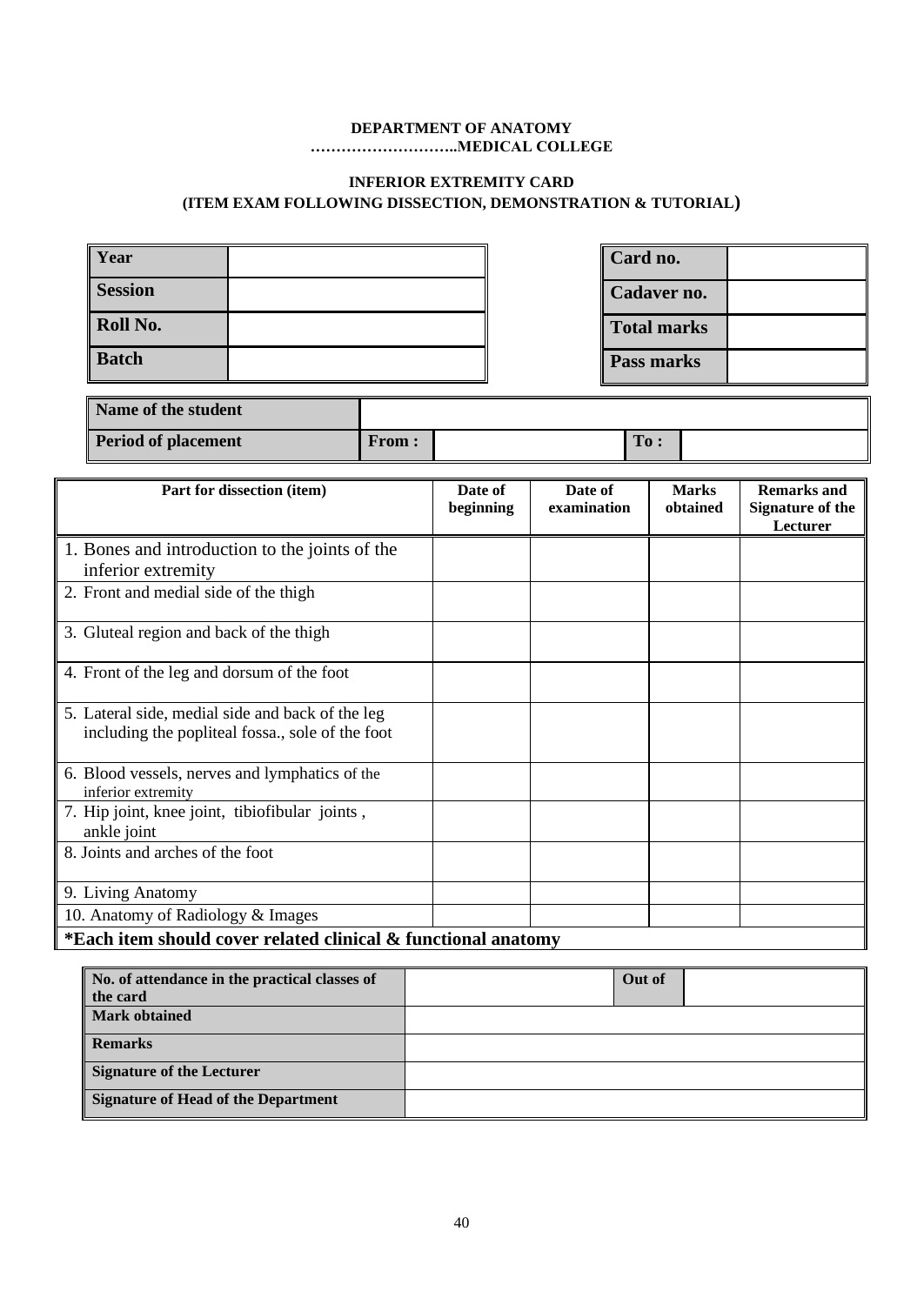#### **DEPARTMENT OF ANATOMY**

#### **………………………..MEDICAL COLLEGE**

### **HEAD AND NECK CARD**

### **(ITEM EXAM FOLLOWING DISSECTION, DEMONSTRATION & TUTORIAL)**

| Year           |  | Card no.           |  |
|----------------|--|--------------------|--|
| <b>Session</b> |  | Cadaver no.        |  |
| Roll No.       |  | <b>Total marks</b> |  |
| <b>Batch</b>   |  | Pass marks         |  |

| Name of the student        |              |     |  |
|----------------------------|--------------|-----|--|
| <b>Period of placement</b> | <b>From:</b> | To: |  |

| Part for dissection (item)                      | Date of<br>beginning                                          | Date of<br>examination | <b>Mark</b><br>obtained | <b>Remarks and</b><br><b>Signature of</b> |  |
|-------------------------------------------------|---------------------------------------------------------------|------------------------|-------------------------|-------------------------------------------|--|
|                                                 |                                                               |                        |                         | the Lecturer                              |  |
| Bones of head and neck<br>1.                    |                                                               |                        |                         |                                           |  |
| Joints of head and neck<br>2.                   |                                                               |                        |                         |                                           |  |
| 3.<br>Scalp and temporal region                 |                                                               |                        |                         |                                           |  |
| Face and orbit<br>4.                            |                                                               |                        |                         |                                           |  |
| 5.<br>Anterior triangle and submandibular       |                                                               |                        |                         |                                           |  |
| region                                          |                                                               |                        |                         |                                           |  |
| Posterior triangle<br>6.                        |                                                               |                        |                         |                                           |  |
| 7.<br>Mouth and tongue                          |                                                               |                        |                         |                                           |  |
| 8.<br>Pharynx                                   |                                                               |                        |                         |                                           |  |
| Nose and paranasal sinuses<br>9.                |                                                               |                        |                         |                                           |  |
| 10. Larynx                                      |                                                               |                        |                         |                                           |  |
| 11. Vertebral column and deep dissection of the |                                                               |                        |                         |                                           |  |
| back                                            |                                                               |                        |                         |                                           |  |
| 12. Blood vessels, nerves and lymphatics        |                                                               |                        |                         |                                           |  |
| of the head & neck                              |                                                               |                        |                         |                                           |  |
| 13. Exocrine & endocrine glands of head $\&$    |                                                               |                        |                         |                                           |  |
| neck                                            |                                                               |                        |                         |                                           |  |
| 14. Organ of hearing and equilibrium (Ear)      |                                                               |                        |                         |                                           |  |
| 15. Living Anatomy                              |                                                               |                        |                         |                                           |  |
| 16. Anatomy of Radiology & Images               |                                                               |                        |                         |                                           |  |
|                                                 | *Each item should cover related clinical & functional anatomy |                        |                         |                                           |  |

| No. of attendance in the practical classes of the<br>card | Out of |  |
|-----------------------------------------------------------|--------|--|
| <b>Mark obtained</b>                                      |        |  |
| <b>Remarks</b>                                            |        |  |
| <b>Signature of the Lecturer</b>                          |        |  |
| <b>Signature of Head of the Department</b>                |        |  |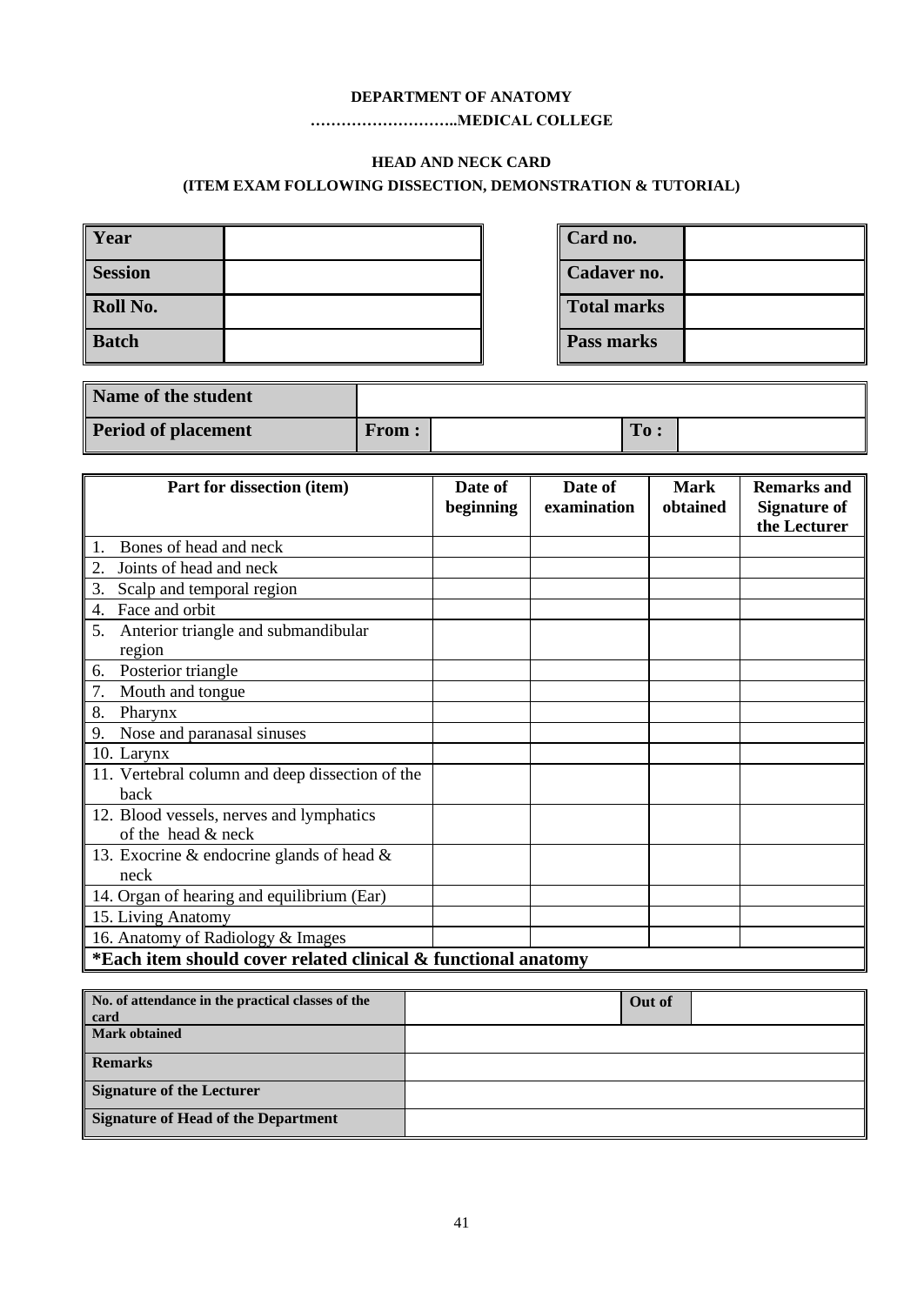#### **DEPARTMENT OF ANATOMY**

### **………………………..MEDICAL COLLEGE**

### **CENTRAL NERVOUS SYSTEM AND EYEBALL CARD (ITEM EXAM FOLLOWING DISSECTION, DEMONSTRATION & TUTORIAL)**

| <b>Year</b>    | Card no.           |  |
|----------------|--------------------|--|
| <b>Session</b> | Cadaver no.        |  |
| Roll No.       | <b>Total marks</b> |  |
| Batch          | Pass marks         |  |

| Name of the student        |              |     |  |
|----------------------------|--------------|-----|--|
| <b>Period of placement</b> | <b>From:</b> | To: |  |

| Part for dissection (item)                                                                                 | Date of<br>beginning | Date of<br>examination | <b>Mark</b><br>obtained | <b>Remarks and</b><br><b>Signature of</b><br>the Lecturer |
|------------------------------------------------------------------------------------------------------------|----------------------|------------------------|-------------------------|-----------------------------------------------------------|
| General introduction to the nervous system,<br>1.<br>cranial cavity and orbit                              |                      |                        |                         |                                                           |
| General examination of the brain with its<br>2.<br>nerve attachments and meninges                          |                      |                        |                         |                                                           |
| Cranial nerve – nuclei, course. functional<br>3.<br>components, supply $\&$ lesions                        |                      |                        |                         |                                                           |
| Cerebrum<br>4.                                                                                             |                      |                        |                         |                                                           |
| Diencephalon<br>5.                                                                                         |                      |                        |                         |                                                           |
| White matter of cerebrum, Basal ganglia,,<br>6.<br>Pyramidal and extra -pyramidal system,<br>limbic system |                      |                        |                         |                                                           |
| Brain stem, reticular formation &<br>7.<br>Cerebellum                                                      |                      |                        |                         |                                                           |
| 8.<br>Ventricles and cerebrospinal fluid                                                                   |                      |                        |                         |                                                           |
| 9.<br>Spinal cord & Spinal nerve                                                                           |                      |                        |                         |                                                           |
| 10. Eyeball                                                                                                |                      |                        |                         |                                                           |
| 11. Living Anatomy                                                                                         |                      |                        |                         |                                                           |
| Anatomy of Radiology & Images<br>12.                                                                       |                      |                        |                         |                                                           |
| *Each item should cover related clinical & functional anatomy                                              |                      |                        |                         |                                                           |

| No. of attendance in the practical         | Out of |  |
|--------------------------------------------|--------|--|
| classes of the card                        |        |  |
| <b>Mark obtained</b>                       |        |  |
| <b>Remarks</b>                             |        |  |
| <b>Signature of the Lecturer</b>           |        |  |
| <b>Signature of Head of the Department</b> |        |  |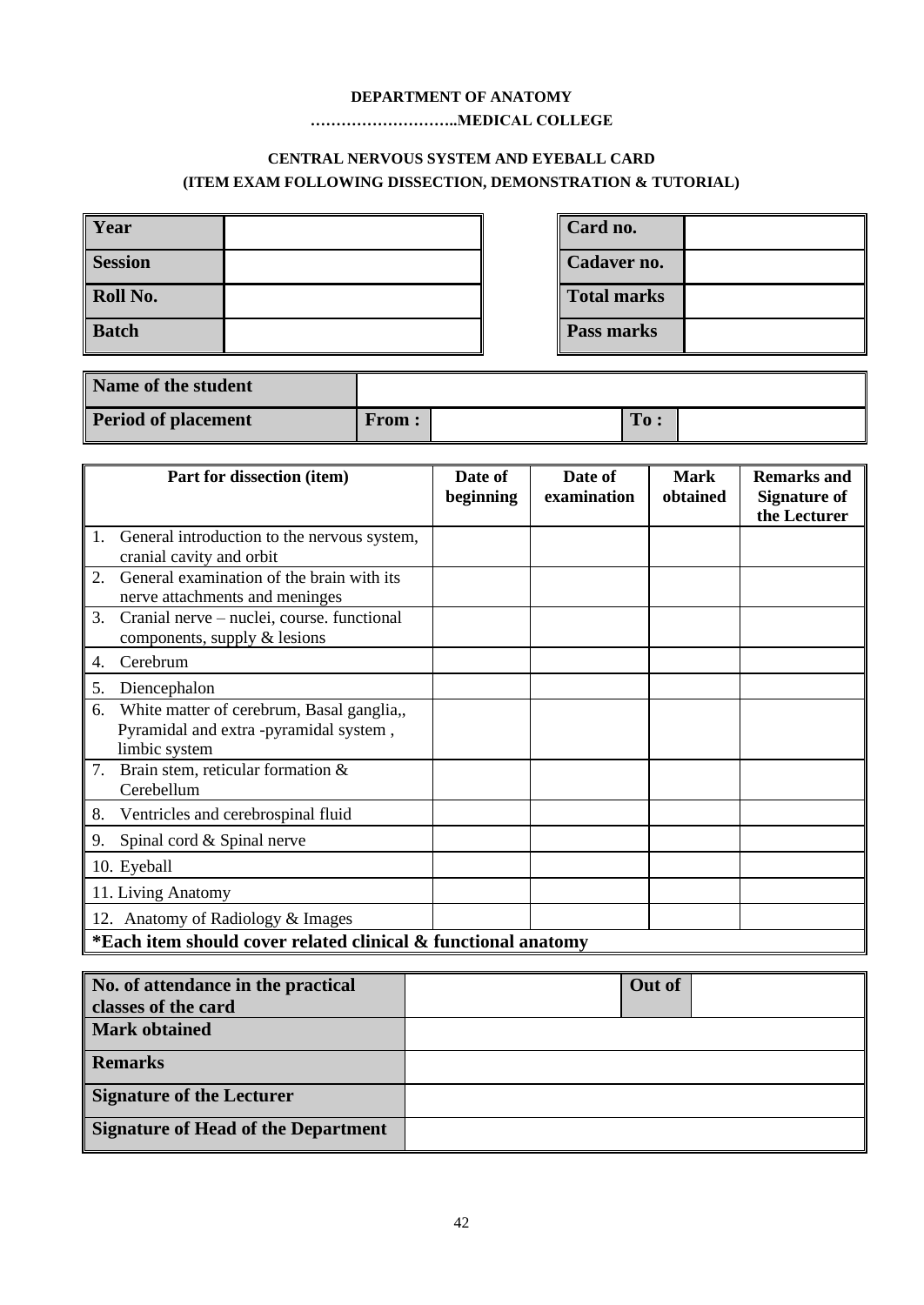### **DEPARTMENT OF ANATOMY ……………………MEDICAL COLLEGE**

# **HISTOLOGY CARD NO. I**

| Year           |  |
|----------------|--|
| <b>Session</b> |  |
| Roll No.       |  |
| <b>Batch</b>   |  |

**Total marks Pass marks**

| Name of the student        |              |     |  |
|----------------------------|--------------|-----|--|
| <b>Period of placement</b> | <b>From:</b> | To: |  |

| <b>Item</b>                                                            | Date of<br>beginning | Date of<br>examination | <b>Marks</b><br>obtained | <b>Remarks</b><br>and<br><b>Signature</b> |
|------------------------------------------------------------------------|----------------------|------------------------|--------------------------|-------------------------------------------|
| Study of microscope<br>$\pm 1.$                                        |                      |                        |                          |                                           |
| 2.<br>Principles of tissue<br>preparation<br>and<br>staining (routine) |                      |                        |                          |                                           |
| 3.<br>Cell and cell division                                           |                      |                        |                          |                                           |
| Epithelium<br>4.                                                       |                      |                        |                          |                                           |
| 5. Connective tissue - General                                         |                      |                        |                          |                                           |
| 6.<br>Connective tissue – proper                                       |                      |                        |                          |                                           |
| 7.<br>Muscular tissue (skeletal, cardiac,<br>smooth)                   |                      |                        |                          |                                           |
| 8.<br>Nervous tissue in general                                        |                      |                        |                          |                                           |

| Total No. of attendance           | Out of |
|-----------------------------------|--------|
| <b>Marks obtained</b>             |        |
| <b>Remarks</b>                    |        |
| Signature of the Lecturer         |        |
| Signature of the Prof. of Anatomy |        |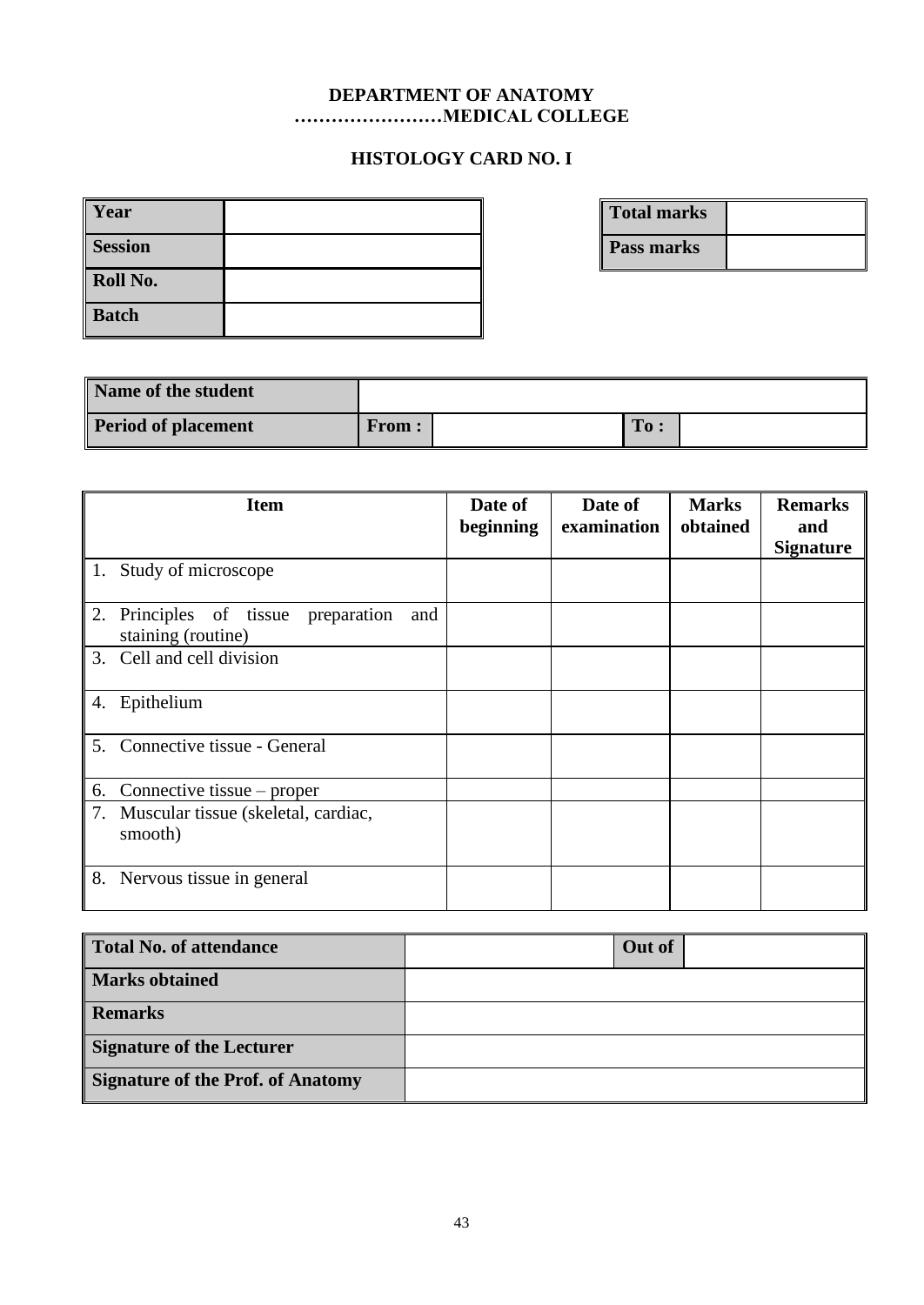### **DEPARTMENT OF ANATOMY ………………………..MEDICAL COLLEGE**

# **HISTOLOGY CARD NO. II**

| Year           |  |
|----------------|--|
| <b>Session</b> |  |
| Roll No.       |  |
| Batch          |  |

**Total marks Pass marks**

| Name of the student        |              |     |  |
|----------------------------|--------------|-----|--|
| <b>Period of placement</b> | <b>From:</b> | To: |  |

| <b>Item</b>                                   | Date of<br>beginning | Date of<br>examination | <b>Marks</b><br>obtained | <b>Remarks</b><br>and<br><b>Signature</b> |
|-----------------------------------------------|----------------------|------------------------|--------------------------|-------------------------------------------|
| Vascular system<br>4.1.                       |                      |                        |                          |                                           |
| 2.<br>Respiratory system                      |                      |                        |                          |                                           |
| 3.<br>Digestive system $\&$ associated glands |                      |                        |                          |                                           |
| Urinary system<br>4.                          |                      |                        |                          |                                           |
| 5. Male reproductive system                   |                      |                        |                          |                                           |
| 6. Female reproductive system                 |                      |                        |                          |                                           |

| <b>Total No. of attendance</b>           | Out of |
|------------------------------------------|--------|
| <b>Marks obtained</b>                    |        |
| <b>Remarks</b>                           |        |
| <b>Signature of the Lecturer</b>         |        |
| <b>Signature of the Prof. of Anatomy</b> |        |